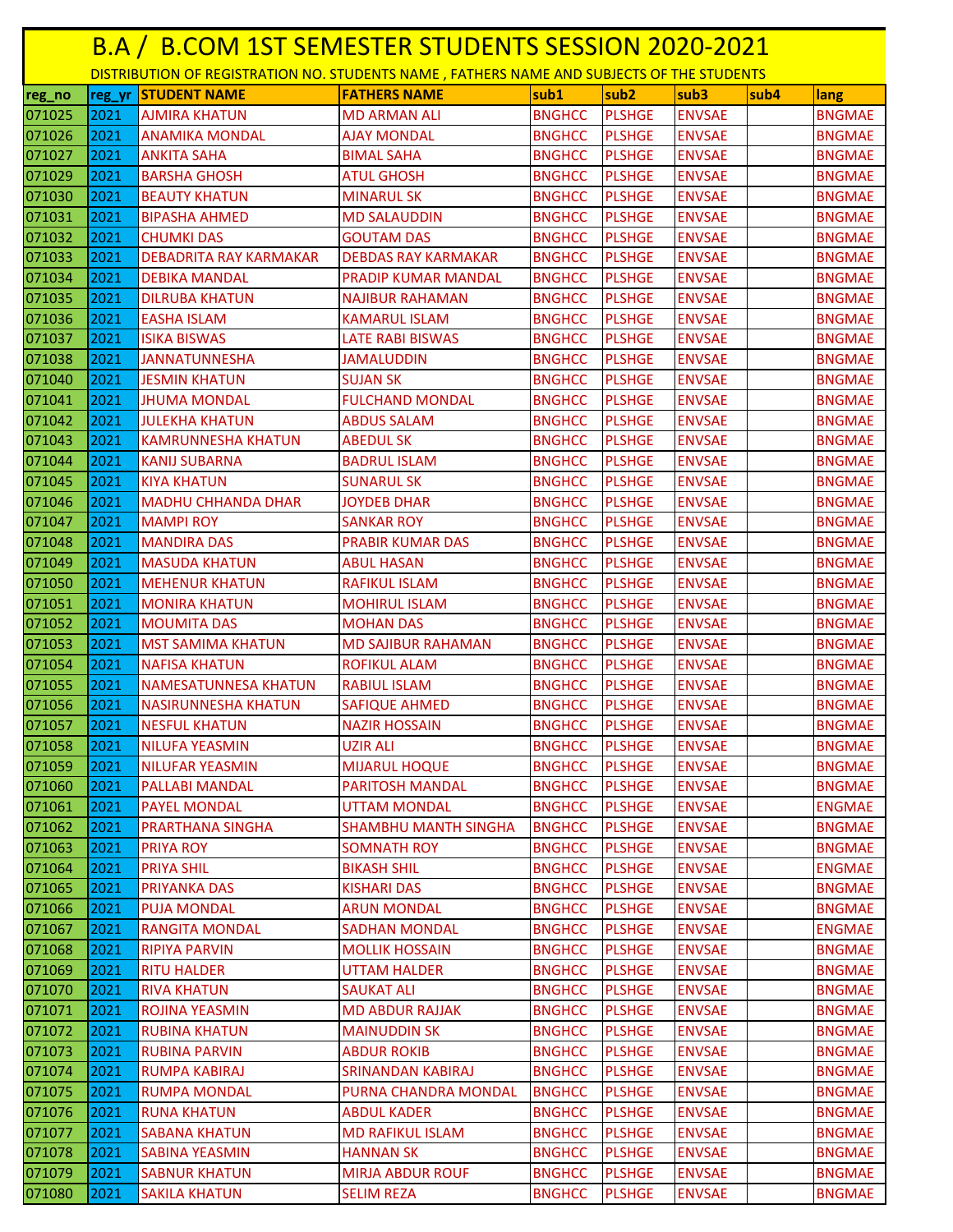| 071081           | 2021         | <b>SAMPA HALDAR</b>                            | <b>BHAJAN HALDAR</b>                 | <b>BNGHCC</b>                  | <b>PLSHGE</b>                  | <b>ENVSAE</b>                  | <b>BNGMAE</b>                  |
|------------------|--------------|------------------------------------------------|--------------------------------------|--------------------------------|--------------------------------|--------------------------------|--------------------------------|
| 071082           | 2021         | <b>SARIYA KHATUN</b>                           | <b>JOHURUL ISLAM</b>                 | <b>BNGHCC</b>                  | <b>PLSHGE</b>                  | <b>ENVSAE</b>                  | <b>BNGMAE</b>                  |
| 071083           | 2021         | <b>SARMIN SARKAR</b>                           | <b>NAJIBUR RAHAMAN</b>               | <b>BNGHCC</b>                  | <b>PLSHGE</b>                  | <b>ENVSAE</b>                  | <b>BNGMAE</b>                  |
| 071084           | 2021         | <b>SATHI SHIL</b>                              | <b>AJIT SHIL</b>                     | <b>BNGHCC</b>                  | <b>PLSHGE</b>                  | <b>ENVSAE</b>                  | <b>BNGMAE</b>                  |
| 071085           | 2021         | <b>SAYEMA KHATUN</b>                           | <b>MD AFJAL HOSSAIN</b>              | <b>BNGHCC</b>                  | <b>PLSHGE</b>                  | <b>ENVSAE</b>                  | <b>BNGMAE</b>                  |
| 071086           | 2021         | <b>SHILA DAS</b>                               | TANU PADA DAS                        | <b>BNGHCC</b>                  | <b>PLSHGE</b>                  | <b>ENVSAE</b>                  | <b>BNGMAE</b>                  |
| 071087           | 2021         | SIKHA HALDAR                                   | RAMPRASAD HALDAR                     | <b>BNGHCC</b>                  | <b>PLSHGE</b>                  | <b>ENVSAE</b>                  | <b>BNGMAE</b>                  |
| 071088           | 2021         | <b>SILPI KHATUN</b>                            | <b>MD SAFIKUL ISLAM</b>              | <b>BNGHCC</b>                  | <b>PLSHGE</b>                  | <b>ENVSAE</b>                  | <b>BNGMAE</b>                  |
| 071089           | 2021         | <b>SOMA MONDAL</b>                             | <b>SANJIT MONDAL</b>                 | <b>BNGHCC</b>                  | <b>PLSHGE</b>                  | <b>ENVSAE</b>                  | <b>BNGMAE</b>                  |
| 071090           | 2021         | <b>SONALI KHATUN</b>                           | <b>SONARUL SK</b>                    | <b>BNGHCC</b>                  | <b>PLSHGE</b>                  | <b>ENVSAE</b>                  | <b>BNGMAE</b>                  |
| 071091           | 2021         | <b>SONIA KHATUN</b>                            | <b>TOTA SK</b>                       | <b>BNGHCC</b>                  | <b>PLSHGE</b>                  | <b>ENVSAE</b>                  | <b>BNGMAE</b>                  |
| 071092           | 2021         | <b>SORIFA KAHTUN</b>                           | <b>MD AMINUL ISLAM</b>               | <b>BNGHCC</b>                  | <b>PLSHGE</b>                  | <b>ENVSAE</b>                  | <b>BNGMAE</b>                  |
| 071093           | 2021         | <b>SUCHETA KHAN</b>                            | <b>SRABAN KHAN</b>                   | <b>BNGHCC</b>                  | <b>PLSHGE</b>                  | <b>ENVSAE</b>                  | <b>BNGMAE</b>                  |
| 071094           | 2021         | <b>SUDIPA MONDAL</b>                           | <b>RUPAL MONDAL</b>                  | <b>BNGHCC</b>                  | <b>PLSHGE</b>                  | <b>ENVSAE</b>                  | <b>BNGMAE</b>                  |
| 071095           | 2021         | <b>SUHANA KHATUN</b>                           | <b>NAJRUL HOQUE</b>                  | <b>BNGHCC</b>                  | <b>PLSHGE</b>                  | <b>ENVSAE</b>                  | <b>BNGMAE</b>                  |
| 071096           | 2021         | <b>SUJATA CHOWDHURY</b>                        | <b>LATE TAPAS CHOWDHURY</b>          | <b>BNGHCC</b>                  | <b>PLSHGE</b>                  | <b>ENVSAE</b>                  | <b>BNGMAE</b>                  |
| 071097           | 2021         | <b>SUKHI KHATUN</b>                            | <b>NURUL HODA</b>                    | <b>BNGHCC</b>                  | <b>PLSHGE</b>                  | <b>ENVSAE</b>                  | <b>BNGMAE</b>                  |
| 071098           | 2021         | <b>SUMAYA SULTANA</b>                          | <b>JOHIRUL ISLAM</b>                 | <b>BNGHCC</b>                  | <b>PLSHGE</b>                  | <b>ENVSAE</b>                  | <b>BNGMAE</b>                  |
| 071099           | 2021         | <b>SUMITA DAS</b>                              | <b>KHOKAN CHANDRA DAS</b>            | <b>BNGHCC</b>                  | <b>PLSHGE</b>                  | <b>ENVSAE</b>                  | <b>BNGMAE</b>                  |
| 071100           | 2021         | <b>SUSMITA MANDAL</b>                          | <b>FULCHAND MANDAL</b>               | <b>BNGHCC</b>                  | <b>PLSHGE</b>                  | <b>ENVSAE</b>                  | <b>BNGMAE</b>                  |
| 071101           | 2021         | <b>SUSMITA SAMAJDAR</b>                        | <b>SANJIB SAMAJDAR</b>               | <b>BNGHCC</b>                  | <b>PLSHGE</b>                  | <b>ENVSAE</b>                  | <b>BNGMAE</b>                  |
| 071102           | 2021         | <b>TANIA BHASKAR</b>                           | <b>ANANDA BHASKAR</b>                | <b>BNGHCC</b>                  | <b>PLSHGE</b>                  | <b>ENVSAE</b>                  | <b>BNGMAE</b>                  |
| 071103           | 2021         | <b>TARKILA KHATUN</b>                          | <b>MD ASHABUL HOQUE</b>              | <b>BNGHCC</b>                  | <b>PLSHGE</b>                  | <b>ENVSAE</b>                  | <b>BNGMAE</b>                  |
| 071104           | 2021         | <b>TASNIM KHATUN</b>                           | MIRZA ABDUL HAKIM                    | <b>BNGHCC</b>                  | <b>PLSHGE</b>                  | <b>ENVSAE</b>                  | <b>BNGMAE</b>                  |
| 071105           | 2021         | <b>TULIKA CHAKRABORTY</b>                      | <b>MADHUSUDAN CHAKRABORT</b>         | <b>BNGHCC</b>                  | <b>PLSHGE</b>                  | <b>ENVSAE</b>                  | <b>BNGMAE</b>                  |
| 071106           | 2021         | <b>UJAWLA KHATUN</b>                           | ASADUL SK                            | <b>BNGHCC</b>                  | <b>PLSHGE</b>                  | <b>ENVSAE</b>                  | <b>BNGMAE</b>                  |
| 071107           | 2021         | <b>WAHIDA KHATUN</b>                           | <b>MAHAFUZ ALI</b>                   | <b>BNGHCC</b>                  | <b>PLSHGE</b>                  | <b>ENVSAE</b>                  | <b>BNGMAE</b>                  |
| 071108           | 2021         | <b>AYAN SINGHA</b>                             | <b>AMAR SINGHA</b>                   | <b>BNGHCC</b>                  | <b>PLSHGE</b>                  | <b>ENVSAE</b>                  | <b>BNGMAE</b>                  |
| 071109           | 2021         | BAPI BALA                                      | RAJESH BALA                          | <b>BNGHCC</b>                  | <b>PLSHGE</b>                  | <b>ENVSAE</b>                  | <b>BNGMAE</b>                  |
| 071110           | 2021         | <b>BIDYUT NANDI</b>                            | <b>MUKUL NANDY</b>                   | <b>BNGHCC</b>                  | <b>PLSHGE</b>                  | <b>ENVSAE</b>                  | <b>BNGMAE</b>                  |
| 071111           | 2021         | <b>BIKRAM DAS</b>                              | <b>BIBHAS CHANDRA DAS</b>            | <b>BNGHCC</b>                  | <b>PLSHGE</b>                  | <b>ENVSAE</b>                  | <b>BNGMAE</b>                  |
| 071112           | 2021         | <b>CHANDAN DAS</b>                             | <b>UTTAM CHANDRA DAS</b>             | <b>BNGHCC</b>                  | <b>PLSHGE</b>                  | <b>ENVSAE</b>                  | <b>BNGMAE</b>                  |
| 071113           | 2021         | <b>CHIRANJIT MANDAL</b>                        | <b>ARJUN MANDAL</b>                  | <b>BNGHCC</b>                  | <b>PLSHGE</b>                  | <b>ENVSAE</b>                  | <b>BNGMAE</b>                  |
| 071114           | 2021         | <b>FAIYAJ HASAN</b>                            | <b>ROBIUL ISLAM</b>                  | <b>BNGHCC</b>                  | <b>PLSHGE</b>                  | <b>ENVSAE</b>                  | <b>BNGMAE</b>                  |
| 071115           | 2021         | <b>GOURAB BISWAS</b>                           | <b>GOBINDA BISWAS</b>                | <b>BNGHCC</b>                  | <b>PLSHGE</b>                  | <b>ENVSAE</b>                  | <b>BNGMAE</b>                  |
| 071116           | 2021         | <b>HABIBUR RAHAMAN</b>                         | <b>MOJIBUR RAHAMAN</b>               | <b>BNGHCC</b>                  | <b>PLSHGE</b>                  | <b>ENVSAE</b>                  | <b>BNGMAE</b>                  |
| 071117           | 2021         | <b>HASIBUL SK</b>                              | <b>BABLU SK</b>                      | <b>BNGHCC</b>                  | <b>PLSHGE</b>                  | <b>ENVSAE</b>                  | <b>BNGMAE</b>                  |
| 071118           | 2021         | <b>HEMANTA MANDAL</b>                          | <b>KRISHNA MANDAL</b>                | <b>BNGHCC</b>                  | <b>PLSHGE</b>                  | <b>ENVSAE</b>                  | <b>BNGMAE</b>                  |
| 071119           | 2021         | LADEN SK                                       | <b>MAJIBUR SK</b>                    | <b>BNGHCC</b>                  | <b>PLSHGE</b>                  | <b>ENVSAE</b>                  | <b>BNGMAE</b>                  |
| 071120           | 2021         | <b>MANABENDRA MONDAL</b>                       | <b>MADHUSUDAN MONDAL</b>             | <b>BNGHCC</b>                  | <b>PLSHGE</b>                  | <b>ENVSAE</b>                  | <b>BNGMAE</b>                  |
| 071121           | 2021         | <b>MANIRUL ISLAM</b>                           | <b>JAHIRUDDIN BISWAS</b>             | <b>BNGHCC</b>                  | <b>PLSHGE</b>                  | <b>ENVSAE</b>                  | <b>BNGMAE</b>                  |
| 071122           | 2021         | <b>MD NASIM SAHANI</b>                         | <b>MD AZRAUL HAQ</b>                 | <b>BNGHCC</b>                  | <b>PLSHGE</b>                  | <b>ENVSAE</b>                  | <b>BNGMAE</b>                  |
| 071123           | 2021         | <b>MD NAYAN SHAIKH</b>                         | <b>MD HAJIKUL SHAIKH</b>             | <b>BNGHCC</b>                  | <b>PLSHGE</b>                  | <b>ENVSAE</b>                  | <b>BNGMAE</b>                  |
| 071124           | 2021         | <b>MEHEDI HASAN</b>                            | <b>HUMAYAN SK</b>                    | <b>BNGHCC</b>                  | <b>PLSHGE</b>                  | <b>ENVSAE</b>                  | <b>BNGMAE</b>                  |
| 071125           | 2021         | MINHAJUDDIN SK                                 | <b>MOTIUR RAHAMAN</b>                | <b>BNGHCC</b>                  | <b>PLSHGE</b>                  | <b>ENVSAE</b>                  | <b>BNGMAE</b>                  |
| 071126           | 2021         | <b>MOBAROK HOSSAIN</b>                         | <b>SAFAR ALI</b>                     | <b>BNGHCC</b>                  | <b>PLSHGE</b>                  | <b>ENVSAE</b>                  | <b>BNGMAE</b>                  |
| 071127           | 2021         | <b>MRINAL MANDAL</b>                           | <b>JANMEJOY MANDAL</b>               | <b>BNGHCC</b>                  | <b>PLSHGE</b>                  | <b>ENVSAE</b>                  | <b>BNGMAE</b>                  |
| 071128           | 2021         | <b>OBAIDUR RAHAMAN</b>                         | <b>ATAUR SK</b>                      | <b>BNGHCC</b>                  | <b>PLSHGE</b>                  | <b>ENVSAE</b>                  | <b>BNGMAE</b>                  |
| 071129           | 2021         | <b>PROBHAT DAS</b>                             | <b>PRANAB DAS</b>                    | <b>BNGHCC</b>                  | <b>PLSHGE</b>                  | <b>ENVSAE</b>                  | <b>BNGMAE</b>                  |
| 071130           | 2021         | <b>RAJ RAY CHOWDHURY</b>                       | RADHAMADHAB RAY CHOWD BNGHCC         |                                | <b>PLSHGE</b>                  | <b>ENVSAE</b>                  | <b>BNGMAE</b>                  |
| 071131           | 2021         | <b>RAKESH PORDHAN</b>                          | <b>JOYDEV PORDHAN</b>                | <b>BNGHCC</b>                  | <b>PLSHGE</b>                  | <b>ENVSAE</b>                  | <b>BNGMAE</b>                  |
| 071132           | 2021         | <b>SAHIN SK</b>                                | <b>ENAMUL HOQUE</b>                  | <b>BNGHCC</b>                  | <b>PLSHGE</b>                  | <b>ENVSAE</b>                  | <b>BNGMAE</b>                  |
| 071133           | 2021         | <b>SHUVANKAR MANDAL</b><br><b>SIPON SK</b>     | <b>JOYKUMAR MONDAL</b>               | <b>BNGHCC</b>                  | <b>PLSHGE</b>                  | <b>ENVSAE</b>                  | <b>BNGMAE</b>                  |
| 071134           | 2021<br>2021 |                                                | PIARUL ISLAM<br><b>SUDHIR MANDAL</b> | <b>BNGHCC</b>                  | <b>PLSHGE</b>                  | <b>ENVSAE</b>                  | <b>BNGMAE</b>                  |
| 071135<br>071136 | 2021         | <b>SUBODH MANDAL</b><br><b>SUVANKAR MANDAL</b> | <b>NEPAL MANDAL</b>                  | <b>BNGHCC</b><br><b>BNGHCC</b> | <b>PLSHGE</b><br><b>PLSHGE</b> | <b>ENVSAE</b><br><b>ENVSAE</b> | <b>BNGMAE</b><br><b>BNGMAE</b> |
| 071137           | 2021         | <b>TOUSIF JAMAL CHOWDHURY</b>                  | <b>TAHIRUDDIN CHOWDHURY</b>          | <b>BNGHCC</b>                  | <b>PLSHGE</b>                  | <b>ENVSAE</b>                  | <b>BNGMAE</b>                  |
| 071138           | 2021         | <b>UJJAL SK</b>                                | <b>AJMOL HOQUE</b>                   | <b>BNGHCC</b>                  | <b>PLSHGE</b>                  | <b>ENVSAE</b>                  | <b>BNGMAE</b>                  |
|                  |              |                                                |                                      |                                |                                |                                |                                |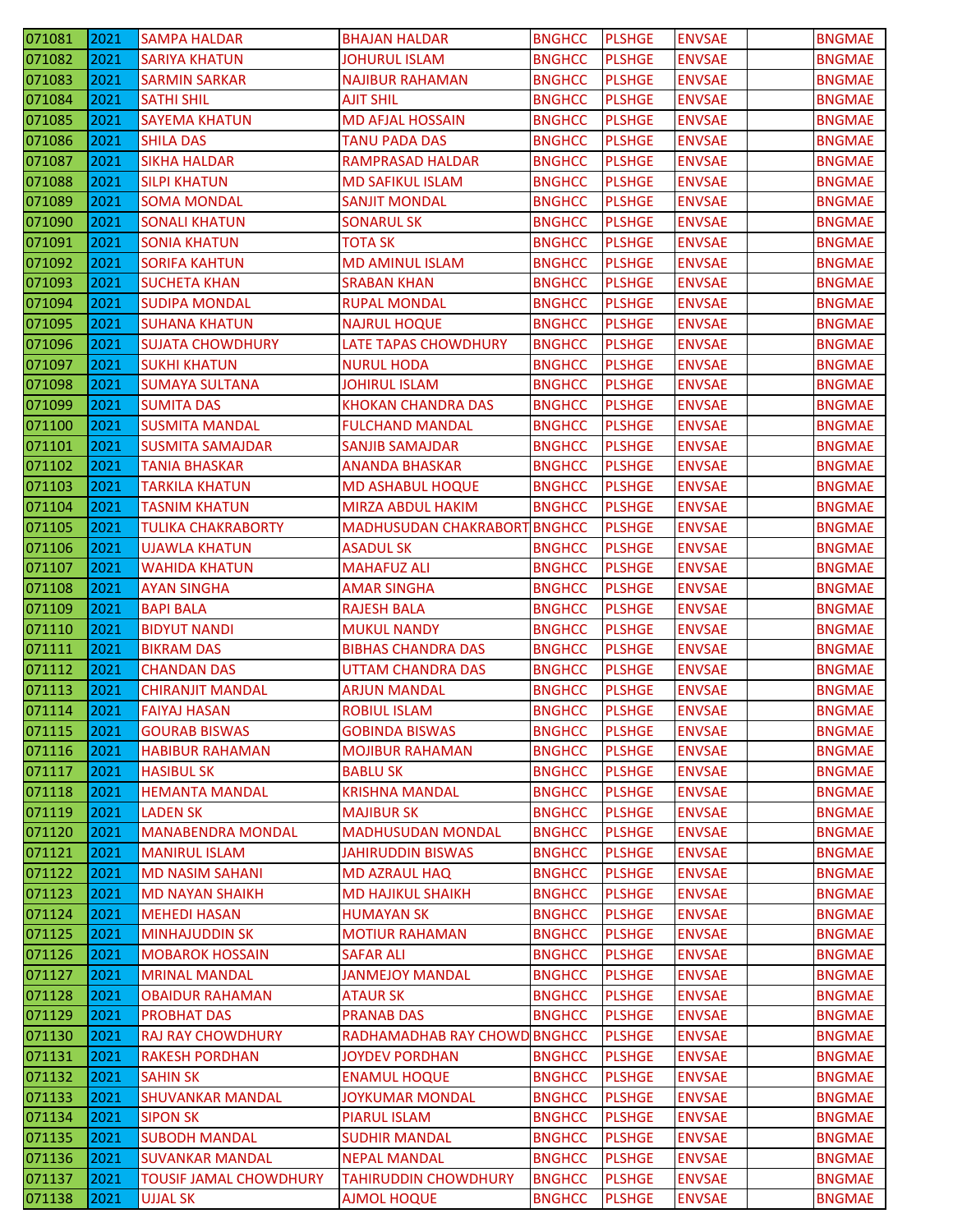| 071139 | 2021 | <b>UJJWAL TUDU</b>          | <b>GAYNA TUDU</b>           | <b>BNGHCC</b> | <b>PLSHGE</b> | <b>ENVSAE</b> | <b>BNGMAE</b> |
|--------|------|-----------------------------|-----------------------------|---------------|---------------|---------------|---------------|
| 071140 | 2021 | <b>AMBIA KHATUN</b>         | <b>SAIDUL</b>               | <b>EDCHCC</b> | <b>HISHGE</b> | <b>ENVSAE</b> | <b>BNGMAE</b> |
| 071141 | 2021 | <b>AMRITA SARKAR</b>        | <b>ALOK SARKAR</b>          | <b>EDCHCC</b> | <b>HISHGE</b> | <b>ENVSAE</b> | <b>BNGMAE</b> |
| 071142 | 2021 | <b>ANAMIKA SARKAR</b>       | <b>ASHWINI SARKAR</b>       | <b>EDCHCC</b> | <b>HISHGE</b> | <b>ENVSAE</b> | <b>BNGMAE</b> |
| 071143 | 2021 | <b>ANKITA SARKAR</b>        | <b>BASUDEB SARKAR</b>       | <b>EDCHCC</b> | <b>HISHGE</b> | <b>ENVSAE</b> | <b>BNGMAE</b> |
| 071144 | 2021 | <b>ANURADHA PAL</b>         | TAPAN KUMAR PAL             | <b>EDCHCC</b> | <b>HISHGE</b> | <b>ENVSAE</b> | <b>BNGMAE</b> |
| 071145 | 2021 | <b>BAISHALI HALDER</b>      | <b>BIKASH HALDER</b>        | <b>EDCHCC</b> | <b>HISHGE</b> | <b>ENVSAE</b> | <b>ENGMAE</b> |
| 071146 | 2021 | <b>BARSHA SINGHA</b>        | <b>PRABIR SINGHA</b>        | <b>EDCHCC</b> | <b>HISHGE</b> | <b>ENVSAE</b> | <b>BNGMAE</b> |
| 071147 | 2021 | <b>DIPANJANA DAS</b>        | <b>DEBOJYOTI DAS</b>        | <b>EDCHCC</b> | <b>HISHGE</b> | <b>ENVSAE</b> | <b>ENGMAE</b> |
| 071148 | 2021 | <b>GULSANARA KHATUN</b>     | <b>MIRZA KORBAN HOSSAIN</b> | <b>EDCHCC</b> | <b>HISHGE</b> | <b>ENVSAE</b> | <b>BNGMAE</b> |
| 071149 | 2021 | <b>JULEKHA KHATUN</b>       | <b>SAIFUDDIN</b>            | <b>EDCHCC</b> | <b>HISHGE</b> | <b>ENVSAE</b> | <b>BNGMAE</b> |
| 071150 | 2021 | KEYA GHOSH                  | <b>KARTICK GHOSH</b>        | <b>EDCHCC</b> | <b>HISHGE</b> | <b>ENVSAE</b> | <b>BNGMAE</b> |
| 071151 | 2021 | <b>LINA KHATUN</b>          | <b>MAJHARUL ISLAM</b>       | <b>EDCHCC</b> | <b>HISHGE</b> | <b>ENVSAE</b> | <b>BNGMAE</b> |
| 071152 | 2021 | LIPI GHOSH                  | <b>JOYDEB GHOSH</b>         | <b>EDCHCC</b> | <b>HISHGE</b> | <b>ENVSAE</b> | <b>BNGMAE</b> |
| 071153 | 2021 | <b>MALLIKA MANDAL</b>       | <b>MEGHNATH MANDAL</b>      | <b>EDCHCC</b> | <b>HISHGE</b> | <b>ENVSAE</b> | <b>BNGMAE</b> |
| 071154 | 2021 | <b>MOHIMA MONDAL</b>        | <b>SUKUMAR MONDAL</b>       | <b>EDCHCC</b> | <b>HISHGE</b> | <b>ENVSAE</b> | <b>BNGMAE</b> |
| 071155 | 2021 | <b>MOUSUMI PAL</b>          | <b>AKHIL PAL</b>            | <b>EDCHCC</b> | <b>HISHGE</b> | <b>ENVSAE</b> | <b>BNGMAE</b> |
| 071156 | 2021 | <b>NADIYA SULTANA</b>       | <b>NABABJAN SAIKH</b>       | <b>EDCHCC</b> | <b>HISHGE</b> | <b>ENVSAE</b> | <b>BNGMAE</b> |
| 071157 | 2021 | <b>NASRIN KHATUN</b>        | <b>REJAUL HOQUE</b>         | <b>EDCHCC</b> | <b>HISHGE</b> | <b>ENVSAE</b> | <b>BNGMAE</b> |
| 071158 | 2021 | <b>NUPUR RABIDAS</b>        | <b>ADHIR RABIDAS</b>        | <b>EDCHCC</b> | <b>HISHGE</b> | <b>ENVSAE</b> | <b>BNGMAE</b> |
| 071159 | 2021 | <b>PAPIYA GHOSH</b>         | <b>ANANDA GHOSH</b>         | <b>EDCHCC</b> | <b>HISHGE</b> | <b>ENVSAE</b> | <b>BNGMAE</b> |
| 071160 | 2021 | <b>PAYEL DAS</b>            | <b>PRASANTA DAS</b>         | <b>EDCHCC</b> | <b>HISHGE</b> | <b>ENVSAE</b> | <b>BNGMAE</b> |
| 071161 | 2021 | <b>PRITY HALDER</b>         | <b>RAMESH HALDER</b>        | <b>EDCHCC</b> | <b>HISHGE</b> | <b>ENVSAE</b> | <b>BNGMAE</b> |
| 071162 | 2021 |                             |                             | <b>EDCHCC</b> |               |               |               |
|        |      | <b>PRIYA HALDER</b>         | <b>SANTANU HALDER</b>       |               | <b>HISHGE</b> | <b>ENVSAE</b> | <b>BNGMAE</b> |
| 071163 | 2021 | <b>RAKHI PAL</b>            | <b>NIKHIL PAL</b>           | <b>EDCHCC</b> | <b>HISHGE</b> | <b>ENVSAE</b> | <b>BNGMAE</b> |
| 071164 | 2021 | <b>RAKIBA KHATUN</b>        | <b>RAJES SK</b>             | <b>EDCHCC</b> | <b>HISHGE</b> | <b>ENVSAE</b> | <b>BNGMAE</b> |
| 071165 | 2021 | <b>RAMESHA KHATUN</b>       | <b>MOSTAFA SK</b>           | <b>EDCHCC</b> | <b>HISHGE</b> | <b>ENVSAE</b> | <b>BNGMAE</b> |
| 071166 | 2021 | <b>RAUFUNNESHAH</b>         | <b>MD ABDUR ROUF</b>        | <b>EDCHCC</b> | <b>HISHGE</b> | <b>ENVSAE</b> | <b>BNGMAE</b> |
| 071167 | 2021 | <b>RICHA CHAKRABORTY</b>    | SANKAR CHAKRABORTY          | <b>EDCHCC</b> | <b>HISHGE</b> | <b>ENVSAE</b> | <b>BNGMAE</b> |
| 071168 | 2021 | <b>RINA MONDAL</b>          | <b>UTTAM MONDAL</b>         | <b>EDCHCC</b> | <b>HISHGE</b> | <b>ENVSAE</b> | <b>BNGMAE</b> |
| 071169 | 2021 | <b>RIYA DAS</b>             | <b>BISWAJIT DAS</b>         | <b>EDCHCC</b> | <b>HISHGE</b> | <b>ENVSAE</b> | <b>BNGMAE</b> |
| 071170 | 2021 | <b>SABNAM SULTANA</b>       | <b>MURTUZ ALI</b>           | <b>EDCHCC</b> | <b>HISHGE</b> | <b>ENVSAE</b> | <b>BNGMAE</b> |
| 071171 | 2021 | <b>SABNUR KHATUN</b>        | <b>ALI HOSSAIN</b>          | <b>EDCHCC</b> | <b>HISHGE</b> | <b>ENVSAE</b> | <b>BNGMAE</b> |
| 071172 | 2021 | SAIRATUNNESA                | <b>MAHINUL ALAM</b>         | <b>EDCHCC</b> | <b>HISHGE</b> | <b>ENVSAE</b> | <b>BNGMAE</b> |
| 071173 | 2021 | <b>SAMIMA KHATUN</b>        | <b>YEASMIN SHAIKH</b>       | <b>EDCHCC</b> | <b>HISHGE</b> | <b>ENVSAE</b> | <b>BNGMAE</b> |
| 071174 | 2021 | <b>SAMRIDDHI SENGUPTA</b>   | PRADIP KUMAR SENGUPTA       | <b>EDCHCC</b> | <b>HISHGE</b> | <b>ENVSAE</b> | <b>BNGMAE</b> |
| 071175 | 2021 | <b>SAMSAD BEGAM</b>         | <b>MAJRUL ISLAM</b>         | <b>EDCHCC</b> | <b>HISHGE</b> | <b>ENVSAE</b> | <b>BNGMAE</b> |
| 071176 | 2021 | <b>SANGITA KHATUN</b>       | <b>SAIRUDDIN SK</b>         | <b>EDCHCC</b> | <b>HISHGE</b> | <b>ENVSAE</b> | <b>BNGMAE</b> |
| 071177 | 2021 | <b>SARABAN TOHURA</b>       | <b>MD MOIDUL SK</b>         | <b>EDCHCC</b> | <b>HISHGE</b> | <b>ENVSAE</b> | <b>BNGMAE</b> |
| 071178 | 2021 | <b>SHIPRA MONDAL</b>        | <b>JIBAN MONDAL</b>         | <b>EDCHCC</b> | <b>HISHGE</b> | <b>ENVSAE</b> | <b>BNGMAE</b> |
| 071179 | 2021 | <b>SHREYA GHOSH</b>         | <b>SUPRAKASH GHOSH</b>      | <b>EDCHCC</b> | <b>HISHGE</b> | <b>ENVSAE</b> | <b>BNGMAE</b> |
| 071180 | 2021 | <b>SUMANA DAS</b>           | <b>SUBRATA DAS</b>          | <b>EDCHCC</b> | <b>HISHGE</b> | <b>ENVSAE</b> | <b>BNGMAE</b> |
| 071181 | 2021 | <b>SUMITA MONDAL</b>        | <b>ADHIR MONDAL</b>         | <b>EDCHCC</b> | <b>HISHGE</b> | <b>ENVSAE</b> | <b>BNGMAE</b> |
| 071182 | 2021 | <b>SUSMITA MONDAL</b>       | <b>SUKUMAR MONDAL</b>       | <b>EDCHCC</b> | <b>HISHGE</b> | <b>ENVSAE</b> | <b>BNGMAE</b> |
| 071183 | 2021 | <b>SWASTIKA SARKAR</b>      | <b>SHYAMAL SARKAR</b>       | <b>EDCHCC</b> | <b>HISHGE</b> | <b>ENVSAE</b> | <b>BNGMAE</b> |
| 071184 | 2021 | <b>TARIJA KHATUN</b>        | <b>KAJRUL SK</b>            | <b>EDCHCC</b> | <b>HISHGE</b> | <b>ENVSAE</b> | <b>BNGMAE</b> |
| 071185 | 2021 | <b>URMILA ROY</b>           | <b>JAGANNATH ROY</b>        | <b>EDCHCC</b> | <b>HISHGE</b> | <b>ENVSAE</b> | <b>BNGMAE</b> |
| 071186 | 2021 | <b>URMILA SARKAR</b>        | <b>BASUDEB SARKAR</b>       | <b>EDCHCC</b> | <b>HISHGE</b> | <b>ENVSAE</b> | <b>BNGMAE</b> |
| 071187 | 2021 | <b>ABUL HOSSAIN</b>         | <b>AJMAIL SK</b>            | <b>EDCHCC</b> | <b>HISHGE</b> | <b>ENVSAE</b> | <b>BNGMAE</b> |
| 071188 | 2021 | <b>ADITYA KUMAR MANDAL</b>  | AJIT KUMAR MANDAL           | <b>EDCHCC</b> | <b>HISHGE</b> | <b>ENVSAE</b> | <b>BNGMAE</b> |
| 071189 | 2021 | <b>ALOMGIR BADSHA</b>       | <b>SATTAR SK</b>            | <b>EDCHCC</b> | <b>HISHGE</b> | <b>ENVSAE</b> | <b>BNGMAE</b> |
| 071190 | 2021 | <b>ANUP MONDAL</b>          | <b>SHYAMAPADA MONDAL</b>    | <b>EDCHCC</b> | <b>HISHGE</b> | <b>ENVSAE</b> | <b>BNGMAE</b> |
| 071191 | 2021 | <b>ARITRA ROY CHOWDHURY</b> | <b>ASIM ROY CHOWDHURY</b>   | <b>EDCHCC</b> | <b>HISHGE</b> | <b>ENVSAE</b> | <b>BNGMAE</b> |
| 071192 | 2021 | <b>BIKRAM SINGHA</b>        | <b>DABLU SINGHA</b>         | <b>EDCHCC</b> | <b>HISHGE</b> | <b>ENVSAE</b> | <b>BNGMAE</b> |
| 071193 | 2021 | <b>BIPLAB ALI</b>           | <b>ABDUS SALAM</b>          | <b>EDCHCC</b> | <b>HISHGE</b> | <b>ENVSAE</b> | <b>BNGMAE</b> |
| 071194 | 2021 | <b>BISHAL SARKAR</b>        | <b>RANAJIT SARKAR</b>       | <b>EDCHCC</b> | <b>HISHGE</b> | <b>ENVSAE</b> | <b>BNGMAE</b> |
| 071195 | 2021 | <b>DEBADITTA GHOSH</b>      | <b>TARUN GHOSH</b>          | <b>EDCHCC</b> | <b>HISHGE</b> | <b>ENVSAE</b> | <b>BNGMAE</b> |
| 071196 | 2021 | <b>DIPAYAN SARMA</b>        | <b>DWIJENDRA NATH SARMA</b> | <b>EDCHCC</b> | <b>HISHGE</b> | <b>ENVSAE</b> | <b>BNGMAE</b> |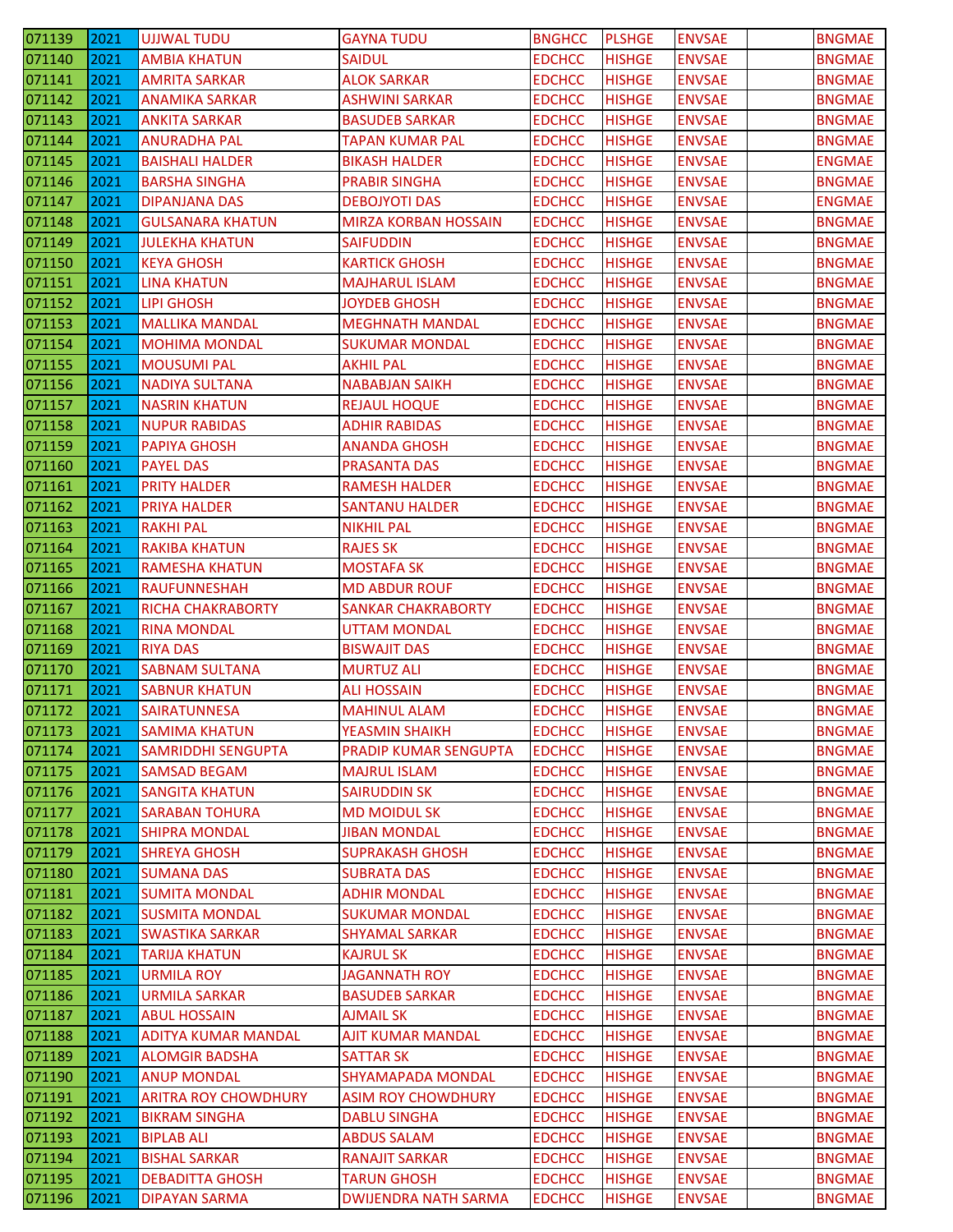| 071197           | 2021         | <b>JAHANGIR</b>                                | <b>ASTABUR RAHAMAN</b>                     | <b>EDCHCC</b>                  | <b>HISHGE</b>                  | <b>ENVSAE</b>                  | <b>BNGMAE</b>                  |
|------------------|--------------|------------------------------------------------|--------------------------------------------|--------------------------------|--------------------------------|--------------------------------|--------------------------------|
| 071198           | 2021         | <b>JAMIRUL SK</b>                              | <b>LATE JAKARIA SK</b>                     | <b>EDCHCC</b>                  | <b>HISHGE</b>                  | <b>ENVSAE</b>                  | <b>BNGMAE</b>                  |
| 071199           | 2021         | <b>JUYEL SK</b>                                | <b>ATABUR RAHAMAN</b>                      | <b>EDCHCC</b>                  | <b>HISHGE</b>                  | <b>ENVSAE</b>                  | <b>BNGMAE</b>                  |
| 071200           | 2021         | <b>KAIF HOSSAIN</b>                            | <b>AJMAL HOQUE</b>                         | <b>EDCHCC</b>                  | <b>HISHGE</b>                  | <b>ENVSAE</b>                  | <b>BNGMAE</b>                  |
| 071201           | 2021         | <b>KAZI MOSTAFA WASIF</b>                      | <b>KAZI GOLAM GOUS</b>                     | <b>EDCHCC</b>                  | <b>HISHGE</b>                  | <b>ENVSAE</b>                  | <b>BNGMAE</b>                  |
| 071202           | 2021         | KHALIL SK                                      | <b>ABDUL SALAM</b>                         | <b>EDCHCC</b>                  | <b>HISHGE</b>                  | <b>ENVSAE</b>                  | <b>BNGMAE</b>                  |
| 071203           | 2021         | <b>KOUSHIK DAS</b>                             | <b>KANURAM DAS</b>                         | <b>EDCHCC</b>                  | <b>HISHGE</b>                  | <b>ENVSAE</b>                  | <b>BNGMAE</b>                  |
| 071204           | 2021         | <b>MANAB MANDAL</b>                            | <b>MANIK MANDAL</b>                        | <b>EDCHCC</b>                  | <b>HISHGE</b>                  | <b>ENVSAE</b>                  | <b>BNGMAE</b>                  |
| 071205           | 2021         | <b>MANGAL BHUMIJ</b>                           | LATE BHARAT BHUMIJ                         | <b>EDCHCC</b>                  | <b>HISHGE</b>                  | <b>ENVSAE</b>                  | <b>BNGMAE</b>                  |
| 071206           | 2021         | <b>MAYUKH SARKAR</b>                           | <b>MOTHURA MOHAN SARKAR</b>                | <b>EDCHCC</b>                  | <b>HISHGE</b>                  | <b>ENVSAE</b>                  | <b>BNGMAE</b>                  |
| 071207           | 2021         | <b>MD SOHEL RANA</b>                           | <b>SHAIKH KASHIM</b>                       | <b>EDCHCC</b>                  | <b>HISHGE</b>                  | <b>ENVSAE</b>                  | <b>BNGMAE</b>                  |
| 071208           | 2021         | <b>MRINMOY SARKAR</b>                          | <b>MUKTI KUMAR SARKAR</b>                  | <b>EDCHCC</b>                  | <b>HISHGE</b>                  | <b>ENVSAE</b>                  | <b>BNGMAE</b>                  |
| 071209           | 2021         | <b>NASIM HAIDER</b>                            | <b>MD SAMJAD HOSSAIN</b>                   | <b>EDCHCC</b>                  | <b>HISHGE</b>                  | <b>ENVSAE</b>                  | <b>BNGMAE</b>                  |
| 071210           | 2021         | <b>PARVEJ ALAM SK</b>                          | <b>ABUL KALAM SK</b>                       | <b>EDCHCC</b>                  | <b>HISHGE</b>                  | <b>ENVSAE</b>                  | <b>BNGMAE</b>                  |
| 071211           | 2021         | PINTU MONDAL                                   | <b>ASWINI MONDAL</b>                       | <b>EDCHCC</b>                  | <b>HISHGE</b>                  | <b>ENVSAE</b>                  | <b>BNGMAE</b>                  |
| 071212           | 2021         | PROVAT ROY                                     | <b>SUBODH ROY</b>                          | <b>EDCHCC</b>                  | <b>HISHGE</b>                  | <b>ENVSAE</b>                  | <b>ENGMAE</b>                  |
| 071213           | 2021         | RAHUL MANDAL                                   | <b>CHARU MANDAL</b>                        | <b>EDCHCC</b>                  | <b>HISHGE</b>                  | <b>ENVSAE</b>                  | <b>BNGMAE</b>                  |
| 071214           | 2021         | <b>SAJBUL SK</b>                               | <b>MIRAJ SK</b>                            | <b>EDCHCC</b>                  | <b>HISHGE</b>                  | <b>ENVSAE</b>                  | <b>BNGMAE</b>                  |
| 071215           | 2021         | <b>SANJOY MANDAL</b>                           | <b>SUDHIR MANDAL</b>                       | <b>EDCHCC</b>                  | <b>HISHGE</b>                  | <b>ENVSAE</b>                  | <b>BNGMAE</b>                  |
| 071216           | 2021         | <b>SHANKAR ROY</b>                             | <b>PROHLAD ROY</b>                         | <b>EDCHCC</b>                  | <b>HISHGE</b>                  | <b>ENVSAE</b>                  | <b>BNGMAE</b>                  |
| 071217           | 2021         | <b>SOHAM DEY</b>                               | <b>SAMBHU DEY</b>                          | <b>EDCHCC</b>                  | <b>HISHGE</b>                  | <b>ENVSAE</b>                  | <b>BNGMAE</b>                  |
| 071218           | 2021         | SONIRUL SHAIKH                                 | <b>AZMAL SK</b>                            | <b>EDCHCC</b>                  | <b>HISHGE</b>                  | <b>ENVSAE</b>                  | <b>BNGMAE</b>                  |
| 071219           | 2021         | <b>SOURO SAHA</b>                              | KAMAL SAHA                                 | <b>EDCHCC</b>                  | <b>HISHGE</b>                  | <b>ENVSAE</b>                  | <b>ENGMAE</b>                  |
| 071220           | 2021         | <b>SUBHAJIT MONDAL</b>                         | <b>MONI MONDAL</b>                         | <b>EDCHCC</b>                  | <b>HISHGE</b>                  | <b>ENVSAE</b>                  | <b>BNGMAE</b>                  |
| 071221           | 2021         | <b>SUKUMAR MONDAL</b>                          | <b>SWAPAN MONDAL</b>                       | <b>EDCHCC</b>                  | <b>HISHGE</b>                  | <b>ENVSAE</b>                  | <b>BNGMAE</b>                  |
| 071222           | 2021         | <b>SUVAM ROY</b>                               | <b>SUSANTA KUMAR ROY</b>                   | <b>EDCHCC</b>                  | <b>HISHGE</b>                  | <b>ENVSAE</b>                  | <b>BNGMAE</b>                  |
| 071223           | 2021         | <b>TOUFIK ISLAM</b>                            | <b>ABDUR AZADUR RAHAMAN</b>                | <b>EDCHCC</b>                  | <b>HISHGE</b>                  | <b>ENVSAE</b>                  | <b>BNGMAE</b>                  |
| 071224           | 2021         | <b>YEADUL SK</b>                               | PIYARUL SK                                 | <b>EDCHCC</b>                  | <b>HISHGE</b>                  | <b>ENVSAE</b>                  | <b>BNGMAE</b>                  |
| 071225           | 2021         | <b>DEBOSMITA DATTA</b>                         | <b>SUDIPTA DATTA</b>                       | <b>ENGHCC</b>                  | <b>HISHGE</b>                  | <b>ENVSAE</b>                  | <b>BNGMAE</b>                  |
| 071226           | 2021         | <b>FARHA SULTANA</b>                           | <b>FOJLUL HOQUE</b>                        | <b>ENGHCC</b>                  | <b>HISHGE</b>                  | <b>ENVSAE</b>                  | <b>BNGMAE</b>                  |
| 071227           | 2021         | <b>HABIBA KHATUN</b>                           | <b>MUKTAR SK</b>                           | <b>ENGHCC</b>                  | <b>HISHGE</b>                  | <b>ENVSAE</b>                  | <b>BNGMAE</b>                  |
| 071228           | 2021         | <b>INDRANI PRAMANIK</b>                        | <b>DHRUBA JYOTI PRAMANIK</b>               | <b>ENGHCC</b>                  | <b>HISHGE</b>                  | <b>ENVSAE</b>                  | <b>BNGMAE</b>                  |
| 071229           | 2021         | <b>JESIKA BISWAS</b>                           | <b>ENAMUL KARIM</b>                        | <b>ENGHCC</b>                  | <b>HISHGE</b>                  | <b>ENVSAE</b>                  | <b>BNGMAE</b>                  |
| 071230           | 2021         | <b>JINIA DAS</b>                               | <b>BASU DEV DAS</b>                        | <b>ENGHCC</b>                  | <b>HISHGE</b>                  | <b>ENVSAE</b>                  | <b>BNGMAE</b>                  |
| 071231           | 2021         | <b>JOYITA DUTTA</b>                            | <b>JITTAN DUTTA</b>                        | <b>ENGHCC</b>                  | <b>HISHGE</b>                  | <b>ENVSAE</b>                  | <b>BNGMAE</b>                  |
| 071232           |              | <b>KOYEL KARMAKAR</b>                          | <b>DILIP KARMAKAR</b>                      | <b>ENGHCC</b>                  | <b>HISHGE</b>                  | <b>ENVSAE</b>                  | <b>ENGMAE</b>                  |
| 071233           | 2021<br>2021 | <b>MAHAMUDA KHATUN</b>                         | <b>MAJIBUL HOQUE MANDAL</b>                | <b>ENGHCC</b>                  | <b>HISHGE</b>                  | <b>ENVSAE</b>                  | <b>ENGMAE</b>                  |
| 071234           | 2021         | <b>MST RAFIKA SULTANA</b>                      | <b>INAMUL KABIR</b>                        | <b>ENGHCC</b>                  | <b>HISHGE</b>                  | <b>ENVSAE</b>                  | <b>ENGMAE</b>                  |
| 071235           | 2021         | NANDITA KARMAKAR                               | <b>NIKHIL KARMAKAR</b>                     | <b>ENGHCC</b>                  | <b>HISHGE</b>                  | <b>ENVSAE</b>                  | <b>BNGMAE</b>                  |
| 071236           | 2021         | <b>NIHIMA KHATUN</b>                           | <b>ASIRUDDIN SK</b>                        | <b>ENGHCC</b>                  | <b>HISHGE</b>                  | <b>ENVSAE</b>                  | <b>ENGMAE</b>                  |
| 071237           | 2021         | <b>NISHAT FARZANA</b>                          | <b>MAMTAJ AHMED</b>                        | <b>ENGHCC</b>                  | <b>HISHGE</b>                  | <b>ENVSAE</b>                  | <b>ENGMAE</b>                  |
|                  | 2021         |                                                |                                            |                                |                                |                                |                                |
| 071238<br>071239 | 2021         | <b>NUSRAT IMTIAZ</b><br><b>POULAMI SEN</b>     | <b>IMTIAZ EHSAN</b><br><b>PURNENDU SEN</b> | <b>ENGHCC</b><br><b>ENGHCC</b> | <b>HISHGE</b><br><b>HISHGE</b> | <b>ENVSAE</b><br><b>ENVSAE</b> | <b>ENGMAE</b><br><b>BNGMAE</b> |
|                  | 2021         |                                                | <b>DEBASISH MUKHERJEE</b>                  | <b>ENGHCC</b>                  |                                |                                |                                |
| 071240           | 2021         | <b>RANI MUKHERJEE</b>                          | LATE RABI MONDAL                           |                                | <b>HISHGE</b>                  | <b>ENVSAE</b><br><b>ENVSAE</b> | <b>BNGMAE</b>                  |
| 071241<br>071242 | 2021         | <b>SANCHITA MONDAL</b><br><b>SANCHITA ROOJ</b> | DINABANDHU ROOJ                            | <b>ENGHCC</b><br><b>ENGHCC</b> | <b>HISHGE</b><br><b>HISHGE</b> | <b>ENVSAE</b>                  | <b>BNGMAE</b><br><b>ENGMAE</b> |
| 071243           | 2021         | <b>SARAH KHATUN</b>                            | <b>MANARUL HAQUE</b>                       | <b>ENGHCC</b>                  | <b>HISHGE</b>                  | <b>ENVSAE</b>                  | <b>BNGMAE</b>                  |
| 071244           | 2021         | <b>SHREEPARNA GHOSH</b>                        | <b>RIKRIT GHOSH</b>                        | <b>ENGHCC</b>                  | <b>HISHGE</b>                  | <b>ENVSAE</b>                  | <b>ENGMAE</b>                  |
|                  |              |                                                |                                            |                                |                                |                                |                                |
| 071245           | 2021<br>2021 | <b>SNEHA PARVIN</b>                            | <b>MAINUDDIN SEIKH</b>                     | <b>ENGHCC</b>                  | <b>HISHGE</b>                  | <b>ENVSAE</b>                  | <b>BNGMAE</b>                  |
| 071246           | 2021         | SOMA SWARNAKAR<br><b>SUHANA KHATUN</b>         | JANARDAN SWARNAKAR<br><b>SAHIDUL ISLAM</b> | <b>ENGHCC</b><br><b>ENGHCC</b> | <b>HISHGE</b>                  | <b>ENVSAE</b>                  | <b>BNGMAE</b>                  |
| 071247           |              |                                                |                                            |                                | <b>HISHGE</b>                  | <b>ENVSAE</b>                  | <b>BNGMAE</b>                  |
| 071248           | 2021         | <b>TITAS SAHA CHOWDHURY</b>                    | <b>APURBA SAHA CHOWDHURY</b>               | <b>ENGHCC</b>                  | <b>HISHGE</b>                  | <b>ENVSAE</b>                  | <b>ENGMAE</b>                  |
| 071249           | 2021         | <b>TITLI SAHA</b>                              | <b>SANJOY SAHA</b>                         | <b>ENGHCC</b>                  | <b>HISHGE</b>                  | <b>ENVSAE</b>                  | <b>BNGMAE</b>                  |
| 071250           | 2021         | YEARUNNESHA                                    | <b>JAKIR HOSSAIN</b>                       | <b>ENGHCC</b>                  | <b>HISHGE</b>                  | <b>ENVSAE</b>                  | <b>ENGMAE</b>                  |
| 071251           | 2021         | <b>ABDUL HAMID</b>                             | <b>MD ABDUR RAB SIDDIQUE</b>               | <b>ENGHCC</b>                  | <b>HISHGE</b>                  | <b>ENVSAE</b>                  | <b>ENGMAE</b>                  |
| 071252           | 2021         | ABHINABA CHANDRA                               | <b>AJOY KUMAR CHANDRA</b>                  | <b>ENGHCC</b>                  | <b>HISHGE</b>                  | <b>ENVSAE</b>                  | <b>ENGMAE</b>                  |
| 071253           | 2021         | <b>ALI MOHAMMAD</b>                            | <b>SARFUDDIN SK</b>                        | <b>ENGHCC</b>                  | <b>HISHGE</b>                  | <b>ENVSAE</b>                  | <b>BNGMAE</b>                  |
| 071254           | 2021         | <b>ANIRBAN GHOSH</b>                           | <b>SUDIPTO GHOSH</b>                       | <b>ENGHCC</b>                  | <b>HISHGE</b>                  | <b>ENVSAE</b>                  | <b>ENGMAE</b>                  |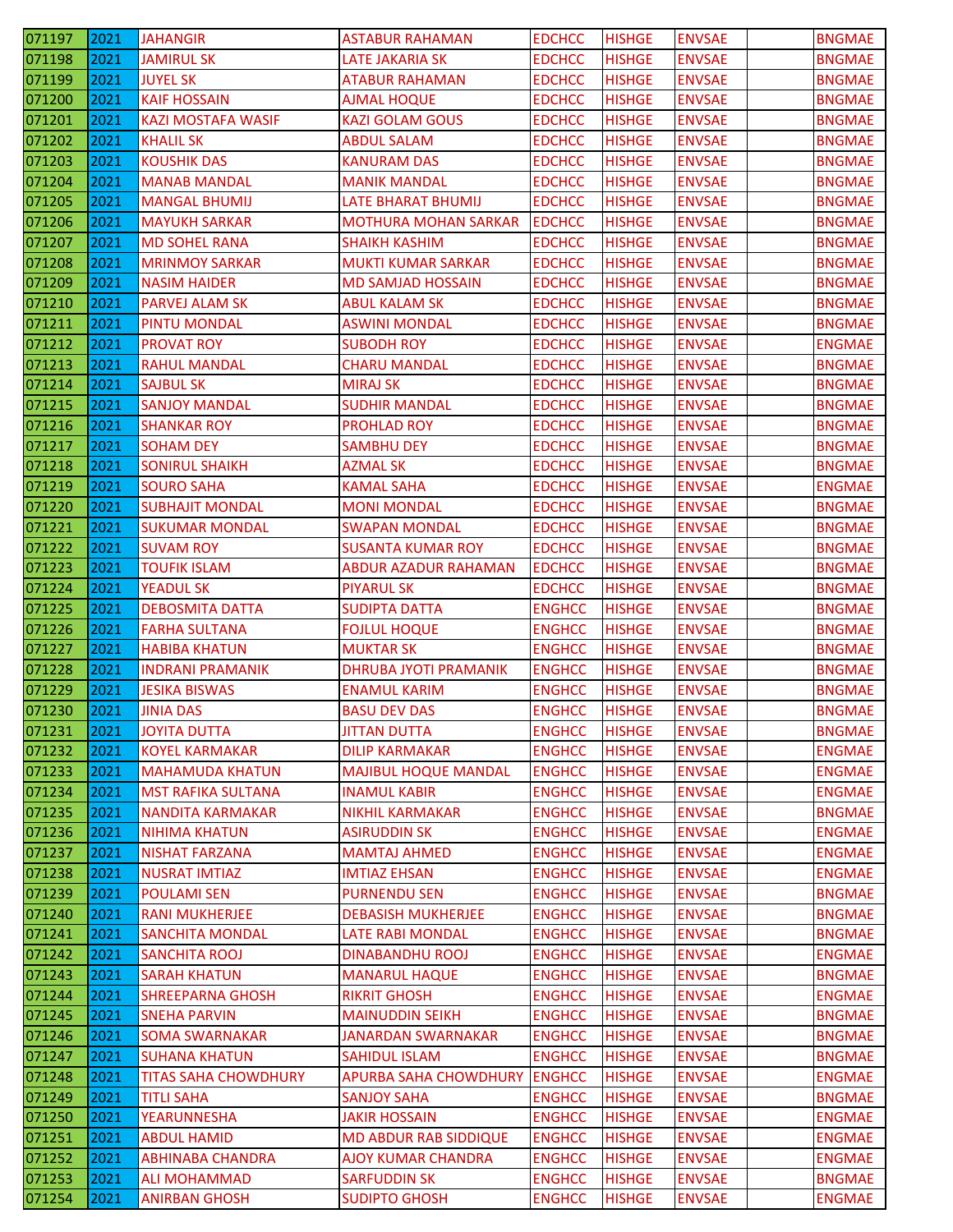| 071255 | 2021 | <b>ARYA MAZUMDER</b>         | <b>DEBABRATA MAZUMDER</b>            | <b>ENGHCC</b> | <b>HISHGE</b> | <b>ENVSAE</b> | <b>ENGMAE</b> |
|--------|------|------------------------------|--------------------------------------|---------------|---------------|---------------|---------------|
| 071256 | 2021 | <b>ASHIK IKBAL</b>           | <b>MD MINARUL ISLAM</b>              | <b>ENGHCC</b> | <b>HISHGE</b> | <b>ENVSAE</b> | <b>BNGMAE</b> |
| 071257 | 2021 | <b>BANAMALI GHOSH</b>        | <b>BHARAT GHOSH</b>                  | <b>ENGHCC</b> | <b>HISHGE</b> | <b>ENVSAE</b> | <b>ENGMAE</b> |
| 071258 | 2021 | <b>CHANDRADIP KARMAKAR</b>   | <b>CHANDAN KARMAKAR</b>              | <b>ENGHCC</b> | <b>HISHGE</b> | <b>ENVSAE</b> | <b>BNGMAE</b> |
| 071259 | 2021 | <b>DIPAK GHOSH</b>           | <b>DINESH GHOSH</b>                  | <b>ENGHCC</b> | <b>HISHGE</b> | <b>ENVSAE</b> | <b>BNGMAE</b> |
| 071260 | 2021 | <b>DIPANKAR ROYCHOWDHURY</b> | <b>JAGAT SETH ROYCHOWDHUR ENGHCC</b> |               | <b>HISHGE</b> | <b>ENVSAE</b> | <b>BNGMAE</b> |
| 071261 | 2021 | <b>EBRAHIM SK</b>            | <b>JAHANGIR HOSSAIN</b>              | <b>ENGHCC</b> | <b>HISHGE</b> | <b>ENVSAE</b> | <b>BNGMAE</b> |
| 071262 | 2021 | <b>IMRAN ALI</b>             | <b>BABOR ALI</b>                     | <b>ENGHCC</b> | <b>HISHGE</b> | <b>ENVSAE</b> | <b>BNGMAE</b> |
| 071263 | 2021 | <b>IMRAN NAGIR</b>           | <b>ABDUL KADIR</b>                   | <b>ENGHCC</b> | <b>HISHGE</b> | <b>ENVSAE</b> | <b>BNGMAE</b> |
| 071264 | 2021 | <b>INJAMUL HAQUE</b>         | <b>SAJAHAN SK</b>                    | <b>ENGHCC</b> | <b>HISHGE</b> | <b>ENVSAE</b> | <b>BNGMAE</b> |
| 071265 | 2021 | <b>JADIKUL HOQUE</b>         | <b>AZIJUL HOQUE</b>                  | <b>ENGHCC</b> | <b>HISHGE</b> | <b>ENVSAE</b> | <b>BNGMAE</b> |
| 071266 | 2021 | <b>KAIEF ALI</b>             | <b>KASEM ALI</b>                     | <b>ENGHCC</b> | <b>HISHGE</b> | <b>ENVSAE</b> | <b>ENGMAE</b> |
| 071267 | 2021 | <b>KOUSHIK MANDAL</b>        | PROSEN CHANDRA MANDAL                | <b>ENGHCC</b> | <b>HISHGE</b> | <b>ENVSAE</b> | <b>BNGMAE</b> |
| 071268 | 2021 | <b>KRISHNARJUN MONDAL</b>    | <b>GOUTAM MONDAL</b>                 | <b>ENGHCC</b> | <b>HISHGE</b> | <b>ENVSAE</b> | <b>BNGMAE</b> |
| 071269 | 2021 | <b>MD ASIK IKBAL</b>         | <b>MD RAFIKUL ISLAM</b>              | <b>ENGHCC</b> | <b>HISHGE</b> | <b>ENVSAE</b> | <b>ENGMAE</b> |
| 071270 | 2021 | <b>MD RAKIB HOSSAIN</b>      | <b>SADIR HOSSAIN</b>                 | <b>ENGHCC</b> | <b>HISHGE</b> | <b>ENVSAE</b> | <b>BNGMAE</b> |
| 071271 | 2021 | <b>MD SALITUR RAHAMAN</b>    | <b>MD ABDUR RAHAMAN</b>              | <b>ENGHCC</b> | <b>HISHGE</b> | <b>ENVSAE</b> | <b>ENGMAE</b> |
| 071272 | 2021 | <b>MD TOHIDUL ISLAM</b>      | <b>KAJIMUDDIN SK</b>                 | <b>ENGHCC</b> | <b>HISHGE</b> | <b>ENVSAE</b> | <b>BNGMAE</b> |
| 071273 | 2021 | <b>RANIT SETHIA</b>          | RAMKRISHNA SETHIA                    | <b>ENGHCC</b> | <b>HISHGE</b> | <b>ENVSAE</b> | <b>ENGMAE</b> |
| 071274 | 2021 | <b>ROHAN NANDI</b>           | <b>KRITTIBAS NANDI</b>               | <b>ENGHCC</b> | <b>HISHGE</b> | <b>ENVSAE</b> | <b>ENGMAE</b> |
| 071275 | 2021 | <b>ROUSHAN JAMIL</b>         | <b>NAZMUL HOQUE</b>                  | <b>ENGHCC</b> | <b>HISHGE</b> | <b>ENVSAE</b> | <b>BNGMAE</b> |
| 071276 | 2021 | <b>SAMIT MANDAL</b>          | <b>DURGESH MANDAL</b>                | <b>ENGHCC</b> | <b>HISHGE</b> | <b>ENVSAE</b> | <b>BNGMAE</b> |
| 071277 | 2021 | <b>SANTU DUTTA</b>           | <b>BRAJA GOPAL DUTTA</b>             | <b>ENGHCC</b> | <b>HISHGE</b> | <b>ENVSAE</b> | <b>ENGMAE</b> |
| 071278 | 2021 | SAYANTAN SAHA                | <b>SUBHASISH SAHA</b>                | <b>ENGHCC</b> | <b>HISHGE</b> | <b>ENVSAE</b> | <b>BNGMAE</b> |
| 071279 | 2021 | <b>SHOUNAK MONDAL</b>        | <b>SHIBURAM MONDAL</b>               | <b>ENGHCC</b> | <b>HISHGE</b> | <b>ENVSAE</b> | <b>BNGMAE</b> |
| 071280 | 2021 | <b>SIHAB HOSSAIN</b>         | <b>SAFIKUL ISLAM</b>                 | <b>ENGHCC</b> | <b>HISHGE</b> | <b>ENVSAE</b> | <b>BNGMAE</b> |
| 071281 | 2021 | <b>SOUVICK DAS</b>           | <b>SEKHAR CHANDRA DAS</b>            | <b>ENGHCC</b> | <b>HISHGE</b> | <b>ENVSAE</b> | <b>BNGMAE</b> |
| 071282 | 2021 | <b>SOUVIK ROY</b>            | <b>SASTI CHANDRA ROY</b>             | <b>ENGHCC</b> | <b>HISHGE</b> | <b>ENVSAE</b> | <b>BNGMAE</b> |
| 071283 | 2021 | <b>SUBHASIS HALDER</b>       | <b>AMARESH HALDER</b>                | <b>ENGHCC</b> | <b>HISHGE</b> | <b>ENVSAE</b> | <b>BNGMAE</b> |
| 071284 | 2021 | <b>SUBHRANIL MAJUMDAR</b>    | <b>SUSANTA MAJUMDAR</b>              | <b>ENGHCC</b> | <b>HISHGE</b> | <b>ENVSAE</b> | <b>BNGMAE</b> |
| 071285 | 2021 | <b>SUJAN SK</b>              | <b>SAIDUL SK</b>                     | <b>ENGHCC</b> | <b>HISHGE</b> | <b>ENVSAE</b> | <b>ENGMAE</b> |
| 071286 | 2021 | <b>SUMIN MURARI</b>          | <b>GOUTAM MURARI</b>                 | <b>ENGHCC</b> | <b>HISHGE</b> | <b>ENVSAE</b> | <b>ENGMAE</b> |
| 071287 | 2021 | <b>SUPRIYO BISWAS</b>        | <b>SUBHRANTA KUMAR BISWAS</b>        | <b>ENGHCC</b> | <b>HISHGE</b> | <b>ENVSAE</b> | <b>ENGMAE</b> |
| 071288 | 2021 | <b>SURAJIT MAHATO</b>        | <b>MUNNA MAHATO</b>                  | <b>ENGHCC</b> | <b>HISHGE</b> | <b>ENVSAE</b> | <b>ENGMAE</b> |
| 071289 | 2021 | <b>AYESHA KHATUN</b>         | <b>AMJAD ALI</b>                     | <b>GEOHCC</b> | <b>ECOHGE</b> | <b>ENVSAE</b> | <b>BNGMAE</b> |
| 071290 | 2021 | <b>KRITIKA SAHA</b>          | <b>KRISHNA GOPAL SAHA</b>            | <b>GEOHCC</b> | <b>ECOHGE</b> | <b>ENVSAE</b> | <b>BNGMAE</b> |
| 071291 | 2021 | <b>MOON ROY</b>              | <b>PRABIR ROY</b>                    | <b>GEOHCC</b> | <b>ECOHGE</b> | <b>ENVSAE</b> | <b>BNGMAE</b> |
| 071292 | 2021 | <b>MORIOM KHATUN</b>         | <b>MANOWAR SK</b>                    | <b>GEOHCC</b> | <b>ECOHGE</b> | <b>ENVSAE</b> | <b>BNGMAE</b> |
| 071293 | 2021 | <b>MOST TAHAMINA KHATUN</b>  | <b>MD AMIRUL ISLAM</b>               | <b>GEOHCC</b> | <b>ECOHGE</b> | <b>ENVSAE</b> | <b>BNGMAE</b> |
| 071294 | 2021 | <b>NASRIN SULTANA</b>        | <b>SAJAHAN ALI</b>                   | <b>GEOHCC</b> | <b>ECOHGE</b> | <b>ENVSAE</b> | <b>BNGMAE</b> |
| 071295 | 2021 | PARAMITA BISWAS              | <b>PRADIP BISWAS</b>                 | <b>GEOHCC</b> | <b>ECOHGE</b> | <b>ENVSAE</b> | <b>BNGMAE</b> |
| 071296 | 2021 | <b>PINKI GHOSH</b>           | <b>RATAN GHOSH</b>                   | <b>GEOHCC</b> | <b>ECOHGE</b> | <b>ENVSAE</b> | <b>BNGMAE</b> |
| 071297 | 2021 | PIU DEY                      | <b>PRADIP KUMAR DEY</b>              | <b>GEOHCC</b> | <b>ECOHGE</b> | <b>ENVSAE</b> | <b>BNGMAE</b> |
| 071298 | 2021 | PRIYANKA GHOSH               | <b>JATAI GHOSH</b>                   | <b>GEOHCC</b> | <b>ECOHGE</b> | <b>ENVSAE</b> | <b>BNGMAE</b> |
| 071299 | 2021 | <b>ROHIMA KHATUN</b>         | <b>ROFIKUL ISLAM</b>                 | <b>GEOHCC</b> | <b>ECOHGE</b> | <b>ENVSAE</b> | <b>BNGMAE</b> |
| 071300 | 2021 | <b>SABNUR KHATUN</b>         | <b>MERAJ ALI</b>                     | <b>GEOHCC</b> | <b>ECOHGE</b> | <b>ENVSAE</b> | <b>BNGMAE</b> |
| 071301 | 2021 | <b>SOHINI KHATUN</b>         | <b>AFTAUDDIN</b>                     | <b>GEOHCC</b> | <b>ECOHGE</b> | <b>ENVSAE</b> | <b>BNGMAE</b> |
| 071302 | 2021 | <b>SUCHISMITA DAS</b>        | <b>PARITOSH DAS</b>                  | <b>GEOHCC</b> | <b>ECOHGE</b> | <b>ENVSAE</b> | <b>BNGMAE</b> |
| 071303 | 2021 | <b>SUHANA KHATUN</b>         | <b>KISMAT SK</b>                     | <b>GEOHCC</b> | <b>ECOHGE</b> | <b>ENVSAE</b> | <b>ENGMAE</b> |
| 071304 | 2021 | <b>SUHANA SUBNAM</b>         | <b>ABUL AJAM</b>                     | <b>GEOHCC</b> | <b>ECOHGE</b> | <b>ENVSAE</b> | <b>BNGMAE</b> |
| 071305 | 2021 | <b>SUPRITA GHOSH</b>         | <b>LATE BASUDEB GHOSH</b>            | <b>GEOHCC</b> | <b>ECOHGE</b> | <b>ENVSAE</b> | <b>BNGMAE</b> |
| 071306 | 2021 | <b>SURMILA KHATUN</b>        | <b>MOJIBUR RAHAMAN</b>               | <b>GEOHCC</b> | <b>ECOHGE</b> | <b>ENVSAE</b> | <b>BNGMAE</b> |
| 071307 | 2021 | <b>ADITYA ROY</b>            | <b>SAGAR SANKAR ROY</b>              | <b>GEOHCC</b> | <b>ECOHGE</b> | <b>ENVSAE</b> | <b>BNGMAE</b> |
| 071308 | 2021 | <b>ARINDAM KHAN</b>          | <b>NIMAI CHANDRA KHAN</b>            | <b>GEOHCC</b> | <b>ECOHGE</b> | <b>ENVSAE</b> | <b>BNGMAE</b> |
| 071309 | 2021 | <b>BIPLAB SARKAR</b>         | <b>NIRMAL SARKAR</b>                 | <b>GEOHCC</b> | <b>ECOHGE</b> | <b>ENVSAE</b> | <b>BNGMAE</b> |
| 071310 | 2021 | <b>EMDADUR RAHAMAN</b>       | <b>ANISUR RAHAMAN</b>                | <b>GEOHCC</b> | <b>ECOHGE</b> | <b>ENVSAE</b> | <b>BNGMAE</b> |
| 071311 | 2021 | <b>KIRAN KUMAR PAL</b>       | <b>JASODANANDAN PAL</b>              | <b>GEOHCC</b> | <b>ECOHGE</b> | <b>ENVSAE</b> | <b>BNGMAE</b> |
| 071312 | 2021 | <b>MASUD RANA</b>            | <b>SAIRUL SK</b>                     | <b>GEOHCC</b> | <b>ECOHGE</b> | <b>ENVSAE</b> | <b>BNGMAE</b> |
|        |      |                              |                                      |               |               |               |               |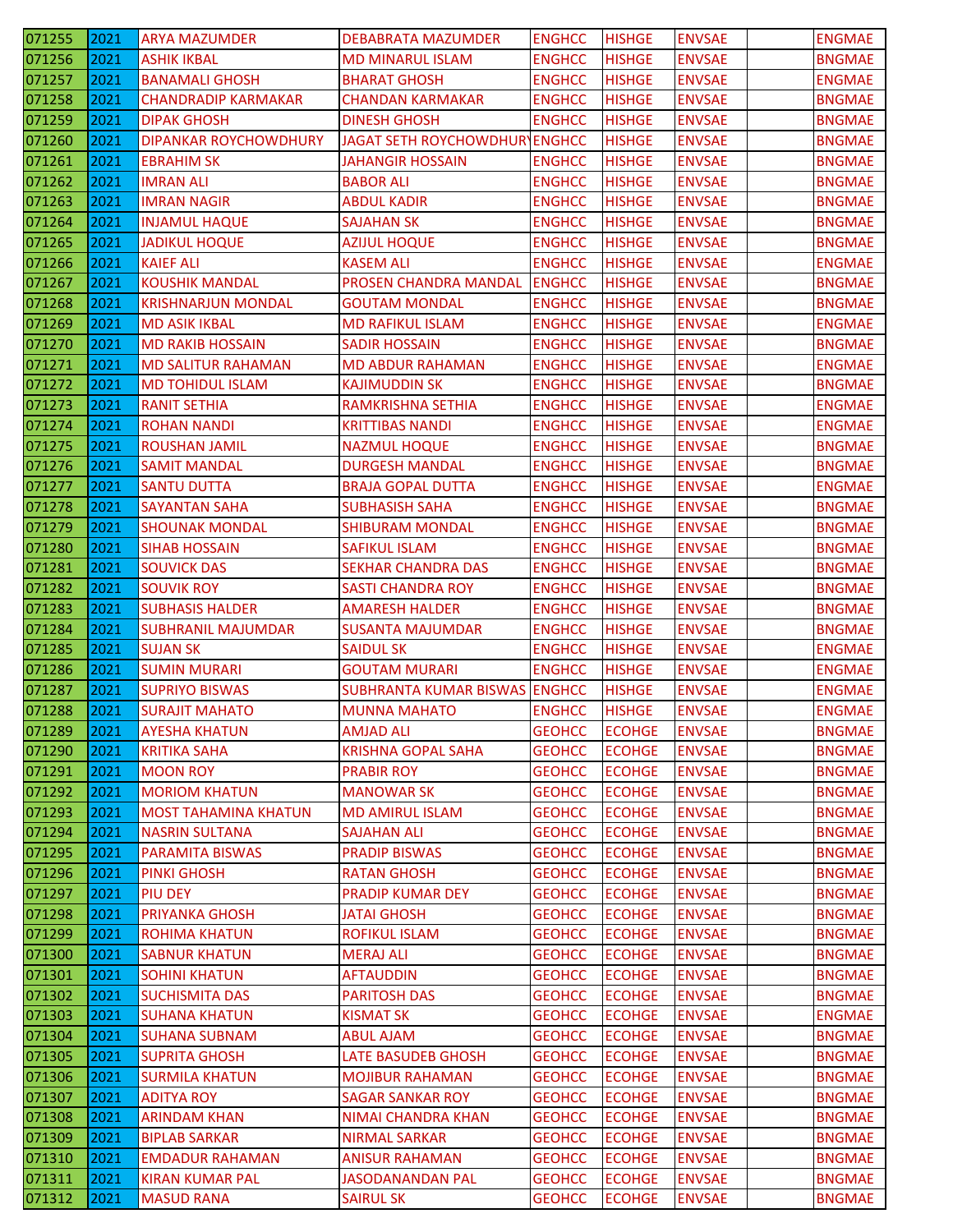| 071313 | 2021 | <b>MD SOHEL SK</b>         | <b>NAZIBUL SK</b>            | <b>GEOHCC</b> | <b>ECOHGE</b> | <b>ENVSAE</b> | <b>BNGMAE</b> |
|--------|------|----------------------------|------------------------------|---------------|---------------|---------------|---------------|
| 071314 | 2021 | <b>MIRTTUNJOY SAHA</b>     | <b>JOYDEB SAHA</b>           | <b>GEOHCC</b> | <b>ECOHGE</b> | <b>ENVSAE</b> | <b>BNGMAE</b> |
| 071315 | 2021 | <b>NURMAHAMMAD ALI</b>     | <b>KABIR ALI</b>             | <b>GEOHCC</b> | <b>ECOHGE</b> | <b>ENVSAE</b> | <b>BNGMAE</b> |
| 071316 | 2021 | <b>RABIUL MONDAL</b>       | <b>SARMAN MONDAL</b>         | <b>GEOHCC</b> | <b>ECOHGE</b> | <b>ENVSAE</b> | <b>BNGMAE</b> |
| 071317 | 2021 | <b>REJUAN SK</b>           | <b>RAFIQUL ISLAM</b>         | <b>GEOHCC</b> | <b>ECOHGE</b> | <b>ENVSAE</b> | <b>BNGMAE</b> |
| 071318 | 2021 | <b>ROHAN DAS</b>           | <b>GOUTAM DAS</b>            | <b>GEOHCC</b> | <b>ECOHGE</b> | <b>ENVSAE</b> | <b>BNGMAE</b> |
| 071319 | 2021 | <b>RUPAK DAS</b>           | <b>GOUTAM DAS</b>            | <b>GEOHCC</b> | <b>ECOHGE</b> | <b>ENVSAE</b> | <b>BNGMAE</b> |
| 071320 | 2021 | <b>SABYASACHI DAS</b>      | <b>BUDDHADEB DAS</b>         | <b>GEOHCC</b> | <b>ECOHGE</b> | <b>ENVSAE</b> | <b>BNGMAE</b> |
| 071321 | 2021 | <b>SAMARESH MONDAL</b>     | <b>SRIDAM MONDAL</b>         | <b>GEOHCC</b> | <b>ECOHGE</b> | <b>ENVSAE</b> | <b>BNGMAE</b> |
| 071322 | 2021 | <b>SAOKAT ALI</b>          | <b>SK ASIKUL</b>             | <b>GEOHCC</b> | <b>ECOHGE</b> | <b>ENVSAE</b> | <b>BNGMAE</b> |
| 071323 | 2021 | <b>SELIM REJA</b>          | <b>SABIRUL</b>               | <b>GEOHCC</b> | <b>ECOHGE</b> | <b>ENVSAE</b> | <b>ENGMAE</b> |
| 071324 | 2021 | <b>SHUBHO MANDAL</b>       | <b>SUKUMAR MANDAL</b>        | <b>GEOHCC</b> | <b>ECOHGE</b> | <b>ENVSAE</b> | <b>BNGMAE</b> |
| 071325 | 2021 | <b>SNEHASISH DAS</b>       | <b>SANJIB KUMAR DAS</b>      | <b>GEOHCC</b> | <b>ECOHGE</b> | <b>ENVSAE</b> | <b>BNGMAE</b> |
| 071326 | 2021 | <b>SOMNATH PAL</b>         | <b>SUKUMAR PAL</b>           | <b>GEOHCC</b> | <b>ECOHGE</b> | <b>ENVSAE</b> | <b>BNGMAE</b> |
| 071327 | 2021 | <b>SUJIT MAHARA</b>        | <b>DEBRAJ MAHARA</b>         | <b>GEOHCC</b> | <b>ECOHGE</b> | <b>ENVSAE</b> | <b>BNGMAE</b> |
| 071328 | 2021 | <b>SUMAN MONDAL</b>        | <b>BISWANATH MONDAL</b>      | <b>GEOHCC</b> | <b>ECOHGE</b> | <b>ENVSAE</b> | <b>BNGMAE</b> |
| 071329 | 2021 | <b>SUPRIYA KONAI</b>       | <b>SADHIN KONAI</b>          | <b>GEOHCC</b> | <b>ECOHGE</b> | <b>ENVSAE</b> | <b>BNGMAE</b> |
| 071330 | 2021 | <b>TANMOY MANDAL</b>       | DAYAL CHANDRA MANDAL         | <b>GEOHCC</b> | <b>ECOHGE</b> | <b>ENVSAE</b> | <b>BNGMAE</b> |
| 071331 | 2021 | <b>ASIYA KHATUN</b>        | ALIUJJAMAN                   | <b>HISHCC</b> | <b>PEDHGE</b> | <b>ENVSAE</b> | <b>BNGMAE</b> |
| 071332 | 2021 | <b>AYESHA KHATUN</b>       | <b>HARUN AL RASHID</b>       | <b>HISHCC</b> | <b>PEDHGE</b> | <b>ENVSAE</b> | <b>BNGMAE</b> |
| 071333 | 2021 | <b>BANTI MANDAL</b>        | <b>BINAY MANDAL</b>          | <b>HISHCC</b> | <b>SANHGE</b> | <b>ENVSAE</b> | <b>BNGMAE</b> |
| 071334 | 2021 | <b>BARSHA DAS</b>          | <b>BHARAT KUMAR DAS</b>      | <b>HISHCC</b> | <b>PEDHGE</b> | <b>ENVSAE</b> | <b>BNGMAE</b> |
| 071335 | 2021 | CHAMPA SARKAR              | <b>SUBHAS SARKAR</b>         | <b>HISHCC</b> | <b>PEDHGE</b> | <b>ENVSAE</b> | <b>BNGMAE</b> |
| 071336 | 2021 | <b>FATEMA KHATUN</b>       | <b>ABUL KALAM</b>            | <b>HISHCC</b> | <b>PEDHGE</b> | <b>ENVSAE</b> | <b>BNGMAE</b> |
| 071337 | 2021 | <b>HASIBA KHATUN</b>       | <b>HASIBUL ISLAM</b>         | <b>HISHCC</b> | <b>PEDHGE</b> | <b>ENVSAE</b> | <b>BNGMAE</b> |
| 071338 | 2021 | <b>JEMIMA KHATUN</b>       | <b>MIZANUR ISLAM</b>         | <b>HISHCC</b> | <b>PEDHGE</b> | <b>ENVSAE</b> | <b>BNGMAE</b> |
| 071339 | 2021 | <b>KABIRA KHATUN</b>       | <b>ANIKUL ISLAM</b>          | <b>HISHCC</b> | <b>PEDHGE</b> | <b>ENVSAE</b> | <b>BNGMAE</b> |
| 071340 | 2021 | <b>KAMRUNNESHA KHATUN</b>  | <b>ALAMGIR HOSSAIN</b>       | <b>HISHCC</b> | <b>PEDHGE</b> | <b>ENVSAE</b> | <b>BNGMAE</b> |
| 071341 | 2021 | KHALEDA JIA                | LALMOHAMMAD                  | <b>HISHCC</b> | <b>PEDHGE</b> | <b>ENVSAE</b> | <b>BNGMAE</b> |
| 071342 | 2021 | <b>KHUSHBU RAHAMAN</b>     | <b>KHALILUR RAHAMAN</b>      | <b>HISHCC</b> | <b>PEDHGE</b> | <b>ENVSAE</b> | <b>BNGMAE</b> |
| 071343 | 2021 | <b>MADHUMITA HALDAR</b>    | <b>GOLOK HALDAR</b>          | <b>HISHCC</b> | <b>SANHGE</b> | <b>ENVSAE</b> | <b>BNGMAE</b> |
| 071344 | 2021 | <b>MANDIRA HALDAR</b>      | <b>MANIK HALDAR</b>          | <b>HISHCC</b> | <b>PEDHGE</b> | <b>ENVSAE</b> | <b>BNGMAE</b> |
| 071345 | 2021 | MANDIRA MONDAL             | <b>BHABESH MONDAL</b>        | <b>HISHCC</b> | <b>SANHGE</b> | <b>ENVSAE</b> | <b>BNGMAE</b> |
| 071346 | 2021 | <b>MEHERUNNESHA KHATUN</b> | <b>JAHANGIR HAQUE</b>        | <b>HISHCC</b> | <b>SANHGE</b> | <b>ENVSAE</b> | <b>BNGMAE</b> |
| 071347 | 2021 | <b>MILI GHOSH</b>          | <b>HABAL GHOSH</b>           | <b>HISHCC</b> | <b>PEDHGE</b> | <b>ENVSAE</b> | <b>BNGMAE</b> |
| 071348 | 2021 | <b>MOUMITA BANERJEE</b>    | <b>DIBAKAR BANERJEE</b>      | <b>HISHCC</b> | <b>PEDHGE</b> | <b>ENVSAE</b> | <b>BNGMAE</b> |
| 071349 | 2021 | <b>MOUSUMI SARKAR</b>      | <b>PROBHAT SARKAR</b>        | <b>HISHCC</b> | <b>SANHGE</b> | <b>ENVSAE</b> | <b>BNGMAE</b> |
| 071350 | 2021 | <b>NOBIJA KHATUN</b>       | <b>MOJAMMEL HOQUE</b>        | <b>HISHCC</b> | <b>PEDHGE</b> | <b>ENVSAE</b> | <b>BNGMAE</b> |
| 071351 | 2021 | <b>PADMABATI PAL</b>       | <b>MAKHAN PAL</b>            | <b>HISHCC</b> | <b>PEDHGE</b> | <b>ENVSAE</b> | <b>BNGMAE</b> |
| 071352 | 2021 | <b>PALLABI MONDAL</b>      | <b>SAHADEB MONDAL</b>        | <b>HISHCC</b> | <b>SANHGE</b> | <b>ENVSAE</b> | <b>BNGMAE</b> |
| 071353 | 2021 | <b>PARVIN KHATUN</b>       | <b>SAMSUJJOHA</b>            | <b>HISHCC</b> | <b>PEDHGE</b> | <b>ENVSAE</b> | <b>BNGMAE</b> |
| 071354 | 2021 | <b>PINKI MANDAL</b>        | <b>SUKUMAR MANDAL</b>        | <b>HISHCC</b> | <b>SANHGE</b> | <b>ENVSAE</b> | <b>BNGMAE</b> |
| 071355 | 2021 | <b>RABIA KHATUN</b>        | <b>RABIUL SK</b>             | <b>HISHCC</b> | <b>PEDHGE</b> | <b>ENVSAE</b> | <b>BNGMAE</b> |
| 071356 | 2021 | <b>RAJIA SULTANA</b>       | <b>GOLAM HAIDAR</b>          | <b>HISHCC</b> | <b>PEDHGE</b> | <b>ENVSAE</b> | <b>BNGMAE</b> |
| 071357 | 2021 | RAJIA SULTANA              | <b>AYUB ALI</b>              | <b>HISHCC</b> | <b>SANHGE</b> | <b>ENVSAE</b> | <b>BNGMAE</b> |
| 071358 | 2021 | <b>REKHA SARKAR</b>        | <b>SUDEB SARKAR</b>          | <b>HISHCC</b> | <b>PEDHGE</b> | <b>ENVSAE</b> | <b>BNGMAE</b> |
| 071359 | 2021 | <b>RIYA SARKAR</b>         | <b>MOHON SARKAR</b>          | <b>HISHCC</b> | <b>PEDHGE</b> | <b>ENVSAE</b> | <b>BNGMAE</b> |
| 071360 | 2021 | <b>RUMA YASMIN</b>         | LATE PIARUL ISLAM            | <b>HISHCC</b> | <b>PEDHGE</b> | <b>ENVSAE</b> | <b>BNGMAE</b> |
| 071361 | 2021 | <b>SABERA KHATUN</b>       | <b>SABIRUL ISLAM</b>         | <b>HISHCC</b> | <b>PEDHGE</b> | <b>ENVSAE</b> | <b>BNGMAE</b> |
| 071362 | 2021 | SAHEBA BEGAM               | <b>NUR ISLAM SK</b>          | <b>HISHCC</b> | <b>PEDHGE</b> | <b>ENVSAE</b> | <b>BNGMAE</b> |
| 071363 | 2021 | <b>SUMITA DAS</b>          | <b>SANOT DAS</b>             | <b>HISHCC</b> | <b>PEDHGE</b> | <b>ENVSAE</b> | <b>ENGMAE</b> |
| 071364 | 2021 | <b>TANJERA KHATUN</b>      | <b>RAWSON ALI</b>            | <b>HISHCC</b> | <b>PEDHGE</b> | <b>ENVSAE</b> | <b>BNGMAE</b> |
| 071365 | 2021 | <b>TUHINA KHATUN</b>       | <b>MOTIUR RAHAMAN</b>        | <b>HISHCC</b> | <b>SANHGE</b> | <b>ENVSAE</b> | <b>BNGMAE</b> |
| 071366 | 2021 | <b>TUHINATUNNESA</b>       | <b>BADRUL ISLAM</b>          | <b>HISHCC</b> | <b>PEDHGE</b> | <b>ENVSAE</b> | <b>BNGMAE</b> |
| 071367 | 2021 | <b>WAHIDA PERVIN</b>       | <b>HAIDUL SK</b>             | <b>HISHCC</b> | <b>PEDHGE</b> | <b>ENVSAE</b> | <b>BNGMAE</b> |
| 071368 | 2021 | ZANNATUNNESA               | <b>MD SARWARUDDIN SARKAR</b> | <b>HISHCC</b> | <b>SANHGE</b> | <b>ENVSAE</b> | <b>BNGMAE</b> |
| 071369 | 2021 | <b>AKASH MANDAL</b>        | <b>KALIPADA MANDAL</b>       | <b>HISHCC</b> | <b>SANHGE</b> | <b>ENVSAE</b> | <b>BNGMAE</b> |
| 071370 | 2021 | <b>AMINUL SK</b>           | <b>SAKUAT SK</b>             | <b>HISHCC</b> | <b>PEDHGE</b> | <b>ENVSAE</b> | <b>BNGMAE</b> |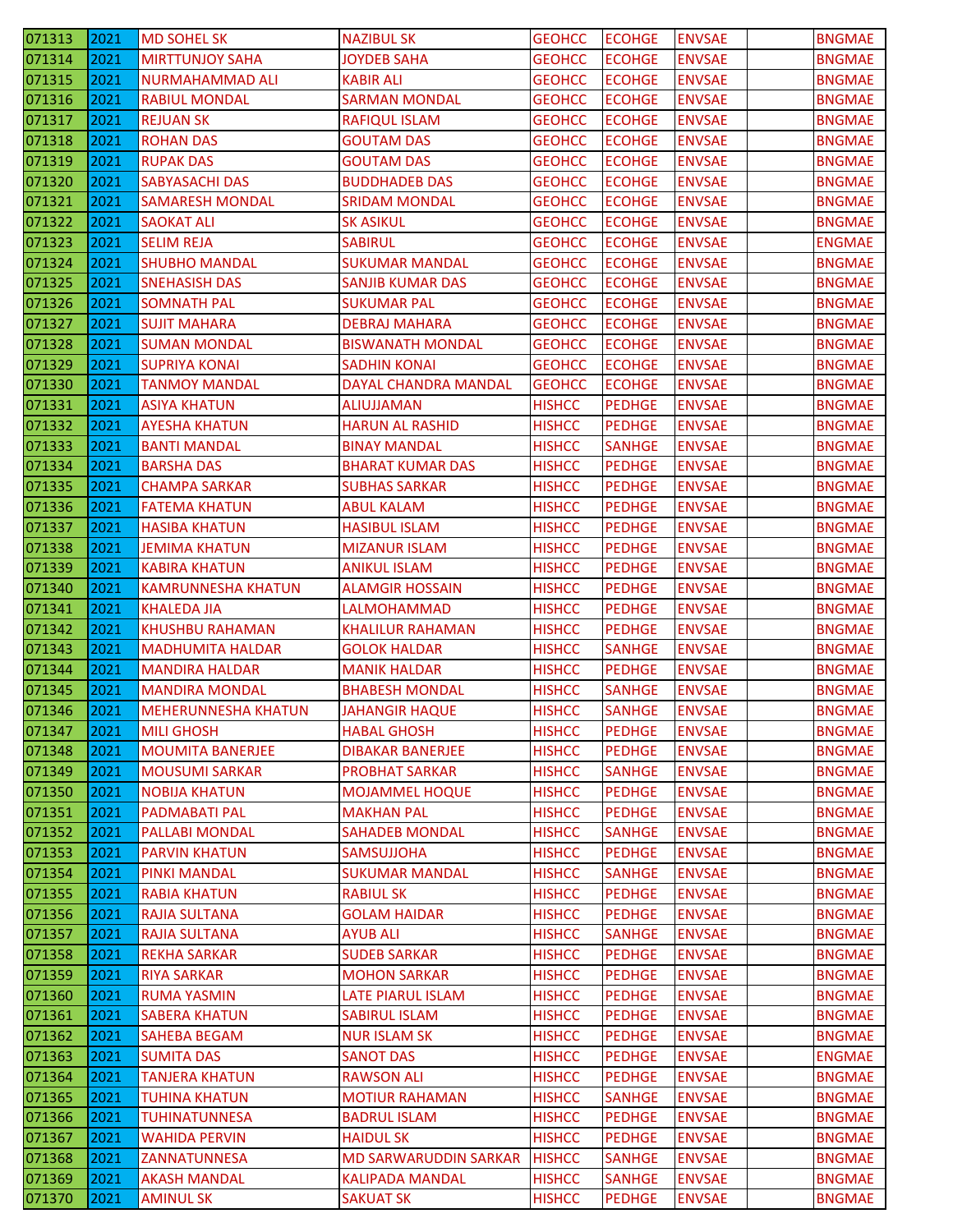| 071371 | 2021 | <b>ARGHYA SARKAR</b>        | <b>ALOK SARKAR</b>             | <b>HISHCC</b> | <b>SANHGE</b> | <b>ENVSAE</b> | <b>BNGMAE</b> |
|--------|------|-----------------------------|--------------------------------|---------------|---------------|---------------|---------------|
| 081872 | 2021 | <b>ASHIM SINGHA</b>         | <b>ASHOK SINGHA</b>            | <b>HISHCC</b> | <b>PEDHGE</b> | <b>ENVSAE</b> | <b>BNGMAE</b> |
| 071372 | 2021 | <b>BUDDHADEB MANDAL</b>     | <b>ANIL MANDAL</b>             | <b>HISHCC</b> | <b>PEDHGE</b> | <b>ENVSAE</b> | <b>BNGMAE</b> |
| 071373 | 2021 | <b>DIPANKAR ROY</b>         | <b>SHYAMAL ROY</b>             | <b>HISHCC</b> | <b>SANHGE</b> | <b>ENVSAE</b> | <b>BNGMAE</b> |
| 071374 | 2021 | <b>ESAHAK ALI</b>           | <b>SAMJAD SAIKH</b>            | <b>HISHCC</b> | <b>PEDHGE</b> | <b>ENVSAE</b> | <b>BNGMAE</b> |
| 071375 | 2021 | <b>ESHA SAIKH</b>           | <b>BABLU SAIKH</b>             | <b>HISHCC</b> | <b>PEDHGE</b> | <b>ENVSAE</b> | <b>BNGMAE</b> |
| 071376 | 2021 | <b>MADUD ISLAM</b>          | <b>MUKTUL HOSSAIN</b>          | <b>HISHCC</b> | <b>PEDHGE</b> | <b>ENVSAE</b> | <b>BNGMAE</b> |
| 071377 | 2021 | <b>MD EMAM HOSSAIN</b>      | <b>MD MINARUL SK</b>           | <b>HISHCC</b> | <b>PEDHGE</b> | <b>ENVSAE</b> | <b>ENGMAE</b> |
| 071378 | 2021 | <b>MD KURAN SK</b>          | <b>KAYEM ALI</b>               | <b>HISHCC</b> | <b>PEDHGE</b> | <b>ENVSAE</b> | <b>BNGMAE</b> |
| 071379 | 2021 | <b>MD PARVEJUL SK</b>       | <b>ASRAF SK</b>                | <b>HISHCC</b> | <b>PEDHGE</b> | <b>ENVSAE</b> | <b>BNGMAE</b> |
| 071380 | 2021 | <b>MD SAMIM SK</b>          | <b>MD SAWRATI SK</b>           | <b>HISHCC</b> | <b>PEDHGE</b> | <b>ENVSAE</b> | <b>BNGMAE</b> |
| 071381 | 2021 | <b>MOMINUL ISLAM</b>        | <b>ABU BAKKAR</b>              | <b>HISHCC</b> | <b>PEDHGE</b> | <b>ENVSAE</b> | <b>BNGMAE</b> |
| 071382 | 2021 | <b>MONIRUL ISLAM</b>        | <b>RAIHAN SK</b>               | <b>HISHCC</b> | <b>PEDHGE</b> | <b>ENVSAE</b> | <b>BNGMAE</b> |
| 071383 | 2021 | <b>NAJMUL HOQUE</b>         | <b>AJMAL HOQUE</b>             | <b>HISHCC</b> | <b>PEDHGE</b> | <b>ENVSAE</b> | <b>BNGMAE</b> |
| 071384 | 2021 | <b>PABITRA ROY</b>          | <b>BIKASH ROY</b>              | <b>HISHCC</b> | <b>PEDHGE</b> | <b>ENVSAE</b> | <b>BNGMAE</b> |
| 071385 | 2021 | <b>PRAKASH MONDAL</b>       | <b>ASHOK MONDAL</b>            | <b>HISHCC</b> | <b>SANHGE</b> | <b>ENVSAE</b> | <b>BNGMAE</b> |
| 071386 | 2021 | <b>RIKI PAL</b>             | <b>SUDEB PAL</b>               | <b>HISHCC</b> | <b>PEDHGE</b> | <b>ENVSAE</b> | <b>BNGMAE</b> |
| 071387 | 2021 | <b>RINTU MONDAL</b>         | <b>RANJIT MONDAL</b>           | <b>HISHCC</b> | <b>PEDHGE</b> | <b>ENVSAE</b> | <b>BNGMAE</b> |
| 071388 | 2021 | RIYAJUL MOSTAFA             | <b>AFIJUL SK</b>               | <b>HISHCC</b> | <b>PEDHGE</b> | <b>ENVSAE</b> | <b>BNGMAE</b> |
| 071389 | 2021 | <b>SAHIBUL SK</b>           | <b>KAMAL SK</b>                | <b>HISHCC</b> | <b>PEDHGE</b> | <b>ENVSAE</b> | <b>BNGMAE</b> |
| 071390 | 2021 | <b>SAIN SAROAR HOSSAIN</b>  | <b>SAHJAHAN ALI</b>            | <b>HISHCC</b> | <b>PEDHGE</b> | <b>ENVSAE</b> | <b>ENGMAE</b> |
| 071391 | 2021 | <b>SAKIL SK</b>             | <b>ASADUL HOQUE</b>            | <b>HISHCC</b> | <b>PEDHGE</b> | <b>ENVSAE</b> | <b>BNGMAE</b> |
| 071392 | 2021 | <b>SAMIRAN SARKAR</b>       | <b>SAHADEV SARKAR</b>          | <b>HISHCC</b> | <b>SANHGE</b> | <b>ENVSAE</b> | <b>BNGMAE</b> |
| 071393 | 2021 | <b>SAMIUN ALI</b>           | <b>GAJLU SK</b>                | <b>HISHCC</b> | <b>PEDHGE</b> | <b>ENVSAE</b> | <b>BNGMAE</b> |
| 081873 | 2021 | <b>SUJOSH BHATTACHARYYA</b> | <b>SUBHASHISH BHATTACHARYY</b> | <b>HISHCC</b> | <b>PEDHGE</b> | <b>ENVSAE</b> | <b>BNGMAE</b> |
| 071394 | 2021 | <b>SURAJ MAHATO</b>         | LAKSHMI MAHATO                 | <b>HISHCC</b> | <b>PEDHGE</b> | <b>ENVSAE</b> | <b>BNGMAE</b> |
| 071395 | 2021 | TOUKIT AHAMMED              | <b>DALIM HOSSAIN</b>           | <b>HISHCC</b> | <b>PEDHGE</b> | <b>ENVSAE</b> | <b>BNGMAE</b> |
| 071396 | 2021 | <b>AMBIA KHATUN</b>         | ASADI SK                       | <b>PLSHCC</b> | <b>EDCHGE</b> | <b>ENVSAE</b> | <b>BNGMAE</b> |
| 071397 | 2021 | AOULIA PARVIN               | AKBAR ALI                      | <b>PLSHCC</b> | <b>EDCHGE</b> | <b>ENVSAE</b> | <b>BNGMAE</b> |
| 071398 | 2021 | <b>BABY NAZNIN</b>          | <b>NAJIBUR RAHAMAN</b>         | <b>PLSHCC</b> | <b>EDCHGE</b> | <b>ENVSAE</b> | <b>BNGMAE</b> |
| 071399 | 2021 | <b>CHANDMUNI KHATUN</b>     | <b>DULAL SAIKH</b>             | <b>PLSHCC</b> | <b>EDCHGE</b> | <b>ENVSAE</b> | <b>BNGMAE</b> |
| 071400 | 2021 | <b>CHINTAMANI MANDAL</b>    | <b>ANIL MANDAL</b>             | <b>PLSHCC</b> | <b>EDCHGE</b> | <b>ENVSAE</b> | <b>BNGMAE</b> |
| 071401 | 2021 | <b>DALIYA KHATUN</b>        | <b>HUMAYUN SK</b>              | <b>PLSHCC</b> | <b>EDCHGE</b> | <b>ENVSAE</b> | <b>BNGMAE</b> |
| 071402 | 2021 | <b>JINNATUNNESHA</b>        | <b>KHAIRUL NABI</b>            | <b>PLSHCC</b> | <b>EDCHGE</b> | <b>ENVSAE</b> | <b>BNGMAE</b> |
| 071403 | 2021 | <b>KALYANI MANDAL</b>       | <b>HRIDAY MANDAL</b>           | <b>PLSHCC</b> | <b>EDCHGE</b> | <b>ENVSAE</b> | <b>BNGMAE</b> |
| 071404 | 2021 | <b>KHAIRUNNESA</b>          | <b>KHOSMOHAMMAD</b>            | <b>PLSHCC</b> | <b>EDCHGE</b> | <b>ENVSAE</b> | <b>BNGMAE</b> |
| 071405 | 2021 | <b>LUTFUNNESA</b>           | <b>ABDUL LATIF</b>             | <b>PLSHCC</b> | <b>EDCHGE</b> | <b>ENVSAE</b> | <b>BNGMAE</b> |
| 071406 | 2021 | <b>MADHUMITA DAS</b>        | <b>KANCHAN KUMAR DAS</b>       | <b>PLSHCC</b> | <b>EDCHGE</b> | <b>ENVSAE</b> | <b>BNGMAE</b> |
| 071407 | 2021 | <b>NAJIRA KHATUN</b>        | <b>NAJIMUDDIN SK</b>           | <b>PLSHCC</b> | <b>EDCHGE</b> | <b>ENVSAE</b> | <b>BNGMAE</b> |
| 071408 | 2021 | PRIYA DAS                   | <b>BIBHAS CHANDRA DAS</b>      | <b>PLSHCC</b> | <b>EDCHGE</b> | <b>ENVSAE</b> | <b>BNGMAE</b> |
| 071409 | 2021 | PUJA MANDAL                 | <b>BHADU MANDAL</b>            | <b>PLSHCC</b> | <b>EDCHGE</b> | <b>ENVSAE</b> | <b>BNGMAE</b> |
| 071410 | 2021 | <b>PURNIMA MANDAL</b>       | <b>SANJOY MANDAL</b>           | <b>PLSHCC</b> | <b>EDCHGE</b> | <b>ENVSAE</b> | <b>BNGMAE</b> |
| 071411 | 2021 | <b>RIKTA KHATUN</b>         | LALTU SK                       | <b>PLSHCC</b> | <b>EDCHGE</b> | <b>ENVSAE</b> | <b>BNGMAE</b> |
| 071412 | 2021 | <b>RINA MANDAL</b>          | <b>RATAN MANDAL</b>            | <b>PLSHCC</b> | <b>EDCHGE</b> | <b>ENVSAE</b> | <b>BNGMAE</b> |
| 071413 | 2021 | RIYA KHATUN                 | <b>HASIMUDDIN</b>              | <b>PLSHCC</b> | <b>EDCHGE</b> | <b>ENVSAE</b> | <b>BNGMAE</b> |
| 081874 | 2021 | RIYA KHATUN                 | <b>DULAL ALI</b>               | <b>PLSHCC</b> | <b>EDCHGE</b> | <b>ENVSAE</b> | <b>BNGMAE</b> |
| 071414 | 2021 | <b>SABNAM AKTAR</b>         | <b>GOLAM ROSUL</b>             | <b>PLSHCC</b> | <b>EDCHGE</b> | <b>ENVSAE</b> | <b>BNGMAE</b> |
| 071415 | 2021 | <b>SABNAM MUSTARINA</b>     | <b>SERAJUL HOQUE</b>           | <b>PLSHCC</b> | <b>EDCHGE</b> | <b>ENVSAE</b> | <b>BNGMAE</b> |
| 071416 | 2021 | <b>SAMIMA NASRIN</b>        | <b>MAHASEN ALI</b>             | <b>PLSHCC</b> | <b>EDCHGE</b> | <b>ENVSAE</b> | <b>BNGMAE</b> |
| 071417 | 2021 | <b>SANGITA MONDAL</b>       | <b>MANORANJAN MONDAL</b>       | <b>PLSHCC</b> | <b>EDCHGE</b> | <b>ENVSAE</b> | <b>BNGMAE</b> |
| 071418 | 2021 | SHILPI KHATUN               | <b>MAIJUL SEKH</b>             | <b>PLSHCC</b> | <b>EDCHGE</b> | <b>ENVSAE</b> | <b>BNGMAE</b> |
| 071419 | 2021 | <b>SHIRINA KHATUN</b>       | <b>NAJMUL HOQUE</b>            | <b>PLSHCC</b> | <b>EDCHGE</b> | <b>ENVSAE</b> | <b>BNGMAE</b> |
| 071420 | 2021 | <b>SREYA SAHA</b>           | <b>SWAPAN SAHA</b>             | <b>PLSHCC</b> | <b>EDCHGE</b> | <b>ENVSAE</b> | <b>BNGMAE</b> |
| 071421 | 2021 | <b>SUMITRA MANDAL</b>       | <b>SUSHIL MANDAL</b>           | <b>PLSHCC</b> | <b>EDCHGE</b> | <b>ENVSAE</b> | <b>BNGMAE</b> |
| 071422 | 2021 | TANUSHRI MANDAL             | <b>ARUN MANDAL</b>             | <b>PLSHCC</b> | <b>EDCHGE</b> | <b>ENVSAE</b> | <b>BNGMAE</b> |
| 071423 | 2021 | <b>ABDUL KADER</b>          | <b>JELLAL SK</b>               | <b>PLSHCC</b> | <b>EDCHGE</b> | <b>ENVSAE</b> | <b>BNGMAE</b> |
| 071424 | 2021 | <b>ABDUL MASUD RANA</b>     | <b>ABDUL HAMID</b>             | <b>PLSHCC</b> | <b>EDCHGE</b> | <b>ENVSAE</b> | <b>BNGMAE</b> |
| 071425 | 2021 | <b>AMRIT MANDAL</b>         | <b>ANANDA MANDAL</b>           | <b>PLSHCC</b> | <b>EDCHGE</b> | <b>ENVSAE</b> | <b>BNGMAE</b> |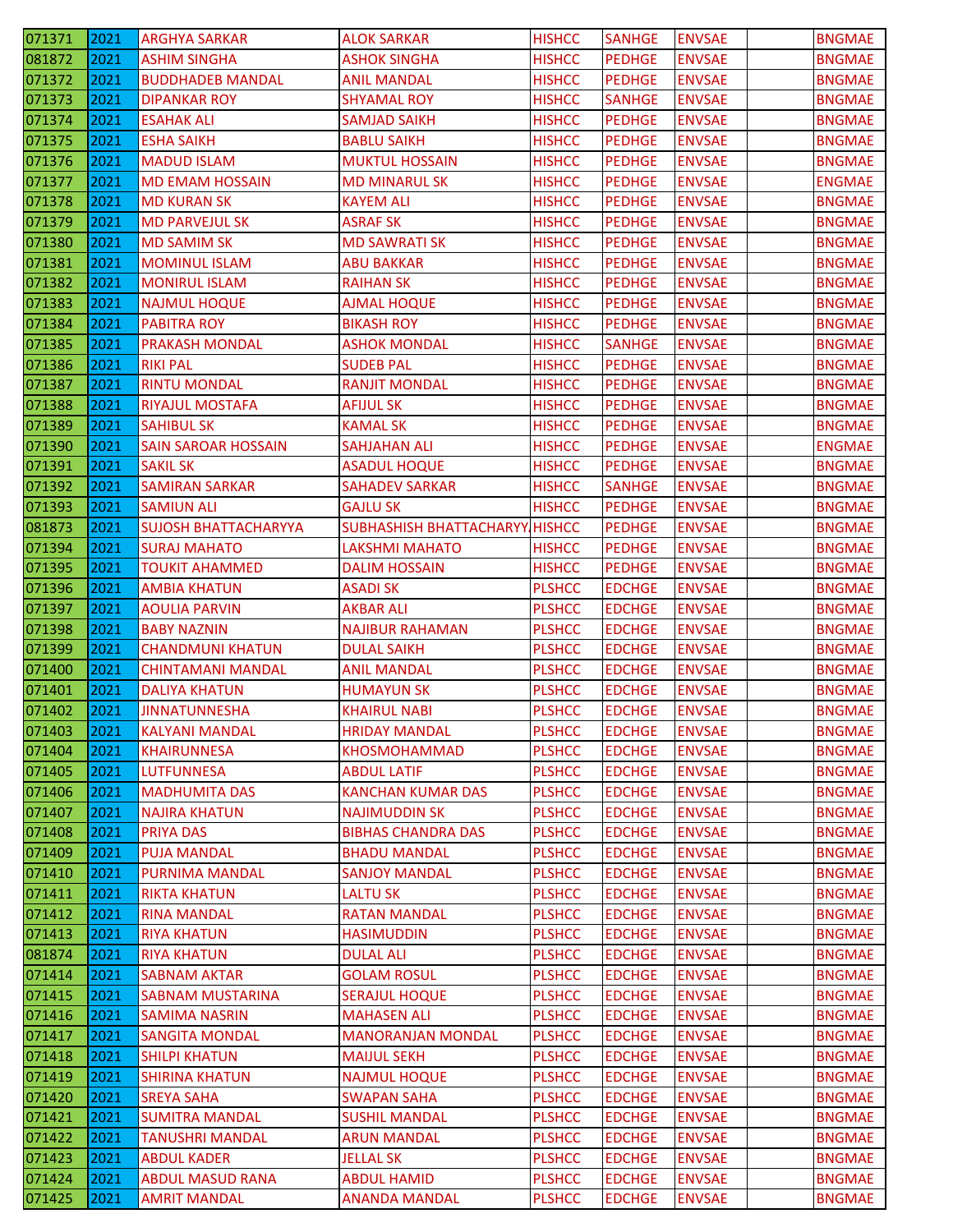| 071426 | 2021 | <b>ARIF AHAMMED</b>       | <b>ALLAM SK</b>                     | <b>PLSHCC</b> | <b>EDCHGE</b> | <b>ENVSAE</b> |               | <b>BNGMAE</b> |
|--------|------|---------------------------|-------------------------------------|---------------|---------------|---------------|---------------|---------------|
| 071427 | 2021 | <b>ASISH GHOSH</b>        | <b>NIMAI GHOSH</b>                  | <b>PLSHCC</b> | <b>EDCHGE</b> | <b>ENVSAE</b> |               | <b>BNGMAE</b> |
| 071428 | 2021 | <b>ASRAFUL SK</b>         | <b>MILTON SK</b>                    | <b>PLSHCC</b> | <b>EDCHGE</b> | <b>ENVSAE</b> |               | <b>BNGMAE</b> |
| 071429 | 2021 | <b>BHARAT ORAW</b>        | <b>PRASENJIT ORAW</b>               | <b>PLSHCC</b> | <b>EDCHGE</b> | <b>ENVSAE</b> |               | <b>BNGMAE</b> |
| 071430 | 2021 | DIPANKAR MANDAL           | <b>ASIT MANDAL</b>                  | <b>PLSHCC</b> | <b>EDCHGE</b> | <b>ENVSAE</b> |               | <b>BNGMAE</b> |
| 071431 | 2021 | ISMAIL SK                 | HAJIKUL SK                          | <b>PLSHCC</b> | <b>EDCHGE</b> | <b>ENVSAE</b> |               | <b>BNGMAE</b> |
| 071432 | 2021 | <b>KAMIRUL HOSSAIN</b>    | <b>ABU HELAL HAQUE</b>              | <b>PLSHCC</b> | <b>EDCHGE</b> | <b>ENVSAE</b> |               | <b>BNGMAE</b> |
| 071433 | 2021 | <b>MD MIPTAHUL</b>        | <b>ISHA MOHAMMOD</b>                | <b>PLSHCC</b> | <b>EDCHGE</b> | <b>ENVSAE</b> |               | <b>ENGMAE</b> |
| 071434 | 2021 | <b>MD SAFIULLA SK</b>     | <b>YEARUL SK</b>                    | <b>PLSHCC</b> | <b>EDCHGE</b> | <b>ENVSAE</b> |               | <b>BNGMAE</b> |
| 071435 | 2021 | <b>MD SAJIUR RAHMAN</b>   | <b>MD MOTIUR RAHMAN</b>             | <b>PLSHCC</b> | <b>EDCHGE</b> | <b>ENVSAE</b> |               | <b>BNGMAE</b> |
| 071436 | 2021 | <b>MD SORIF HASAN</b>     | <b>MD SUJAUDDIN</b>                 | <b>PLSHCC</b> | <b>EDCHGE</b> | <b>ENVSAE</b> |               | <b>ENGMAE</b> |
| 071437 | 2021 | <b>MEHEBUB HASAN</b>      | <b>JILLAR RAHAMAN</b>               | <b>PLSHCC</b> | <b>EDCHGE</b> | <b>ENVSAE</b> |               | <b>ENGMAE</b> |
| 071438 | 2021 | <b>NAJIBUR RAHAMAN</b>    | <b>ALMASUR</b>                      | <b>PLSHCC</b> | <b>EDCHGE</b> | <b>ENVSAE</b> |               | <b>BNGMAE</b> |
| 071439 | 2021 | PURUSATTAM MANDAL         | <b>KANAI MANDAL</b>                 | <b>PLSHCC</b> | <b>EDCHGE</b> | <b>ENVSAE</b> |               | <b>BNGMAE</b> |
| 071440 | 2021 | <b>RABIUL ISLAM</b>       | <b>ABDUL HAKIM</b>                  | <b>PLSHCC</b> | <b>EDCHGE</b> | <b>ENVSAE</b> |               | <b>BNGMAE</b> |
| 071441 | 2021 | <b>RAHUL MONDAL</b>       | <b>NITISH MONDAL</b>                | <b>PLSHCC</b> | <b>EDCHGE</b> | <b>ENVSAE</b> |               | <b>BNGMAE</b> |
| 071442 | 2021 | <b>ROUSAN SHAH</b>        | <b>RUSTAM SHAH</b>                  | <b>PLSHCC</b> | <b>EDCHGE</b> | <b>ENVSAE</b> |               | <b>BNGMAE</b> |
| 071443 | 2021 | <b>SAGOR SHAIKH</b>       | <b>PANJAB SHAIKH</b>                | <b>PLSHCC</b> | <b>EDCHGE</b> | <b>ENVSAE</b> |               | <b>ENGMAE</b> |
| 071444 | 2021 | <b>SOUVIK MONDAL</b>      | <b>SUBRATA MONDAL</b>               | <b>PLSHCC</b> | <b>EDCHGE</b> | <b>ENVSAE</b> |               | <b>BNGMAE</b> |
| 071445 | 2021 | <b>SUSAM BHATTACHARYA</b> | LATE SUNIT BHATTACHARYA             | <b>PLSHCC</b> | <b>EDCHGE</b> | <b>ENVSAE</b> |               | <b>BNGMAE</b> |
| 071446 | 2021 | <b>ALEYA KHATUN</b>       | <b>ASRAFUL SK</b>                   | <b>SOCHCC</b> | <b>PLSHGE</b> | <b>ENVSAE</b> |               | <b>BNGMAE</b> |
| 071447 | 2021 | <b>ANANYA SAHA</b>        | <b>ASHIS KUMAR SAHA</b>             | <b>SOCHCC</b> | <b>PLSHGE</b> | <b>ENVSAE</b> |               | <b>BNGMAE</b> |
| 071448 | 2021 | <b>JOYETA SARKAR</b>      | <b>JOYDEB SARKAR</b>                | <b>SOCHCC</b> | <b>PLSHGE</b> | <b>ENVSAE</b> |               | <b>BNGMAE</b> |
| 081875 | 2021 | <b>KHALIDA PARVIN</b>     | <b>ABU SAIBAN</b>                   | <b>SOCHCC</b> | <b>PLSHGE</b> | <b>ENVSAE</b> |               | <b>BNGMAE</b> |
| 071449 | 2021 | <b>MAHAMUDA SARKAR</b>    | PIYARUL HOQUE                       | <b>SOCHCC</b> | <b>PLSHGE</b> | <b>ENVSAE</b> |               | <b>BNGMAE</b> |
| 071450 | 2021 | <b>NANDITA GHOSH</b>      | <b>SHIBRAM GHOSH</b>                | <b>SOCHCC</b> | <b>PLSHGE</b> | <b>ENVSAE</b> |               | <b>BNGMAE</b> |
| 071451 | 2021 | <b>PAYEL KHATUN</b>       | <b>KARIM SK</b>                     | <b>SOCHCC</b> | <b>PLSHGE</b> | <b>ENVSAE</b> |               | <b>BNGMAE</b> |
| 071452 | 2021 | PURABI SWARNAKAR          | <b>HARIKISHAN SWARNAKAR</b>         | <b>SOCHCC</b> | <b>PLSHGE</b> | <b>ENVSAE</b> |               | <b>BNGMAE</b> |
| 071453 | 2021 | <b>RUMANA ISLAM</b>       | <b>AMINUL ISLAM</b>                 | <b>SOCHCC</b> | <b>PLSHGE</b> | <b>ENVSAE</b> |               | <b>BNGMAE</b> |
| 071454 | 2021 | <b>SHREYA BOSE</b>        | <b>SOUMYA BOSE</b>                  | <b>SOCHCC</b> | <b>PLSHGE</b> | <b>ENVSAE</b> |               | <b>BNGMAE</b> |
| 071455 | 2021 | <b>SUDIPA MAJUMDAR</b>    | RAJSEKHAR MAJUMDAR                  | <b>SOCHCC</b> | <b>PLSHGE</b> | <b>ENVSAE</b> |               | <b>BNGMAE</b> |
| 071456 | 2021 | <b>ABESH SEN</b>          | <b>PROSENJIT SEN</b>                | <b>SOCHCC</b> | <b>PLSHGE</b> | <b>ENVSAE</b> |               | <b>BNGMAE</b> |
| 071457 | 2021 | <b>AMIR SOHEL ISLAM</b>   | <b>SAHADUL ISLAM</b>                | <b>SOCHCC</b> | <b>PLSHGE</b> | <b>ENVSAE</b> |               | <b>BNGMAE</b> |
| 071458 | 2021 | <b>MD KAIF</b>            | <b>MILON SK</b>                     | <b>SOCHCC</b> | <b>PLSHGE</b> | <b>ENVSAE</b> |               | <b>BNGMAE</b> |
| 071459 | 2021 | <b>MD TOUFIK HASAN</b>    | <b>SAIDUR RAHMAN</b>                | <b>SOCHCC</b> | <b>PLSHGE</b> | <b>ENVSAE</b> |               | <b>BNGMAE</b> |
| 071460 | 2021 | <b>MEHABUB ALAM</b>       | <b>SAMSUL ALAM</b>                  | <b>SOCHCC</b> | <b>PLSHGE</b> | <b>ENVSAE</b> |               | <b>BNGMAE</b> |
| 071461 | 2021 | <b>PALASH MANDAL</b>      | <b>LAXMAN MANDAL</b>                | <b>SOCHCC</b> | <b>PLSHGE</b> | <b>ENVSAE</b> |               | <b>BNGMAE</b> |
| 071462 | 2021 | <b>PROSENJIT SAHA</b>     | <b>SOUMEN SAHA</b>                  | <b>SOCHCC</b> | <b>PLSHGE</b> | <b>ENVSAE</b> |               | <b>BNGMAE</b> |
| 071463 | 2021 | <b>RIPON SK</b>           | <b>MUNSAD ALI</b>                   | <b>SOCHCC</b> | <b>PLSHGE</b> | <b>ENVSAE</b> |               | <b>BNGMAE</b> |
| 071464 | 2021 | <b>SAHIN SK</b>           | <b>JILLAR RAHAMAN</b>               | <b>SOCHCC</b> | <b>PLSHGE</b> | <b>ENVSAE</b> |               | <b>BNGMAE</b> |
| 071465 | 2021 | <b>SUBHANKAR DAS</b>      | <b>KARTIK DAS</b>                   | <b>SOCHCC</b> | <b>PLSHGE</b> | <b>ENVSAE</b> |               | <b>BNGMAE</b> |
| 071466 | 2021 | <b>ABIDA SULTANA</b>      | <b>MAKLESUR RAHAMAN</b>             | <b>BNGPCC</b> | <b>HISPCC</b> | <b>ENGLCC</b> | <b>BNGMAE</b> |               |
| 071467 | 2021 | <b>ADITI BRAHMACHARI</b>  | <b>BARUN KUMAR BRAHMACHA BNGPCC</b> |               | <b>PLSPCC</b> | <b>ENGLCC</b> | <b>BNGMAE</b> |               |
| 071468 | 2021 | <b>ADITI DAS</b>          | LATE BIKASH DAS                     | <b>EDCPCC</b> | <b>DFSPCC</b> | <b>ENGLCC</b> | <b>BNGMAE</b> |               |
| 071469 | 2021 | <b>AFRUJA KHATUN</b>      | <b>ASRAF ALI</b>                    | <b>PLSPCC</b> | <b>BNGPCC</b> | <b>ENGLCC</b> | <b>BNGMAE</b> |               |
| 071470 | 2021 | <b>ALAMINA KHATUN</b>     | <b>PIARUL SK</b>                    | <b>PLSPCC</b> | <b>BNGPCC</b> | <b>ENGLCC</b> | <b>BNGMAE</b> |               |
| 071471 | 2021 | <b>ALEYA KHATUN</b>       | <b>MINHAJUDDIN SK</b>               | <b>BNGPCC</b> | <b>PLSPCC</b> | <b>ENGLCC</b> | <b>BNGMAE</b> |               |
| 071472 | 2021 | <b>ALIA KHATUN</b>        | <b>JAMSED SK</b>                    | <b>PLSPCC</b> | <b>BNGPCC</b> | <b>ENGLCC</b> | <b>BNGMAE</b> |               |
| 071473 | 2021 | <b>ALIYA KHATUN</b>       | <b>KABAJUDDIN SK</b>                | <b>BNGPCC</b> | <b>HISPCC</b> | <b>ENGLCC</b> | <b>BNGMAE</b> |               |
| 071474 | 2021 | <b>AMBIA KHATUN</b>       | <b>ALAM ALI</b>                     | <b>BNGPCC</b> | <b>HISPCC</b> | <b>ENGLCC</b> | <b>BNGMAE</b> |               |
| 071475 | 2021 | <b>AMINA KHATUN</b>       | <b>ALUDDIN</b>                      | <b>HISPCC</b> | <b>BNGPCC</b> | <b>ENGLCC</b> | <b>BNGMAE</b> |               |
| 071476 | 2021 | <b>AMINA TUNNESHA</b>     | <b>AMINUL ISLAM</b>                 | <b>BNGPCC</b> | <b>PLSPCC</b> | <b>ENGLCC</b> | <b>BNGMAE</b> |               |
| 071477 | 2021 | <b>AMRITA MONDAL</b>      | <b>UTTAM MONDAL</b>                 | <b>BNGPCC</b> | <b>HISPCC</b> | <b>ENGLCC</b> | <b>BNGMAE</b> |               |
| 071478 | 2021 | <b>ANEJA KHATUN</b>       | <b>FARID SK</b>                     | <b>PLSPCC</b> | <b>BNGPCC</b> | <b>ENGLCC</b> | <b>BNGMAE</b> |               |
| 071479 | 2021 | <b>AOULIA KHATUN</b>      | <b>ANOARUL HOQUE</b>                | <b>BNGPCC</b> | <b>HISPCC</b> | <b>ENGLCC</b> | <b>BNGMAE</b> |               |
| 071480 | 2021 | <b>ARJINA KHATUN</b>      | <b>MAJRUL ISLAM</b>                 | <b>BNGPCC</b> | <b>PLSPCC</b> | <b>ENGLCC</b> | <b>BNGMAE</b> |               |
| 071481 | 2021 | <b>ASHA KHATUN</b>        | <b>CHANARUL ISLAM</b>               | <b>PLSPCC</b> | <b>BNGPCC</b> | <b>ENGLCC</b> | <b>BNGMAE</b> |               |
| 071482 | 2021 | <b>ASHA KHATUN</b>        | <b>SUVAN SK</b>                     | <b>HISPCC</b> | <b>BNGPCC</b> | <b>ENGLCC</b> | <b>BNGMAE</b> |               |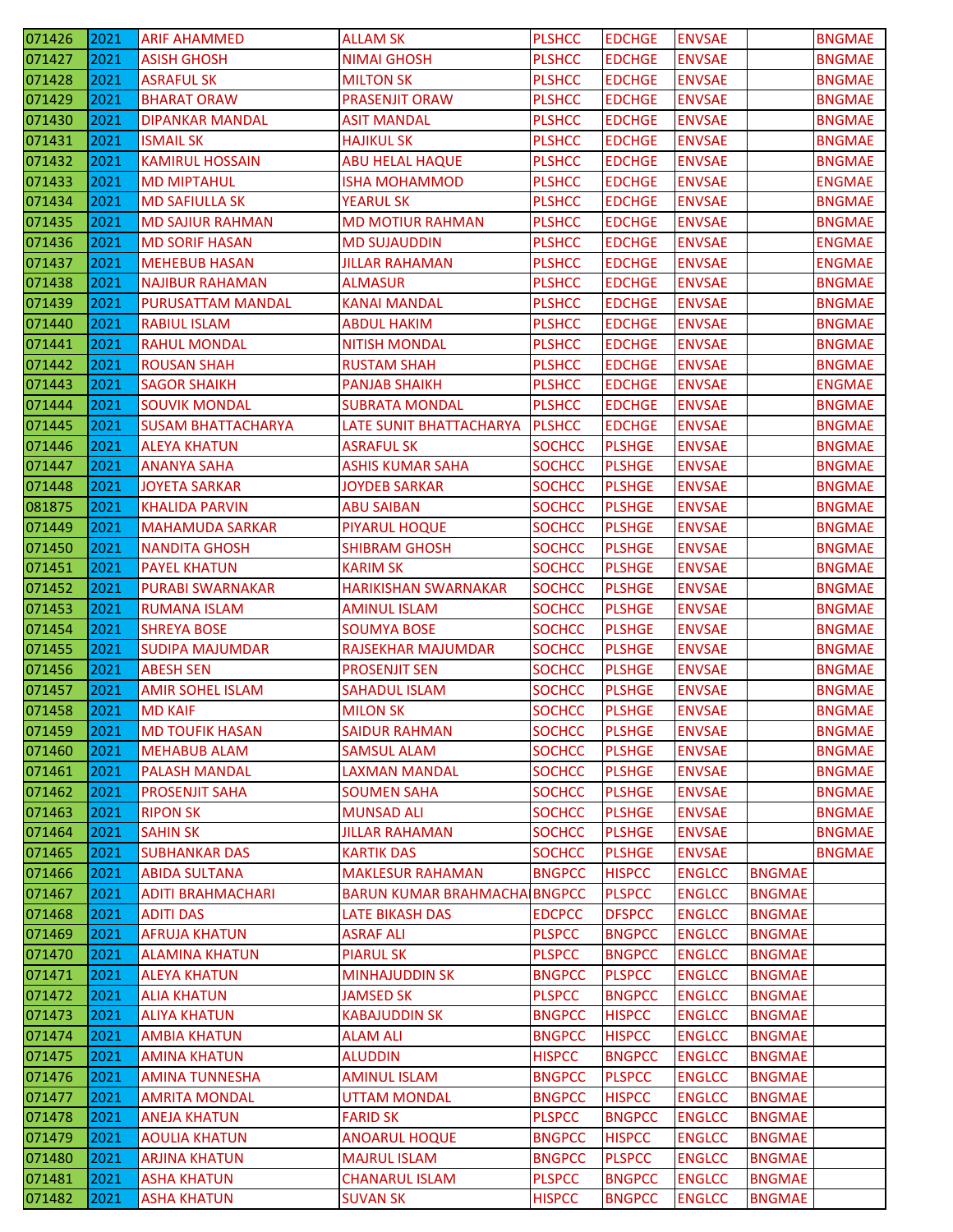| 071483           | 2021         | <b>ASHIKA SIDDIKA SARKAR</b>                   | <b>ABU ABDULLAH</b>                            | <b>BNGPCC</b>                  | <b>PLSPCC</b>                  | <b>ENGLCC</b>                  | <b>BNGMAE</b>                  |
|------------------|--------------|------------------------------------------------|------------------------------------------------|--------------------------------|--------------------------------|--------------------------------|--------------------------------|
| 071484           | 2021         | ASIMA KHATUN                                   | <b>SONARUL ISLAM</b>                           | <b>BNGPCC</b>                  | <b>HISPCC</b>                  | <b>ENGLCC</b>                  | <b>BNGMAE</b>                  |
| 071485           | 2021         | <b>ASLEMA KHATUN</b>                           | <b>AINUL SK</b>                                | <b>BNGPCC</b>                  | <b>PLSPCC</b>                  | <b>ENGLCC</b>                  | <b>BNGMAE</b>                  |
| 071486           | 2021         | <b>ASMAUNNESA KHATUN</b>                       | <b>SAHEBJAN MANDAL</b>                         | <b>BNGPCC</b>                  | <b>HISPCC</b>                  | <b>ENGLCC</b>                  | <b>BNGMAE</b>                  |
| 071487           | 2021         | <b>AUYSHI SONAR</b>                            | <b>BIMAL SONAR</b>                             | <b>EDCPCC</b>                  | <b>DFSPCC</b>                  | <b>ENGLCC</b>                  | <b>BNGMAE</b>                  |
| 071488           | 2021         | <b>AYESHA KHATUN</b>                           | <b>SAFIKUL SK</b>                              | <b>HISPCC</b>                  | <b>BNGPCC</b>                  | <b>ENGLCC</b>                  | <b>BNGMAE</b>                  |
| 071489           | 2021         | <b>BABY SAHANAJ</b>                            | <b>GOLAM MURTOZA</b>                           | <b>BNGPCC</b>                  | <b>PLSPCC</b>                  | <b>ENGLCC</b>                  | <b>BNGMAE</b>                  |
| 071490           | 2021         | <b>BEAUTI HALDAR</b>                           | <b>MANORANJON HALDAR</b>                       | <b>BNGPCC</b>                  | <b>HISPCC</b>                  | <b>ENGLCC</b>                  | <b>BNGMAE</b>                  |
| 071491           | 2021         | <b>BEAUTY KHATUN</b>                           | <b>TAHAJUL SK</b>                              | <b>BNGPCC</b>                  | <b>PLSPCC</b>                  | <b>ENGLCC</b>                  | <b>BNGMAE</b>                  |
| 071492           | 2021         | <b>BEAUTY KHATUN</b>                           | <b>ABUL KASHEM SK</b>                          | <b>BNGPCC</b>                  | <b>HISPCC</b>                  | <b>ENGLCC</b>                  | <b>BNGMAE</b>                  |
| 071493           | 2021         | <b>BINA KHATUN</b>                             | <b>NAJRUL ISLAM</b>                            | <b>BNGPCC</b>                  | <b>HISPCC</b>                  | <b>ENGLCC</b>                  | <b>BNGMAE</b>                  |
| 071494           | 2021         | <b>BIPASA HAYAT</b>                            | PIARUL ISLAM                                   | <b>BNGPCC</b>                  | <b>HISPCC</b>                  | <b>ENGLCC</b>                  | <b>BNGMAE</b>                  |
| 071495           | 2021         | <b>BOBITA KHATUN</b>                           | <b>NURESH ALI</b>                              | <b>PLSPCC</b>                  | <b>BNGPCC</b>                  | <b>ENGLCC</b>                  | <b>BNGMAE</b>                  |
| 071496           | 2021         | <b>CHAMPA MONDAL</b>                           | <b>SUDEB MONDAL</b>                            | <b>HISPCC</b>                  | <b>BNGPCC</b>                  | <b>ENGLCC</b>                  | <b>BNGMAE</b>                  |
| 071497           | 2021         | <b>CHANDREKHA KHATUN</b>                       | <b>SALAM SK</b>                                | <b>BNGPCC</b>                  | <b>HISPCC</b>                  | <b>ENGLCC</b>                  | <b>BNGMAE</b>                  |
| 071498           | 2021         | <b>DILRUBA KHATUN</b>                          | <b>NURHOSSAIN SK</b>                           | <b>BNGPCC</b>                  | <b>PLSPCC</b>                  | <b>ENGLCC</b>                  | <b>BNGMAE</b>                  |
| 071499           | 2021         | DILRUBA YEASMIN                                | <b>BULBUL HOSSAIN</b>                          | <b>BNGPCC</b>                  | <b>HISPCC</b>                  | <b>ENGLCC</b>                  | <b>BNGMAE</b>                  |
| 071500           | 2021         | DIPA KHATUN                                    | ABUTAHER SK                                    | <b>BNGPCC</b>                  | <b>HISPCC</b>                  | <b>ENGLCC</b>                  | <b>BNGMAE</b>                  |
| 071501           | 2021         | <b>DIPIKA MANDAL</b>                           | DATARAM MANDAL                                 | <b>PLSPCC</b>                  | <b>BNGPCC</b>                  | <b>ENGLCC</b>                  | <b>BNGMAE</b>                  |
| 071502           | 2021         | <b>DIPTI SINGHA</b>                            | LATE BIREN SINGHA                              | <b>BNGPCC</b>                  | <b>HISPCC</b>                  | <b>ENGLCC</b>                  | <b>BNGMAE</b>                  |
| 071503           | 2021         | <b>DIYA SINGHA</b>                             | <b>SACHIN SINGHA</b>                           | <b>BNGPCC</b>                  | <b>HISPCC</b>                  | <b>ENGLCC</b>                  | <b>ENGMAE</b>                  |
| 071504           | 2021         | <b>ETI MONDAL</b>                              | <b>TAPAN MONDAL</b>                            | <b>BNGPCC</b>                  | <b>PLSPCC</b>                  | <b>ENGLCC</b>                  | <b>BNGMAE</b>                  |
| 071505           | 2021         | <b>FAUJIA SULTANA</b>                          | <b>ABDUL MADUD</b>                             | <b>BNGPCC</b>                  | <b>PLSPCC</b>                  | <b>ENGLCC</b>                  | <b>BNGMAE</b>                  |
| 071506           | 2021         | <b>FENSURA KHATUN</b>                          | JALALUDDIN SK                                  | <b>BNGPCC</b>                  | <b>HISPCC</b>                  | <b>ENGLCC</b>                  | <b>BNGMAE</b>                  |
| 071507           | 2021         | <b>FIROJA KHATUN</b>                           | <b>SULTAN SK</b>                               | <b>BNGPCC</b>                  | <b>HISPCC</b>                  | <b>ENGLCC</b>                  | <b>BNGMAE</b>                  |
| 071508           | 2021         | <b>FULSURA KHATUN</b>                          | <b>BAHADUR ALI</b>                             | <b>BNGPCC</b>                  | <b>PLSPCC</b>                  | <b>ENGLCC</b>                  | <b>BNGMAE</b>                  |
| 071509           | 2021         | <b>GOLSENARA KHATUN</b>                        | <b>GAFFAR</b>                                  | <b>BNGPCC</b>                  | <b>PLSPCC</b>                  | <b>ENGLCC</b>                  | <b>BNGMAE</b>                  |
| 071510           | 2021         | <b>GOUSIA AKTAR</b>                            | MD HABU SK                                     | <b>BNGPCC</b>                  | <b>PLSPCC</b>                  | <b>ENGLCC</b>                  | <b>BNGMAE</b>                  |
| 071511           | 2021         | HAFIJA SULTANA                                 | <b>MD HABIBUR RAHAMAN</b>                      | <b>HISPCC</b>                  | <b>BNGPCC</b>                  | <b>ENGLCC</b>                  | <b>BNGMAE</b>                  |
|                  |              |                                                |                                                |                                |                                |                                |                                |
|                  |              |                                                |                                                |                                |                                |                                |                                |
| 071512           | 2021         | <b>HASI DAS</b>                                | <b>BISWANATH DAS</b>                           | <b>BNGPCC</b>                  | <b>HISPCC</b>                  | <b>ENGLCC</b>                  | <b>BNGMAE</b>                  |
| 071513           | 2021         | <b>HASIBA KHATUN</b>                           | HASANUZZAMAL                                   | <b>BNGPCC</b>                  | <b>PLSPCC</b>                  | <b>ENGLCC</b>                  | <b>BNGMAE</b>                  |
| 071514           | 2021         | <b>HASIBA KHATUN</b>                           | <b>HASIBUL SK</b>                              | <b>PLSPCC</b>                  | <b>BNGPCC</b>                  | <b>ENGLCC</b>                  | <b>BNGMAE</b>                  |
| 071515           | 2021         | <b>HASIBA KHATUN</b>                           | <b>HASIBUL SK</b>                              | <b>BNGPCC</b>                  | <b>HISPCC</b>                  | <b>ENGLCC</b>                  | <b>BNGMAE</b>                  |
| 071516           | 2021         | <b>HASINA KHATUN</b>                           | <b>HANIF SK</b>                                | <b>DFSPCC</b>                  | <b>EDCPCC</b>                  | <b>ENGLCC</b>                  | <b>BNGMAE</b>                  |
| 071517           | 2021         | <b>HASINA KHATUN</b>                           | <b>RUHUL AMIN</b>                              | <b>BNGPCC</b>                  | <b>HISPCC</b>                  | <b>ENGLCC</b>                  | <b>BNGMAE</b>                  |
| 071518           | 2021         | <b>HASINA KHATUN</b>                           | <b>HASIBUL SK</b>                              | <b>PLSPCC</b>                  | <b>BNGPCC</b>                  | <b>ENGLCC</b>                  | <b>BNGMAE</b>                  |
| 071519           | 2021         | <b>HOSNARA KHATUN</b>                          | <b>JAMALUDDIN MIA</b>                          | <b>BNGPCC</b>                  | <b>PLSPCC</b>                  | <b>ENGLCC</b>                  | <b>BNGMAE</b>                  |
| 071520           | 2021         | <b>ISMITA KHATUN</b>                           | <b>ABUL KALAM</b>                              | <b>BNGPCC</b>                  | <b>PLSPCC</b>                  | <b>ENGLCC</b>                  | <b>BNGMAE</b>                  |
| 071521           | 2021         | <b>ISMOTARA</b>                                | <b>MAJRUL SK</b>                               | <b>BNGPCC</b>                  | <b>HISPCC</b>                  | <b>ENGLCC</b>                  | <b>BNGMAE</b>                  |
| 071522           | 2021         | JANNATUN NAIM                                  | SAFIKUL ISLAM                                  | <b>BNGPCC</b>                  | <b>PLSPCC</b>                  | <b>ENGLCC</b>                  | <b>BNGMAE</b>                  |
| 071523           | 2021         | <b>JANNATUNNESA</b>                            | <b>RENTU SK</b>                                | <b>PLSPCC</b>                  | <b>BNGPCC</b>                  | <b>ENGLCC</b>                  | <b>BNGMAE</b>                  |
| 071524           | 2021         | <b>JASMIN KHATUN</b>                           | LATE JOYDUL ISLAM                              | <b>PLSPCC</b>                  | <b>BNGPCC</b>                  | <b>ENGLCC</b>                  | <b>BNGMAE</b>                  |
| 071525           | 2021         | <b>JESMIN KHATUN</b>                           | <b>MILTON SK</b>                               | <b>BNGPCC</b>                  | <b>PLSPCC</b>                  | <b>ENGLCC</b>                  | <b>BNGMAE</b>                  |
| 071526           | 2021         | <b>JESMIN KHATUN</b>                           | <b>ANARUL ISLAM</b>                            | <b>PLSPCC</b>                  | <b>BNGPCC</b>                  | <b>ENGLCC</b>                  | <b>BNGMAE</b>                  |
| 071527           | 2021         | <b>JESMINA KHATUN</b>                          | <b>NAJRUL ISLAM</b>                            | <b>BNGPCC</b>                  | <b>HISPCC</b>                  | <b>ENGLCC</b>                  | <b>BNGMAE</b>                  |
| 071528           | 2021         | <b>JESMINA KHATUN</b>                          | <b>YEASMIN SK</b>                              | <b>BNGPCC</b>                  | <b>PLSPCC</b>                  | <b>ENGLCC</b>                  | BNGMAE                         |
| 071529           | 2021         | <b>JHUMA KHATUN</b>                            | <b>MD JOHRUL ISLAM</b>                         | <b>BNGPCC</b>                  | <b>PLSPCC</b>                  | <b>ENGLCC</b>                  | <b>BNGMAE</b>                  |
| 071530           | 2021         | <b>JHUMA KHATUN</b>                            | <b>MD DOLAL SK</b>                             | <b>PLSPCC</b>                  | <b>BNGPCC</b>                  | <b>ENGLCC</b>                  | <b>BNGMAE</b>                  |
| 071531           | 2021         | <b>JINNATUNNESA</b>                            | <b>KHABIR SK</b>                               | <b>BNGPCC</b>                  | <b>HISPCC</b>                  | <b>ENGLCC</b>                  | <b>BNGMAE</b>                  |
| 071532           | 2021         | <b>JINNATUNNESA KHATUN</b>                     | <b>MD ESARUL HOQUE</b>                         | <b>PLSPCC</b>                  | <b>BNGPCC</b>                  | <b>ENGLCC</b>                  | <b>BNGMAE</b>                  |
| 071533           | 2021         | <b>JINNATUNNESHA</b>                           | <b>RABIUL ISLAM</b>                            | <b>PLSPCC</b>                  | <b>BNGPCC</b>                  | <b>ENGLCC</b>                  | <b>BNGMAE</b>                  |
| 071534           | 2021         | <b>JOLY KHATUN</b>                             | <b>PIARUL ISLAM</b>                            | <b>HISPCC</b>                  | <b>BNGPCC</b>                  | <b>ENGLCC</b>                  | <b>BNGMAE</b>                  |
| 071535           | 2021         | <b>JOTSNA KHATUN</b>                           | <b>MD SUVAN SAIKH</b>                          | <b>PLSPCC</b>                  | <b>BNGPCC</b>                  | <b>ENGLCC</b>                  | <b>BNGMAE</b>                  |
| 071536           | 2021         | <b>JOYESHREE PAL</b>                           | <b>JAGANNATH PAL</b>                           | <b>BNGPCC</b>                  | <b>HISPCC</b>                  | <b>ENGLCC</b>                  | <b>BNGMAE</b>                  |
| 081876           | 2021         | <b>JOYMUNI SINGHA</b>                          | <b>ANIL KUMAR SINGHA</b>                       | <b>PLSPCC</b>                  | <b>BNGPCC</b>                  | <b>ENGLCC</b>                  | <b>BNGMAE</b>                  |
| 071537           | 2021         | <b>JULEKHA KHATUN</b>                          | <b>ABDUS SATTAR</b>                            | <b>PLSPCC</b>                  | <b>BNGPCC</b>                  | <b>ENGLCC</b>                  | <b>BNGMAE</b>                  |
| 071538<br>071539 | 2021<br>2021 | <b>JULEKHA KHATUN</b><br><b>JULEKHA KHATUN</b> | <b>MD JOBIUR RAHMAN</b><br><b>AJIJUL HOQUE</b> | <b>HISPCC</b><br><b>BNGPCC</b> | <b>BNGPCC</b><br><b>HISPCC</b> | <b>ENGLCC</b><br><b>ENGLCC</b> | <b>BNGMAE</b><br><b>BNGMAE</b> |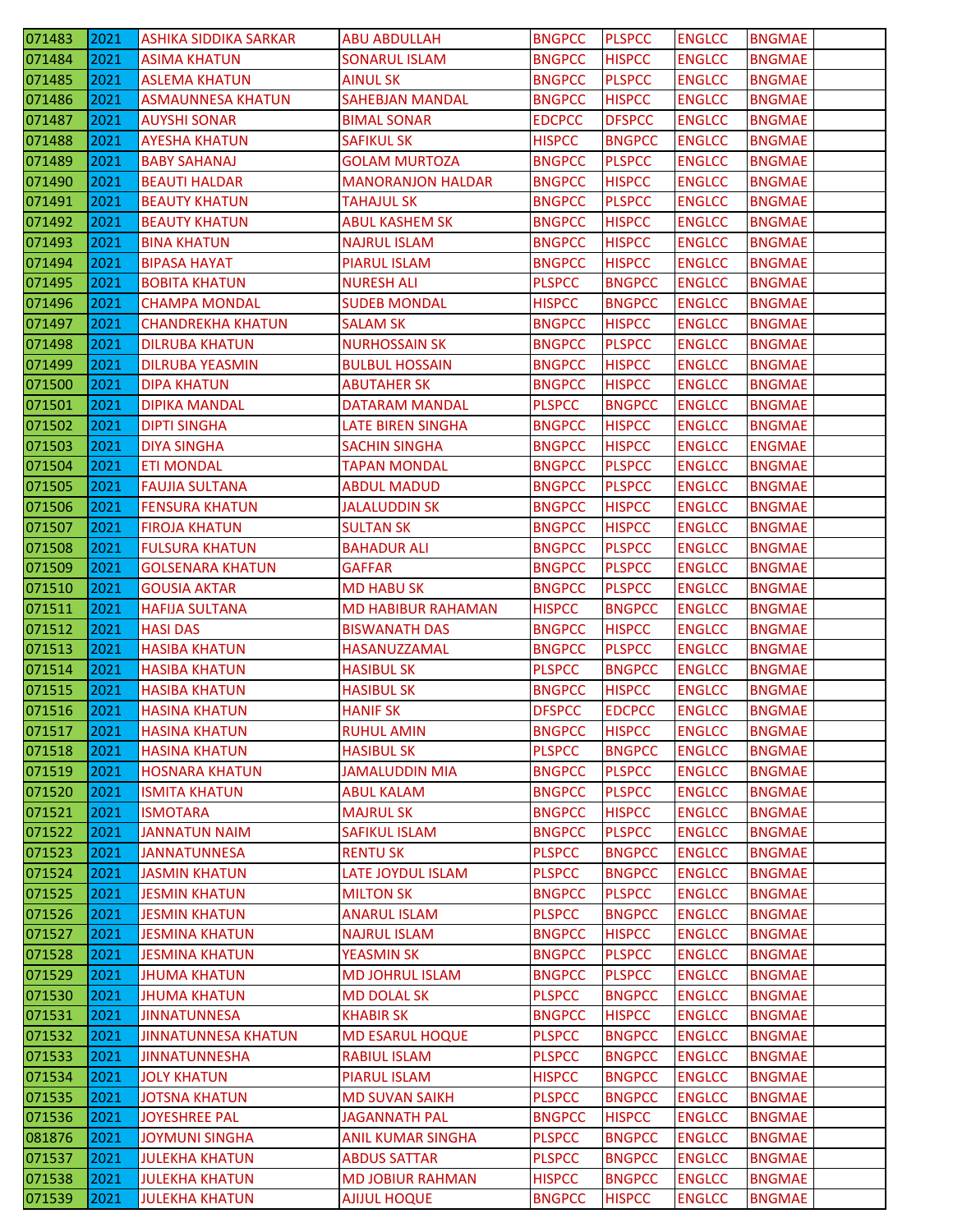| 071540 | 2021 | <b>JULI KHATUN</b>         | <b>SAFIKUL SK</b>          | <b>PLSPCC</b> | <b>ENGPCC</b> | <b>ENGLCC</b> | <b>BNGMAE</b> |
|--------|------|----------------------------|----------------------------|---------------|---------------|---------------|---------------|
| 071541 | 2021 | <b>KAMRUNNEHAR KHATUN</b>  | <b>SOHARAB ALI</b>         | <b>DFSPCC</b> | <b>EDCPCC</b> | <b>ENGLCC</b> | <b>BNGMAE</b> |
| 071542 | 2021 | <b>KAMRUNNESHA KHATUN</b>  | <b>ATARUL HOQUE</b>        | <b>PLSPCC</b> | <b>BNGPCC</b> | <b>ENGLCC</b> | <b>BNGMAE</b> |
| 071543 | 2021 | <b>KARIMA KHATUN</b>       | <b>KUDDUS ALI</b>          | <b>BNGPCC</b> | <b>HISPCC</b> | <b>ENGLCC</b> | <b>BNGMAE</b> |
| 071544 | 2021 | KARISMA KHATUN             | JAMAL SK                   | <b>PLSPCC</b> | <b>BNGPCC</b> | <b>ENGLCC</b> | <b>BNGMAE</b> |
| 071545 | 2021 | KHABIBA KHATUN             | <b>TUFAN SK</b>            | <b>HISPCC</b> | <b>BNGPCC</b> | <b>ENGLCC</b> | <b>BNGMAE</b> |
| 071546 | 2021 | <b>KHADIJA KHATUN</b>      | <b>RUHUJJAMAN SK</b>       | <b>BNGPCC</b> | <b>PLSPCC</b> | <b>ENGLCC</b> | <b>BNGMAE</b> |
| 071547 | 2021 | <b>KHADIJA KHATUN</b>      | <b>SHAIKH ABDULLA</b>      | <b>PLSPCC</b> | <b>BNGPCC</b> | <b>ENGLCC</b> | <b>BNGMAE</b> |
| 071548 | 2021 | <b>KHAIRUNNESHA KHATUN</b> | <b>KHAIRUL SK</b>          | <b>BNGPCC</b> | <b>HISPCC</b> | <b>ENGLCC</b> | <b>BNGMAE</b> |
| 071549 | 2021 | <b>KHALEDA PARVIN</b>      | <b>HARUN RASHID</b>        | <b>BNGPCC</b> | <b>HISPCC</b> | <b>ENGLCC</b> | <b>BNGMAE</b> |
| 071550 | 2021 | <b>KHUSHI KHATUN</b>       | <b>KAJIMUDDIN SK</b>       | <b>BNGPCC</b> | <b>HISPCC</b> | <b>ENGLCC</b> | <b>BNGMAE</b> |
| 071551 | 2021 | <b>KHUSI KHATUN</b>        | <b>NUR ISLAM</b>           | <b>BNGPCC</b> | <b>PLSPCC</b> | <b>ENGLCC</b> | <b>BNGMAE</b> |
| 071552 | 2021 | <b>KORAISA KHATUN</b>      | <b>AYUB NABI SK</b>        | <b>HISPCC</b> | <b>BNGPCC</b> | <b>ENGLCC</b> | <b>BNGMAE</b> |
| 071553 | 2021 | <b>KULSON KHATUN</b>       | <b>NUJRUL ISLAM</b>        | <b>PLSPCC</b> | <b>BNGPCC</b> | <b>ENGLCC</b> | <b>BNGMAE</b> |
| 071554 | 2021 | <b>KUSERA KHATUN</b>       | AINUL SK                   | <b>PLSPCC</b> | <b>BNGPCC</b> | <b>ENGLCC</b> | <b>BNGMAE</b> |
| 071555 | 2021 | LABONI MONDAL              | <b>LOTON MONDAL</b>        | <b>EDCPCC</b> | <b>DFSPCC</b> | <b>ENGLCC</b> | <b>BNGMAE</b> |
| 071556 | 2021 | <b>LAXMI GHOSH</b>         | <b>BIMAL CHANDRA GHOSH</b> | <b>BNGPCC</b> | <b>HISPCC</b> | <b>ENGLCC</b> | <b>BNGMAE</b> |
| 071557 | 2021 | <b>LAXMI MANDAL</b>        | <b>DASARATH MANDAL</b>     | <b>EDCPCC</b> | <b>DFSPCC</b> | <b>ENGLCC</b> | <b>BNGMAE</b> |
| 071558 | 2021 | <b>LIZA KHATUN</b>         | SAJAMMEL HOQUE             | <b>BNGPCC</b> | <b>HISPCC</b> | <b>ENGLCC</b> | <b>BNGMAE</b> |
| 071559 | 2021 | <b>MAHAMODA KHATUN</b>     | <b>LALU SK</b>             | <b>HISPCC</b> | <b>PEDPCC</b> | <b>ENGLCC</b> | <b>BNGMAE</b> |
| 071560 | 2021 | <b>MAHAMUDA KHATUN</b>     | <b>MEHEMUD MIA</b>         | <b>BNGPCC</b> | <b>PLSPCC</b> | <b>ENGLCC</b> | <b>BNGMAE</b> |
| 071561 | 2021 | <b>MAHIMA KHATUN</b>       | <b>MOJIBUR SK</b>          | <b>BNGPCC</b> | <b>HISPCC</b> | <b>ENGLCC</b> | <b>BNGMAE</b> |
| 071562 | 2021 | <b>MAMATAJ KHATUN</b>      | AJAD SK                    | <b>BNGPCC</b> | <b>HISPCC</b> | <b>ENGLCC</b> | <b>BNGMAE</b> |
| 071563 | 2021 | <b>MAMONI GHOSH</b>        | <b>SANJIT GHOSH</b>        | <b>BNGPCC</b> | <b>HISPCC</b> | <b>ENGLCC</b> | <b>BNGMAE</b> |
| 071564 | 2021 | <b>MAMONI KHATUN</b>       | <b>MILTON SK</b>           | <b>BNGPCC</b> | <b>PLSPCC</b> | <b>ENGLCC</b> | <b>BNGMAE</b> |
| 071565 | 2021 | <b>MAMPI GHOSH</b>         | <b>BHARAT GHOSH</b>        | <b>BNGPCC</b> | <b>HISPCC</b> | <b>ENGLCC</b> | <b>BNGMAE</b> |
| 071566 | 2021 | <b>MANASHI PAL</b>         | <b>MANOJIT PAL</b>         | <b>HISPCC</b> | <b>SANPCC</b> | <b>ENGLCC</b> | <b>BNGMAE</b> |
| 071567 | 2021 | <b>MANSURA KHATUN</b>      | <b>HABIBUR RAHAMAN</b>     | <b>PLSPCC</b> | <b>BNGPCC</b> | <b>ENGLCC</b> | <b>BNGMAE</b> |
| 071568 | 2021 | <b>MEHEBUBA KHATUN</b>     | <b>GOLAM MORTUJA</b>       | <b>PLSPCC</b> | <b>BNGPCC</b> | <b>ENGLCC</b> | <b>BNGMAE</b> |
| 071569 | 2021 | <b>MEHERUNNESHA</b>        | <b>MAJIRUL ISLAM</b>       | <b>BNGPCC</b> | <b>PLSPCC</b> | <b>ENGLCC</b> | <b>BNGMAE</b> |
| 071570 | 2021 | <b>MERINA KHATUN</b>       | <b>SANARUL SK</b>          | <b>PLSPCC</b> | <b>BNGPCC</b> | <b>ENGLCC</b> | <b>BNGMAE</b> |
| 071571 | 2021 | <b>MILI KHATUN</b>         | <b>TILUKUDDIN SK</b>       | <b>BNGPCC</b> | <b>HISPCC</b> | <b>ENGLCC</b> | <b>BNGMAE</b> |
| 071572 | 2021 | <b>MINARA KHATUN</b>       | <b>NUR HOSSAIN SK</b>      | <b>DFSPCC</b> | <b>EDCPCC</b> | <b>ENGLCC</b> | <b>BNGMAE</b> |
| 071573 | 2021 | <b>MIRA KHATUN</b>         | <b>SAJAHAN</b>             | <b>BNGPCC</b> | <b>PLSPCC</b> | <b>ENGLCC</b> | <b>BNGMAE</b> |
| 071574 | 2021 | <b>MIRA KHATUN</b>         | <b>HUMAYAN</b>             | <b>BNGPCC</b> | <b>PLSPCC</b> | <b>ENGLCC</b> | <b>BNGMAE</b> |
| 071575 | 2021 | <b>MOHIMA KHATUN</b>       | <b>MD MANSUR ALAM</b>      | <b>BNGPCC</b> | <b>PLSPCC</b> | <b>ENGLCC</b> | <b>BNGMAE</b> |
| 071576 | 2021 | <b>MOULI PHANI</b>         | <b>BISWAJIT PHANI</b>      | <b>BNGPCC</b> | <b>HISPCC</b> | <b>ENGLCC</b> | <b>BNGMAE</b> |
| 071577 | 2021 | <b>MOUSUMI PERVIN</b>      | <b>MD MAIDUL ISLAM</b>     | <b>BNGPCC</b> | <b>HISPCC</b> | <b>ENGLCC</b> | <b>BNGMAE</b> |
| 071578 | 2021 | <b>MST ADORA KHATUN</b>    | <b>MD JAHIRUDDIN SK</b>    | <b>BNGPCC</b> | <b>PLSPCC</b> | <b>ENGLCC</b> | <b>BNGMAE</b> |
| 071579 | 2021 | <b>MST RUMELA KHATUN</b>   | <b>SAHABUDDIN SK</b>       | <b>HISPCC</b> | <b>BNGPCC</b> | <b>ENGLCC</b> | <b>BNGMAE</b> |
| 071580 | 2021 | <b>MST SABINA KHATUN</b>   | <b>BABLU SK</b>            | <b>HISPCC</b> | <b>BNGPCC</b> | <b>ENGLCC</b> | <b>BNGMAE</b> |
| 071581 | 2021 | <b>MST SIMA KHATUN</b>     | <b>SAJJAD ALI</b>          | <b>BNGPCC</b> | <b>PLSPCC</b> | <b>ENGLCC</b> | <b>BNGMAE</b> |
| 071582 | 2021 | <b>MST UNJILA KHATUN</b>   | <b>RAJJAK ALI</b>          | <b>BNGPCC</b> | <b>PLSPCC</b> | <b>ENGLCC</b> | <b>BNGMAE</b> |
| 071583 | 2021 | <b>MUJLEMA KHATUN</b>      | <b>MOJAMMEL SEIKH</b>      | <b>BNGPCC</b> | <b>PLSPCC</b> | <b>ENGLCC</b> | <b>BNGMAE</b> |
| 071584 | 2021 | <b>NAHIDA FARHA</b>        | <b>KUTUBUDDIN</b>          | <b>BNGPCC</b> | <b>PLSPCC</b> | <b>ENGLCC</b> | <b>BNGMAE</b> |
| 071585 | 2021 | <b>NAJMIN HOQUE</b>        | <b>AJMAL HOQUE</b>         | <b>BNGPCC</b> | <b>HISPCC</b> | <b>ENGLCC</b> | <b>BNGMAE</b> |
| 071586 | 2021 | <b>NAKSIMA KHATUN</b>      | <b>TARIKUL ISLAM</b>       | <b>BNGPCC</b> | <b>PLSPCC</b> | <b>ENGLCC</b> | <b>BNGMAE</b> |
| 071587 | 2021 | <b>NASRIN PARVIN</b>       | <b>ISRAILALI MONDAL</b>    | <b>HISPCC</b> | <b>BNGPCC</b> | <b>ENGLCC</b> | <b>BNGMAE</b> |
| 071588 | 2021 | <b>NEHA HALDAR</b>         | <b>HARIDAS HALDAR</b>      | <b>BNGPCC</b> | <b>HISPCC</b> | <b>ENGLCC</b> | <b>BNGMAE</b> |
| 071589 | 2021 | <b>NILIMA KHATUN</b>       | <b>ASRAF JAMAN</b>         | <b>PEDPCC</b> | <b>HISPCC</b> | <b>ENGLCC</b> | <b>BNGMAE</b> |
| 071590 | 2021 | <b>NILIMA MANDAL</b>       | <b>SANTI MANDAL</b>        | <b>BNGPCC</b> | <b>PLSPCC</b> | <b>ENGLCC</b> | <b>BNGMAE</b> |
| 071591 | 2021 | <b>NIRALA KHATUN</b>       | <b>HAZIKUL</b>             | <b>BNGPCC</b> | <b>PLSPCC</b> | <b>ENGLCC</b> | <b>BNGMAE</b> |
| 071592 | 2021 | NIRUMA YEASMIN             | <b>AKBOR SK</b>            | <b>HISPCC</b> | <b>BNGPCC</b> | <b>ENGLCC</b> | <b>BNGMAE</b> |
| 071593 | 2021 | <b>NURESHA KHATUN</b>      | <b>PIARUL</b>              | <b>HISPCC</b> | <b>BNGPCC</b> | <b>ENGLCC</b> | <b>BNGMAE</b> |
| 071594 | 2021 | <b>NURJAHAN KHATUN</b>     | <b>ANOWAR HOSSAIN</b>      | <b>HISPCC</b> | <b>BNGPCC</b> | <b>ENGLCC</b> | <b>BNGMAE</b> |
| 071595 | 2021 | <b>PALLABI SARKAR</b>      | <b>PRATAP SARKAR</b>       | <b>HISPCC</b> | <b>BNGPCC</b> | <b>ENGLCC</b> | <b>BNGMAE</b> |
| 071596 | 2021 | PANCHAMI MANDAL            | <b>BASUDEB MANDAL</b>      | <b>PEDPCC</b> | <b>PLSPCC</b> | <b>ENGLCC</b> | <b>BNGMAE</b> |
| 071597 | 2021 | <b>PARVINA KHATUN</b>      | <b>MINARUL ISLAM</b>       | <b>BNGPCC</b> | <b>PLSPCC</b> | <b>ENGLCC</b> | <b>BNGMAE</b> |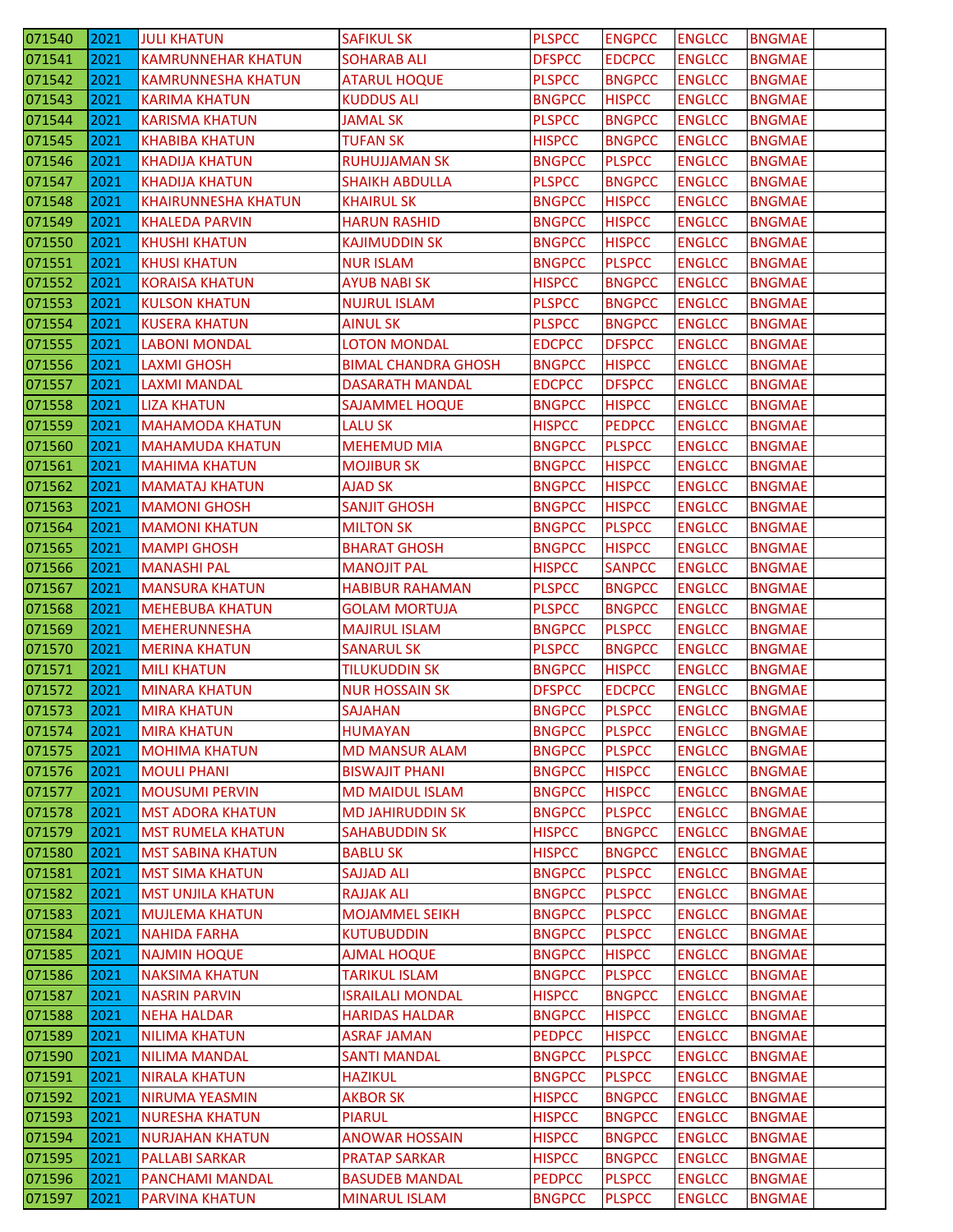| 071598 | 2021 | <b>PAYEL KHATUN</b>  | <b>ALI MURTUJA</b>        | <b>PLSPCC</b> | <b>PEDPCC</b> | <b>ENGLCC</b> | <b>BNGMAE</b> |
|--------|------|----------------------|---------------------------|---------------|---------------|---------------|---------------|
| 071599 | 2021 | <b>PAYEL SONAR</b>   | RAMLADDU SONAR            | <b>BNGPCC</b> | <b>HISPCC</b> | <b>ENGLCC</b> | <b>BNGMAE</b> |
| 071600 | 2021 | PRIYA DAS            | <b>FELU DAS</b>           | <b>EDCPCC</b> | <b>DFSPCC</b> | <b>ENGLCC</b> | <b>BNGMAE</b> |
| 071601 | 2021 | PRIYA DEBNATH        | LATE SANTOSH DEBNATH      | <b>BNGPCC</b> | <b>HISPCC</b> | <b>ENGLCC</b> | <b>BNGMAE</b> |
| 071602 | 2021 | <b>PRIYA HALDAR</b>  | HAREN HALDAR              | <b>SANPCC</b> | <b>HISPCC</b> | <b>ENGLCC</b> | <b>BNGMAE</b> |
| 071603 | 2021 | PRIYANKA DAS         | <b>DEB RANJAN DAS</b>     | <b>SANPCC</b> | <b>PLSPCC</b> | <b>ENGLCC</b> | <b>BNGMAE</b> |
| 071604 | 2021 | <b>PUJA BELDAR</b>   | <b>ARJUN BELDAR</b>       | <b>BNGPCC</b> | <b>PLSPCC</b> | <b>ENGLCC</b> | <b>BNGMAE</b> |
| 071605 | 2021 | <b>PUJA HALDAR</b>   | <b>SUKUMAR HALDAR</b>     | <b>BNGPCC</b> | <b>HISPCC</b> | <b>ENGLCC</b> | <b>BNGMAE</b> |
| 071606 | 2021 | <b>PUJA MANDAL</b>   | ARUN MANDAL               | <b>HISPCC</b> | <b>SANPCC</b> | <b>ENGLCC</b> | <b>BNGMAE</b> |
| 071607 | 2021 | <b>PUJA MONDAL</b>   | <b>LATE DILIP MONDAL</b>  | <b>HISPCC</b> | <b>BNGPCC</b> | <b>ENGLCC</b> | <b>BNGMAE</b> |
| 071608 | 2021 | <b>PURNIMA DHAR</b>  | PROBIR RANJAN DHAR        | <b>BNGPCC</b> | <b>HISPCC</b> | <b>ENGLCC</b> | <b>BNGMAE</b> |
| 071609 | 2021 | <b>PUSHPO KHATUN</b> | SARMIN SK                 | <b>PLSPCC</b> | <b>BNGPCC</b> | <b>ENGLCC</b> | BNGMAE        |
| 071610 | 2021 | <b>RABIA KHATUN</b>  | <b>SAIJUDDIN SK</b>       | <b>BNGPCC</b> | <b>PLSPCC</b> | <b>ENGLCC</b> | <b>BNGMAE</b> |
| 071611 | 2021 | <b>RABIA KHATUN</b>  | <b>NAJRUL ISLAM</b>       | <b>BNGPCC</b> | <b>HISPCC</b> | <b>ENGLCC</b> | <b>BNGMAE</b> |
| 071612 | 2021 | <b>RABIA KHATUN</b>  | <b>ABDUR RAHAMAN</b>      | <b>PLSPCC</b> | <b>BNGPCC</b> | <b>ENGLCC</b> | <b>BNGMAE</b> |
| 071613 | 2021 | <b>RABIYA BASARI</b> | <b>RABIUL ISLAM</b>       | <b>BNGPCC</b> | <b>PLSPCC</b> | <b>ENGLCC</b> | <b>BNGMAE</b> |
| 071614 | 2021 | <b>RAFIKA KHATUN</b> | ABU RAIHAN                | <b>BNGPCC</b> | <b>HISPCC</b> | <b>ENGLCC</b> | <b>BNGMAE</b> |
| 071615 | 2021 | RAJIA SULTANA        | <b>NURUJJAMAN KHAN</b>    | <b>PLSPCC</b> | <b>BNGPCC</b> | <b>ENGLCC</b> | <b>BNGMAE</b> |
| 071616 | 2021 | RAJIYA SULTANA       | <b>SAIN KAMAL</b>         | <b>BNGPCC</b> | <b>HISPCC</b> | <b>ENGLCC</b> | <b>BNGMAE</b> |
| 071617 | 2021 | <b>RAKIBA KHATUN</b> | <b>MAJIBUR RAHAMAN SK</b> | <b>PLSPCC</b> | <b>BNGPCC</b> | <b>ENGLCC</b> | <b>BNGMAE</b> |
| 071618 | 2021 | <b>RANI KHATUN</b>   | <b>SAJAHAN</b>            | <b>BNGPCC</b> | <b>HISPCC</b> | <b>ENGLCC</b> | <b>BNGMAE</b> |
| 071619 | 2021 | <b>RANI KHATUN</b>   | <b>MAJARUL SK</b>         | <b>BNGPCC</b> | <b>HISPCC</b> | <b>ENGLCC</b> | <b>BNGMAE</b> |
|        | 2021 |                      |                           | <b>BNGPCC</b> |               |               |               |
| 071620 |      | RANIKA ROY           | RAMANANDA ROY             |               | <b>HISPCC</b> | <b>ENGLCC</b> | BNGMAE        |
| 071621 | 2021 | <b>RAUNAK ISLAM</b>  | <b>ASRAFUL ISLAM</b>      | <b>BNGPCC</b> | <b>HISPCC</b> | <b>ENGLCC</b> | <b>BNGMAE</b> |
| 071622 | 2021 | <b>REBINA KHATUN</b> | <b>SAHABUDDIN SK</b>      | <b>BNGPCC</b> | <b>HISPCC</b> | <b>ENGLCC</b> | <b>BNGMAE</b> |
| 071623 | 2021 | <b>REBINA KHATUN</b> | <b>FITU SK</b>            | <b>DFSPCC</b> | <b>EDCPCC</b> | <b>ENGLCC</b> | <b>ENGMAE</b> |
| 071624 | 2021 | <b>REJINA KHATUN</b> | <b>HARUN RASHID</b>       | <b>BNGPCC</b> | <b>HISPCC</b> | <b>ENGLCC</b> | <b>BNGMAE</b> |
| 071625 | 2021 | <b>REKHA KHATUN</b>  | <b>TAJNABI SK</b>         | <b>PLSPCC</b> | <b>BNGPCC</b> | <b>ENGLCC</b> | <b>BNGMAE</b> |
| 071626 | 2021 | <b>REKHA KHATUN</b>  | <b>RUHUL AMIN</b>         | <b>HISPCC</b> | <b>PEDPCC</b> | <b>ENGLCC</b> | <b>BNGMAE</b> |
| 071627 | 2021 | <b>RENUKA PARVIN</b> | <b>MAFIKUL ISLAM</b>      | <b>BNGPCC</b> | <b>PLSPCC</b> | <b>ENGLCC</b> | <b>BNGMAE</b> |
| 071628 | 2021 | <b>RESMA KHATUN</b>  | <b>MILAN SK</b>           | <b>BNGPCC</b> | <b>HISPCC</b> | <b>ENGLCC</b> | <b>BNGMAE</b> |
| 071629 | 2021 | <b>RIMA DAS</b>      | <b>SHRI KRISHNA DAS</b>   | <b>BNGPCC</b> | <b>HISPCC</b> | <b>ENGLCC</b> | <b>BNGMAE</b> |
| 071630 | 2021 | <b>RIMI DAS</b>      | <b>PRITAM DAS</b>         | <b>BNGPCC</b> | <b>PLSPCC</b> | <b>ENGLCC</b> | <b>BNGMAE</b> |
| 071631 | 2021 | <b>RIMPA MANDAL</b>  | <b>REKAB CHAND MANDAL</b> | <b>BNGPCC</b> | <b>HISPCC</b> | <b>ENGLCC</b> | <b>BNGMAE</b> |
| 071632 | 2021 | <b>RINA KHATUN</b>   | <b>LALCHAND SK</b>        | <b>DFSPCC</b> | <b>EDCPCC</b> | <b>ENGLCC</b> | <b>ENGMAE</b> |
| 071633 | 2021 | <b>RINA KHATUN</b>   | <b>ANOWER HOSSAIN</b>     | <b>BNGPCC</b> | <b>PLSPCC</b> | <b>ENGLCC</b> | <b>BNGMAE</b> |
| 071634 | 2021 | <b>RINKI DAS</b>     | <b>BINOD DAS</b>          | <b>BNGPCC</b> | <b>HISPCC</b> | <b>ENGLCC</b> | <b>BNGMAE</b> |
| 071635 | 2021 | <b>RINKI HALDER</b>  | <b>UTTAM HALDER</b>       | <b>BNGPCC</b> | <b>HISPCC</b> | <b>ENGLCC</b> | <b>BNGMAE</b> |
| 071636 | 2021 | <b>RINKI KHATUN</b>  | <b>SUNNAT HOSSAIN</b>     | <b>PLSPCC</b> | <b>BNGPCC</b> | <b>ENGLCC</b> | <b>BNGMAE</b> |
| 071637 | 2021 | <b>RINKU HALDAR</b>  | <b>MOHAN HALDAR</b>       | <b>SANPCC</b> | <b>HISPCC</b> | <b>ENGLCC</b> | <b>BNGMAE</b> |
| 071638 | 2021 | <b>RITA KHATUN</b>   | <b>BADARUL ISLAM</b>      | <b>BNGPCC</b> | <b>HISPCC</b> | <b>ENGLCC</b> | <b>BNGMAE</b> |
| 071639 | 2021 | <b>RITA SARKAR</b>   | <b>RATAN SARKAR</b>       | <b>BNGPCC</b> | <b>HISPCC</b> | <b>ENGLCC</b> | <b>BNGMAE</b> |
| 071640 | 2021 | <b>RIYA DAS</b>      | <b>AKHIL DAS</b>          | <b>HISPCC</b> | <b>BNGPCC</b> | <b>ENGLCC</b> | <b>BNGMAE</b> |
| 071641 | 2021 | <b>RIYA KHATUN</b>   | <b>SAIFUDDIN SK</b>       | <b>HISPCC</b> | <b>BNGPCC</b> | <b>ENGLCC</b> | <b>BNGMAE</b> |
| 071642 | 2021 | <b>RIYA VASKAR</b>   | <b>PRAKASH VASKAR</b>     | <b>PLSPCC</b> | <b>BNGPCC</b> | <b>ENGLCC</b> | <b>BNGMAE</b> |
| 071643 | 2021 | <b>ROHIMA KHATUN</b> | <b>ROKIBUR SK</b>         | <b>HISPCC</b> | <b>BNGPCC</b> | <b>ENGLCC</b> | <b>ENGMAE</b> |
| 071644 | 2021 | <b>ROHIMA KHATUN</b> | <b>MOMIN</b>              | <b>PLSPCC</b> | <b>BNGPCC</b> | <b>ENGLCC</b> | <b>BNGMAE</b> |
| 071645 | 2021 | <b>ROJINA KHATUN</b> | <b>SAREJUL SK</b>         | <b>PLSPCC</b> | <b>BNGPCC</b> | <b>ENGLCC</b> | <b>BNGMAE</b> |
| 071646 | 2021 | <b>RUBIA KHATUN</b>  | <b>AJMAL SK</b>           | <b>BNGPCC</b> | <b>HISPCC</b> | <b>ENGLCC</b> | <b>BNGMAE</b> |
| 071647 | 2021 | <b>RUBINA KHATUN</b> | <b>MARFAT SK</b>          | <b>HISPCC</b> | <b>BNGPCC</b> | <b>ENGLCC</b> | <b>BNGMAE</b> |
| 071648 | 2021 | <b>RUBINA KHATUN</b> | <b>AMIRUL SK</b>          | <b>PLSPCC</b> | <b>BNGPCC</b> | <b>ENGLCC</b> | <b>BNGMAE</b> |
| 071649 | 2021 | <b>RUBINA KHATUN</b> | <b>ENAMUL HOQUE</b>       | <b>PLSPCC</b> | <b>BNGPCC</b> | <b>ENGLCC</b> | <b>BNGMAE</b> |
| 071650 | 2021 | <b>RUBINA KHATUN</b> | <b>ANARUL SK</b>          | <b>BNGPCC</b> | <b>PLSPCC</b> | <b>ENGLCC</b> | <b>BNGMAE</b> |
| 071651 | 2021 | <b>RUMA KHATUN</b>   | <b>MOSARAF HOSSAIN</b>    | <b>PLSPCC</b> | <b>BNGPCC</b> | <b>ENGLCC</b> | <b>BNGMAE</b> |
| 071652 | 2021 | <b>RUMA KHATUN</b>   | <b>ENTAJUL SK</b>         | <b>PLSPCC</b> | <b>BNGPCC</b> | <b>ENGLCC</b> | <b>BNGMAE</b> |
| 071653 | 2021 | <b>RUMA KHATUN</b>   | <b>MAINUL SK</b>          | <b>BNGPCC</b> | <b>HISPCC</b> | <b>ENGLCC</b> | <b>BNGMAE</b> |
| 071654 | 2021 | <b>RUMPA GHOSH</b>   | <b>SANDIP GHOSH</b>       | <b>BNGPCC</b> | <b>PLSPCC</b> | <b>ENGLCC</b> | <b>BNGMAE</b> |
| 071655 | 2021 | <b>RUMPA KHATUN</b>  | <b>SAGAR</b>              | <b>BNGPCC</b> | <b>HISPCC</b> | <b>ENGLCC</b> | <b>BNGMAE</b> |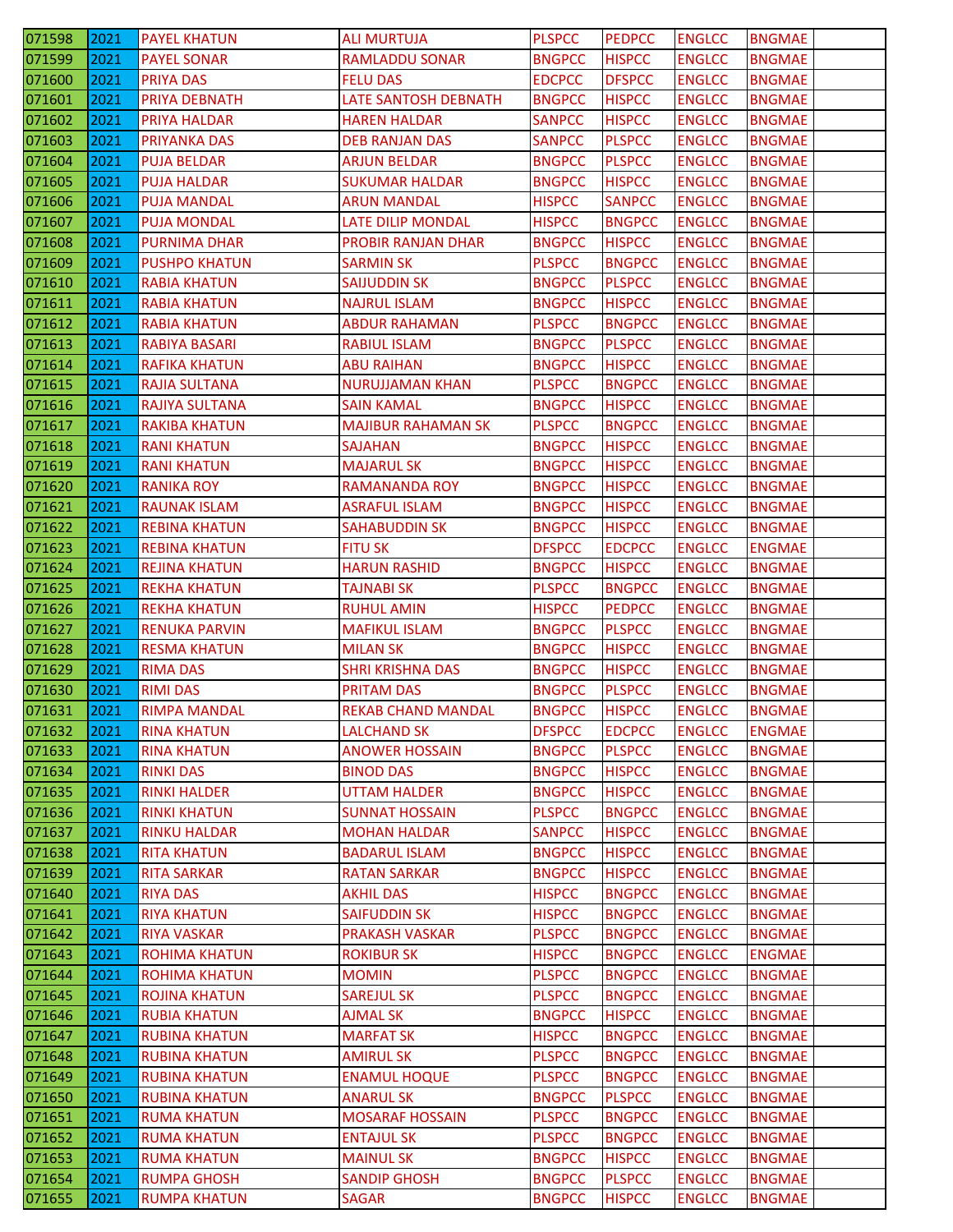| 071656           | 2021         | <b>RUMPI MONDAL</b>                      | <b>CHHEDU MONDAL</b>                 | <b>HISPCC</b>                  | <b>BNGPCC</b>                  | <b>ENGLCC</b>                  | <b>BNGMAE</b>                  |
|------------------|--------------|------------------------------------------|--------------------------------------|--------------------------------|--------------------------------|--------------------------------|--------------------------------|
| 071657           | 2021         | <b>RUNA LAILA</b>                        | <b>GAIBUL SK</b>                     | <b>BNGPCC</b>                  | <b>HISPCC</b>                  | <b>ENGLCC</b>                  | <b>BNGMAE</b>                  |
| 071658           | 2021         | <b>RUNA LAILA</b>                        | <b>AZMAL HAQUE</b>                   | <b>BNGPCC</b>                  | <b>HISPCC</b>                  | <b>ENGLCC</b>                  | <b>BNGMAE</b>                  |
| 071659           | 2021         | <b>RUPA KHATUN</b>                       | <b>TAHAJUL SK</b>                    | <b>PLSPCC</b>                  | <b>BNGPCC</b>                  | <b>ENGLCC</b>                  | <b>BNGMAE</b>                  |
| 071660           | 2021         | <b>RUPA MANDAL</b>                       | <b>MALIN MANDAL</b>                  | <b>BNGPCC</b>                  | <b>HISPCC</b>                  | <b>ENGLCC</b>                  | <b>BNGMAE</b>                  |
| 071661           | 2021         | <b>RUPALI KHATUN</b>                     | <b>SAHAR ALI</b>                     | <b>HISPCC</b>                  | <b>BNGPCC</b>                  | <b>ENGLCC</b>                  | <b>BNGMAE</b>                  |
| 071662           | 2021         | SABANA KHATUN                            | <b>SENTU SK</b>                      | <b>DFSPCC</b>                  | <b>EDCPCC</b>                  | <b>ENGLCC</b>                  | <b>BNGMAE</b>                  |
| 071663           | 2021         | <b>SABANA KHATUN</b>                     | <b>HAJEKUL HAQUE</b>                 | <b>PLSPCC</b>                  | <b>ENGPCC</b>                  | <b>ENGLCC</b>                  | <b>BNGMAE</b>                  |
| 071664           | 2021         | <b>SABINA KHATUN</b>                     | <b>PANJATAN KHAN</b>                 | <b>BNGPCC</b>                  | <b>PLSPCC</b>                  | <b>ENGLCC</b>                  | <b>BNGMAE</b>                  |
| 071665           | 2021         | <b>SABINA KHATUN</b>                     | <b>AMINUL ISLAM</b>                  | <b>BNGPCC</b>                  | <b>PLSPCC</b>                  | <b>ENGLCC</b>                  | <b>BNGMAE</b>                  |
| 071666           | 2021         | <b>SABINA PARVIN</b>                     | SOFIKUL ISLAM                        | <b>BNGPCC</b>                  | <b>HISPCC</b>                  | <b>ENGLCC</b>                  | <b>BNGMAE</b>                  |
| 071667           | 2021         | <b>SABITA MANDAL</b>                     | <b>DHARANI MANDAL</b>                | <b>EDCPCC</b>                  | <b>DFSPCC</b>                  | <b>ENGLCC</b>                  | <b>BNGMAE</b>                  |
| 071668           | 2021         | <b>SABNAM KHATUN</b>                     | <b>ATTAHIA MONDAL</b>                | <b>BNGPCC</b>                  | <b>HISPCC</b>                  | <b>ENGLCC</b>                  | <b>ENGMAE</b>                  |
| 071669           | 2021         | <b>SABNAM SARKAR</b>                     | LATE SELIM REJA SARKAR               | <b>BNGPCC</b>                  | <b>HISPCC</b>                  | <b>ENGLCC</b>                  | <b>BNGMAE</b>                  |
| 071670           | 2021         | <b>SABNUR KHATUN</b>                     | <b>SOFIKUL ISLAM</b>                 | <b>BNGPCC</b>                  | <b>PLSPCC</b>                  | <b>ENGLCC</b>                  | <b>BNGMAE</b>                  |
| 071671           | 2021         | <b>SADDOKA KHATUN</b>                    | <b>MONIRUL ISLAM</b>                 | <b>BNGPCC</b>                  | <b>HISPCC</b>                  | <b>ENGLCC</b>                  | <b>BNGMAE</b>                  |
| 071672           | 2021         | <b>SAFATUNNESSA</b>                      | <b>ABUL KASEM</b>                    | <b>BNGPCC</b>                  | <b>HISPCC</b>                  | <b>ENGLCC</b>                  | <b>BNGMAE</b>                  |
| 071673           | 2021         | SAFINA KHATUN                            | <b>HASIBUR RAHAMAN</b>               | <b>PEDPCC</b>                  | <b>PLSPCC</b>                  | <b>ENGLCC</b>                  | <b>BNGMAE</b>                  |
| 071674           | 2021         | <b>SAGORA KHATUN</b>                     | <b>SATTAR ALI</b>                    | <b>BNGPCC</b>                  | <b>PLSPCC</b>                  | <b>ENGLCC</b>                  | <b>BNGMAE</b>                  |
| 071675           | 2021         | <b>SAGORA KHATUN</b>                     | JAHIRUDDIN                           | <b>HISPCC</b>                  | <b>BNGPCC</b>                  | <b>ENGLCC</b>                  | <b>BNGMAE</b>                  |
| 071676           | 2021         | <b>SAHANAJ PARVIN</b>                    | SAHAJAMAL SK                         | <b>PLSPCC</b>                  | <b>BNGPCC</b>                  | <b>ENGLCC</b>                  | <b>BNGMAE</b>                  |
| 071677           | 2021         | SAHANAJ PARVIN                           | <b>PIARUL ISLAM</b>                  | <b>BNGPCC</b>                  | <b>HISPCC</b>                  | <b>ENGLCC</b>                  | <b>BNGMAE</b>                  |
| 071678           | 2021         | SAHANAJ PARVIN                           | <b>SOFIKUL ISLAM</b>                 | <b>BNGPCC</b>                  | <b>PLSPCC</b>                  | <b>ENGLCC</b>                  | <b>BNGMAE</b>                  |
|                  | 2021         |                                          |                                      | <b>PLSPCC</b>                  |                                | <b>ENGLCC</b>                  |                                |
| 071679           |              | <b>SAHIDA PARVIN</b>                     | <b>MOJIBUR RAHAMAN</b>               | <b>HISPCC</b>                  | <b>BNGPCC</b><br><b>BNGPCC</b> |                                | <b>BNGMAE</b>                  |
| 071680           | 2021         | <b>SAHINA KHATUN</b>                     | <b>SANAULLA MIA</b>                  |                                |                                | <b>ENGLCC</b>                  | <b>BNGMAE</b><br><b>BNGMAE</b> |
| 071681           | 2021         | <b>SAIDA KHATUN</b>                      | <b>SUJAUDDIN SK</b>                  | <b>HISPCC</b>                  | <b>BNGPCC</b>                  | <b>ENGLCC</b>                  |                                |
| 071682           | 2021<br>2021 | <b>SAINA KHATUN</b>                      | <b>ABU SAYEED SK</b>                 | <b>BNGPCC</b><br><b>HISPCC</b> | <b>HISPCC</b>                  | <b>ENGLCC</b>                  | <b>BNGMAE</b>                  |
| 071683           |              | SAIRBANUKHATUN                           | <b>AYNALHOQUE</b>                    |                                | <b>BNGPCC</b>                  | <b>ENGLCC</b>                  | <b>BNGMAE</b>                  |
| 071684           | 2021         | SAJIKA KHATUN                            | AZIJUL SAIKH                         | <b>PLSPCC</b>                  | <b>BNGPCC</b>                  | <b>ENGLCC</b>                  | BNGMAE                         |
| 071685           | 2021         | <b>SAKILA KHATUN</b>                     | <b>FERAJUL ISLAM</b>                 | <b>PLSPCC</b>                  | <b>BNGPCC</b>                  | <b>ENGLCC</b>                  | <b>BNGMAE</b>                  |
| 071686           | 2021         | <b>SAKILA KHATUN</b>                     | <b>SAKIM SK</b>                      | <b>BNGPCC</b>                  | <b>HISPCC</b>                  | <b>ENGLCC</b>                  | <b>BNGMAE</b>                  |
| 071687           | 2021         | <b>SAKILA KHATUN</b>                     | <b>SAJJAD ALI</b>                    | <b>BNGPCC</b>                  | <b>PLSPCC</b>                  | <b>ENGLCC</b>                  | <b>BNGMAE</b>                  |
| 071688           | 2021         | <b>SAKINA KHATUN</b>                     | <b>MUSARAF ALI</b>                   | <b>HISPCC</b>                  | <b>BNGPCC</b>                  | <b>ENGLCC</b>                  | <b>BNGMAE</b>                  |
| 071689           | 2021         | <b>SAKINA KHATUN</b>                     | <b>SARIKUL ISLAM</b>                 | <b>PLSPCC</b>                  | <b>BNGPCC</b>                  | <b>ENGLCC</b>                  | <b>BNGMAE</b>                  |
| 071690           | 2021         | <b>SALEHINA SARIAR</b>                   | <b>GOLAM ROSUL</b>                   | <b>BNGPCC</b>                  | <b>HISPCC</b>                  | <b>ENGLCC</b>                  | <b>BNGMAE</b>                  |
| 071691           | 2021         | <b>SALEMA KHATUN</b>                     | <b>RAFIKUL</b>                       | <b>PLSPCC</b>                  | <b>BNGPCC</b>                  | <b>ENGLCC</b>                  | <b>BNGMAE</b>                  |
| 071692           | 2021         | <b>SALMA KHATUN</b>                      | <b>SABIUL ISLAM</b>                  | <b>BNGPCC</b>                  | <b>PLSPCC</b>                  | <b>ENGLCC</b>                  | <b>BNGMAE</b>                  |
| 071693           | 2021         | <b>SALMA SULTANA</b>                     | <b>ASADUL SK</b>                     | <b>BNGPCC</b>                  | <b>HISPCC</b>                  | <b>ENGLCC</b>                  | <b>BNGMAE</b>                  |
| 071694           | 2021         | <b>SAMAPTI SHIL</b>                      | <b>BIKASH SHIL</b>                   | <b>BNGPCC</b>                  | <b>PLSPCC</b>                  | <b>ENGLCC</b>                  | <b>BNGMAE</b>                  |
| 071695           | 2021         | <b>SAMIMA AKTAR</b>                      | <b>TARIKUL ISLAM</b>                 | <b>BNGPCC</b>                  | <b>HISPCC</b>                  | <b>ENGLCC</b>                  | <b>BNGMAE</b>                  |
| 071696           | 2021         | <b>SAMIMA AKTHER</b>                     | <b>SAREFUL SK</b>                    | <b>PLSPCC</b>                  | <b>BNGPCC</b>                  | <b>ENGLCC</b>                  | <b>BNGMAE</b>                  |
| 071697           | 2021         | <b>SAMIMA KHATUN</b>                     | <b>LATE NEMASUDDIN SK</b>            | <b>DFSPCC</b>                  | <b>EDCPCC</b>                  | <b>ENGLCC</b>                  | <b>BNGMAE</b>                  |
| 071698           | 2021         | <b>SAMIMA KHATUN</b>                     | <b>NASIRUL SK</b>                    | <b>PLSPCC</b>                  | <b>BNGPCC</b>                  | <b>ENGLCC</b>                  | <b>BNGMAE</b>                  |
| 071699           | 2021         | <b>SAMIMA KHATUN</b>                     | <b>JANARUL KHAN</b>                  | <b>BNGPCC</b>                  | <b>PLSPCC</b>                  | <b>ENGLCC</b>                  | <b>BNGMAE</b>                  |
| 071700           | 2021         | <b>SAMIMA YEASMIN</b>                    | YEAKUB ALI                           | <b>BNGPCC</b>                  | <b>HISPCC</b>                  | <b>ENGLCC</b>                  | <b>BNGMAE</b>                  |
| 071701           | 2021         | <b>SAMINA KHATUN</b>                     | <b>SADIKUL ISLAM</b>                 | <b>BNGPCC</b>                  | <b>HISPCC</b>                  | <b>ENGLCC</b>                  | <b>BNGMAE</b>                  |
| 071702           | 2021         | <b>SAMPA KHATUN</b>                      | <b>FOJOL SK</b>                      | <b>BNGPCC</b>                  | <b>HISPCC</b>                  | <b>ENGLCC</b>                  | <b>BNGMAE</b>                  |
| 071703           | 2021         | <b>SAMPA KHATUN</b>                      | RAFIKUL ISLAM                        | <b>BNGPCC</b>                  | <b>PLSPCC</b>                  | <b>ENGLCC</b>                  | <b>BNGMAE</b>                  |
| 071704           | 2021         | <b>SAMPA KHATUN</b>                      | <b>JOHORUL ISLAM</b>                 | <b>PLSPCC</b>                  | <b>BNGPCC</b>                  | <b>ENGLCC</b>                  | <b>BNGMAE</b>                  |
| 071705           | 2021         | <b>SAMPRITI PODDAR</b>                   | LATE RAJEN PODDAR                    | <b>HISPCC</b>                  | <b>ENGPCC</b>                  | <b>ENGLCC</b>                  | <b>BNGMAE</b>                  |
| 071706           | 2021         | <b>SANCHITA MONDAL</b>                   | <b>ARJUN MONDAL</b>                  | <b>BNGPCC</b>                  | <b>PLSPCC</b>                  | <b>ENGLCC</b>                  | <b>BNGMAE</b>                  |
| 071707           | 2021         | <b>SANGITA SHARMA</b>                    | <b>SANAT SHARMA</b>                  | <b>BNGPCC</b>                  | <b>HISPCC</b>                  | <b>ENGLCC</b>                  | <b>ENGMAE</b>                  |
| 071708           | 2021         | <b>SANJANA KHATUN</b>                    | <b>ASAUL HAQUE</b>                   | <b>PEDPCC</b>                  | <b>HISPCC</b>                  | <b>ENGLCC</b>                  | <b>BNGMAE</b>                  |
| 071709           | 2021         | <b>SARIKA KHATUN</b>                     | <b>ABUL KALAM</b>                    | <b>PLSPCC</b>                  | <b>BNGPCC</b>                  | <b>ENGLCC</b>                  | <b>BNGMAE</b>                  |
| 071710           | 2021         | <b>SARMIN SULTANA</b>                    | <b>SARIFUL ISLAM</b>                 | <b>EDCPCC</b>                  | <b>DFSPCC</b>                  | <b>ENGLCC</b>                  | <b>BNGMAE</b>                  |
| 071711           | 2021         | <b>SARMINA KHATUN</b>                    | <b>ALI MURTOJA</b>                   | <b>BNGPCC</b>                  | <b>HISPCC</b>                  | <b>ENGLCC</b>                  | <b>BNGMAE</b>                  |
|                  |              |                                          |                                      |                                |                                |                                |                                |
| 071712<br>071713 | 2021<br>2021 | <b>SATHI KHATUN</b><br><b>SAYONI DAS</b> | LUTFAR RAHAMAN<br><b>SUBTARA DAS</b> | <b>BNGPCC</b><br><b>BNGPCC</b> | <b>HISPCC</b><br><b>PLSPCC</b> | <b>ENGLCC</b><br><b>ENGLCC</b> | <b>BNGMAE</b><br><b>BNGMAE</b> |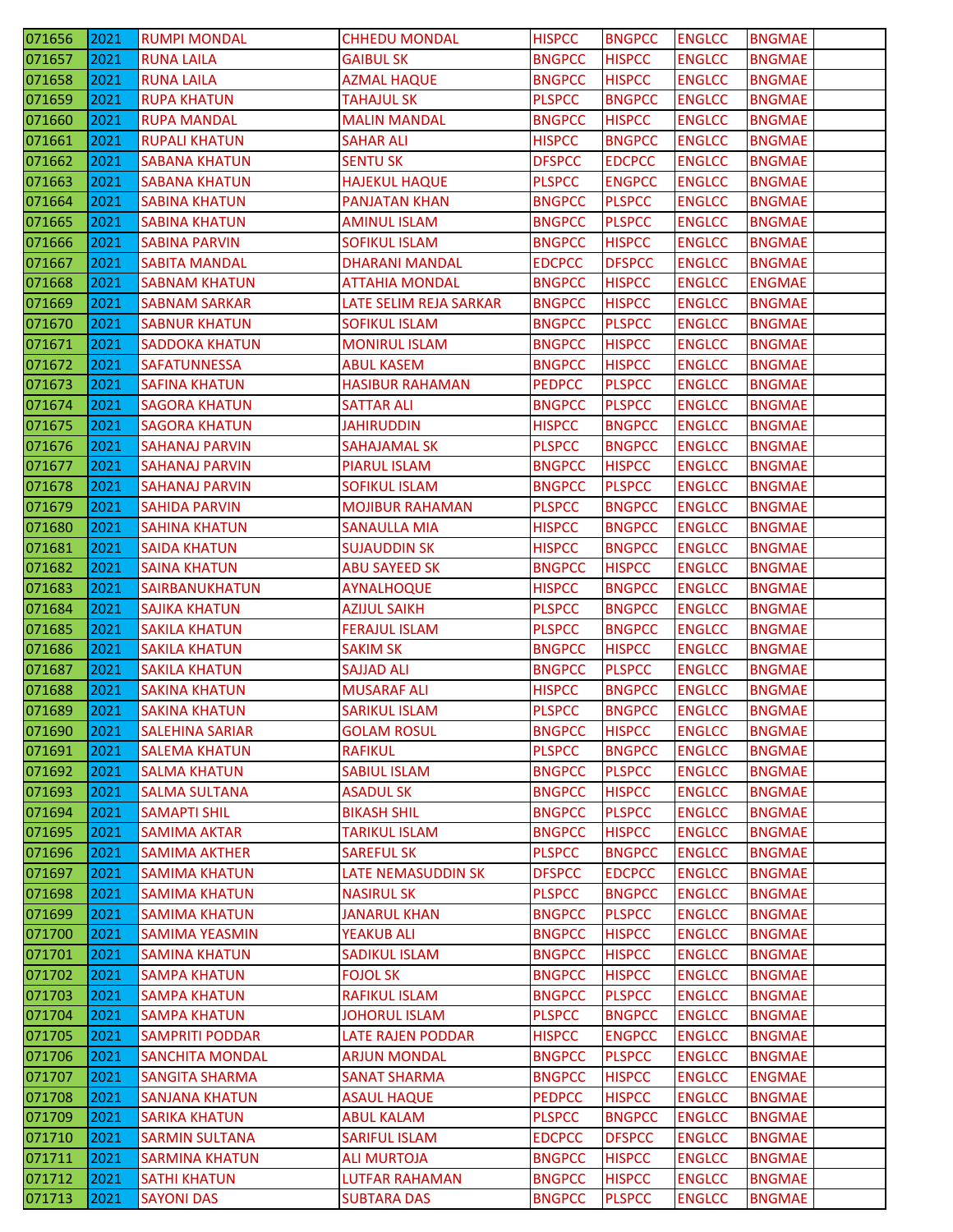| 071714 | 2021 | <b>SEBA KHATUN</b>                   | <b>LATE ATTAR ALI</b>      | <b>BNGPCC</b> | <b>PLSPCC</b> | <b>ENGLCC</b> | <b>BNGMAE</b> |
|--------|------|--------------------------------------|----------------------------|---------------|---------------|---------------|---------------|
| 071715 | 2021 | <b>SHILA KHATUN</b>                  | <b>ALIMUDDIN SK</b>        | <b>BNGPCC</b> | <b>HISPCC</b> | <b>ENGLCC</b> | <b>BNGMAE</b> |
| 071716 | 2021 | <b>SHILA KHATUN</b>                  | <b>SELIM SK</b>            | <b>HISPCC</b> | <b>BNGPCC</b> | <b>ENGLCC</b> | <b>BNGMAE</b> |
| 071717 | 2021 | <b>SHILPA GHOSH</b>                  | <b>NITISH GHOSH</b>        | <b>BNGPCC</b> | <b>HISPCC</b> | <b>ENGLCC</b> | <b>BNGMAE</b> |
| 071718 | 2021 | <b>SHILPI KHATUN</b>                 | LATE ABDUS SAHANAWAZ       | <b>BNGPCC</b> | <b>PLSPCC</b> | <b>ENGLCC</b> | <b>BNGMAE</b> |
| 071719 | 2021 | <b>SHIULI KHATUN</b>                 | <b>TUNU SK</b>             | <b>BNGPCC</b> | <b>HISPCC</b> | <b>ENGLCC</b> | <b>BNGMAE</b> |
| 071720 | 2021 | <b>SHRABONY KHATUN</b>               | <b>YOUNUS ALI</b>          | <b>PLSPCC</b> | <b>BNGPCC</b> | <b>ENGLCC</b> | <b>BNGMAE</b> |
| 071721 | 2021 | <b>SHUKRIA SULTANA</b>               | <b>MONIRUL ISLAM</b>       | <b>EDCPCC</b> | <b>DFSPCC</b> | <b>ENGLCC</b> | <b>BNGMAE</b> |
| 071722 | 2021 | <b>SIMA KHATUN</b>                   | <b>SELIM SK</b>            | <b>BNGPCC</b> | <b>HISPCC</b> | <b>ENGLCC</b> | <b>BNGMAE</b> |
| 071723 | 2021 | <b>SIMA KHATUN</b>                   | <b>SERAJUL ISLAM</b>       | <b>PEDPCC</b> | <b>HISPCC</b> | <b>ENGLCC</b> | <b>BNGMAE</b> |
| 071724 | 2021 | <b>SIRIN SULTANA</b>                 | <b>SABIAR RAHAMAN</b>      | <b>BNGPCC</b> | <b>HISPCC</b> | <b>ENGLCC</b> | <b>BNGMAE</b> |
| 071725 | 2021 | SOMA MANDAL                          | <b>SREEKANTA MANDAL</b>    | <b>BNGPCC</b> | <b>HISPCC</b> | <b>ENGLCC</b> | <b>BNGMAE</b> |
| 071726 | 2021 | <b>SOMA SHIL</b>                     | <b>MAKHON SHIL</b>         | <b>BNGPCC</b> | <b>PLSPCC</b> | <b>ENGLCC</b> | <b>BNGMAE</b> |
| 071727 | 2021 | <b>SOMI GHOSH</b>                    | LATE MONOPRIYA GHOSH       | <b>SANPCC</b> | <b>PLSPCC</b> | <b>ENGLCC</b> | <b>BNGMAE</b> |
| 071728 | 2021 | <b>SOMPA KHATUN</b>                  | <b>NASIRUDDIN</b>          | <b>BNGPCC</b> | <b>HISPCC</b> | <b>ENGLCC</b> | <b>BNGMAE</b> |
| 071729 | 2021 | <b>SONAKSHE SINGH</b>                | <b>SANTOKH SINGH</b>       | <b>HISPCC</b> | <b>BNGPCC</b> | <b>ENGLCC</b> | <b>BNGMAE</b> |
| 071730 | 2021 | <b>SONALI DAS</b>                    | <b>DIPAK DAS</b>           | <b>BNGPCC</b> | <b>PLSPCC</b> | <b>ENGLCC</b> | <b>BNGMAE</b> |
| 071731 | 2021 | <b>SONALI KHATUN</b>                 | <b>MD NOIMUDDIN</b>        | <b>BNGPCC</b> | <b>HISPCC</b> | <b>ENGLCC</b> | <b>BNGMAE</b> |
| 071732 | 2021 | <b>SOUMI SARKAR</b>                  | <b>ASUTOSH SARKAR</b>      | <b>SANPCC</b> | <b>HISPCC</b> | <b>ENGLCC</b> | <b>BNGMAE</b> |
| 071733 | 2021 | <b>SUBHADRA MONDAL</b>               | <b>BHIKURAM MONDAL</b>     | <b>BNGPCC</b> | <b>PLSPCC</b> | <b>ENGLCC</b> | <b>BNGMAE</b> |
| 071734 | 2021 | <b>SUBHASHRI SARKAR</b>              | <b>SUKHEN SARKAR</b>       | <b>BNGPCC</b> | <b>HISPCC</b> | <b>ENGLCC</b> | <b>BNGMAE</b> |
| 071735 | 2021 | <b>SUFIA KHATUN</b>                  | <b>SAKHAWAT SK</b>         | <b>BNGPCC</b> | <b>HISPCC</b> | <b>ENGLCC</b> | <b>BNGMAE</b> |
| 071736 | 2021 | <b>SUHANA PERVIN</b>                 | LATE AKBAR ALI             | <b>BNGPCC</b> | <b>PLSPCC</b> | <b>ENGLCC</b> | <b>BNGMAE</b> |
| 071737 | 2021 | <b>SUJATA KHATUN</b>                 | <b>SUJATA KHATUN</b>       | <b>PLSPCC</b> | <b>BNGPCC</b> | <b>ENGLCC</b> | <b>BNGMAE</b> |
| 071738 | 2021 | <b>SUJITA MANDAL</b>                 | <b>NIRANJAN MANDAL</b>     | <b>PLSPCC</b> | <b>SANPCC</b> | <b>ENGLCC</b> | <b>BNGMAE</b> |
| 071739 | 2021 | <b>SUKTARA KHATUN</b>                | <b>SURAJ SK</b>            | <b>SANPCC</b> | <b>HISPCC</b> | <b>ENGLCC</b> | <b>BNGMAE</b> |
| 071740 | 2021 | <b>SUKTARA KHATUN</b>                | <b>MD SORIFUDDIN</b>       | <b>BNGPCC</b> | <b>HISPCC</b> | <b>ENGLCC</b> | <b>BNGMAE</b> |
| 071741 | 2021 | SULTANA YESMINARA KHATUN ALI MURTUJA |                            | <b>HISPCC</b> | <b>BNGPCC</b> | <b>ENGLCC</b> | <b>BNGMAE</b> |
| 071742 | 2021 | <b>SUMA KHATUN</b>                   | AMIRUL KHAN                | <b>BNGPCC</b> | <b>PLSPCC</b> | <b>ENGLCC</b> | BNGMAE        |
| 071743 | 2021 | <b>SUMANA KHATUN</b>                 | <b>JARJIS SK</b>           | <b>BNGPCC</b> | <b>HISPCC</b> | <b>ENGLCC</b> | <b>BNGMAE</b> |
| 071744 | 2021 | <b>SUMI KHATUN</b>                   | <b>MUKUL MONDAL</b>        | <b>BNGPCC</b> | <b>PLSPCC</b> | <b>ENGLCC</b> | <b>ENGMAE</b> |
| 071745 | 2021 | <b>SUMIA KHATUN</b>                  | <b>TAIMUR ALI</b>          | <b>BNGPCC</b> | <b>HISPCC</b> | <b>ENGLCC</b> | <b>BNGMAE</b> |
| 071746 | 2021 | <b>SUMITA DAS</b>                    | <b>TIMPU DAS</b>           | <b>HISPCC</b> | <b>BNGPCC</b> | <b>ENGLCC</b> | <b>BNGMAE</b> |
| 071747 | 2021 | <b>SUMITA RABI DAS</b>               | <b>RABI RABI DAS</b>       | <b>PLSPCC</b> | <b>BNGPCC</b> | <b>ENGLCC</b> | <b>BNGMAE</b> |
| 071748 | 2021 | <b>SUPRITA DAS</b>                   | <b>RABI DAS</b>            | <b>BNGPCC</b> | <b>HISPCC</b> | <b>ENGLCC</b> | <b>BNGMAE</b> |
| 071749 | 2021 | <b>SURAIYA PARVIN</b>                | <b>RAJU SK</b>             | <b>PLSPCC</b> | <b>BNGPCC</b> | <b>ENGLCC</b> | <b>BNGMAE</b> |
| 071750 | 2021 | <b>SURMILA KHATUN</b>                | <b>DULAL SK</b>            | <b>HISPCC</b> | <b>SANPCC</b> | <b>ENGLCC</b> | <b>BNGMAE</b> |
| 071751 | 2021 | <b>TAIRA KHATUN</b>                  | <b>YUNUS ALI</b>           | <b>HISPCC</b> | <b>BNGPCC</b> | <b>ENGLCC</b> | <b>BNGMAE</b> |
| 071752 | 2021 | <b>TAJMIRA KHATUN</b>                | <b>TEJBUL SK</b>           | <b>DFSPCC</b> | <b>EDCPCC</b> | <b>ENGLCC</b> | <b>BNGMAE</b> |
| 071753 | 2021 | <b>TAJMIRA KHATUN</b>                | <b>TAJRUL ISLAM</b>        | <b>DFSPCC</b> | <b>EDCPCC</b> | <b>ENGLCC</b> | <b>BNGMAE</b> |
| 071754 | 2021 | <b>TAJMIRA KHATUN</b>                | <b>AZIZUL ALI</b>          | <b>BNGPCC</b> | <b>HISPCC</b> | <b>ENGLCC</b> | <b>BNGMAE</b> |
| 071755 | 2021 | <b>TANIMA HALDER</b>                 | <b>KISHOR KUMAR HALDER</b> | <b>BNGPCC</b> | <b>HISPCC</b> | <b>ENGLCC</b> | <b>BNGMAE</b> |
| 071756 | 2021 | <b>TAPASI MONDAL</b>                 | <b>NIMAI MONDAL</b>        | <b>BNGPCC</b> | <b>HISPCC</b> | <b>ENGLCC</b> | <b>BNGMAE</b> |
| 071757 | 2021 | <b>TARJINA</b>                       | <b>TAHAJUL HOQUE</b>       | <b>PLSPCC</b> | <b>BNGPCC</b> | <b>ENGLCC</b> | <b>BNGMAE</b> |
| 071758 | 2021 | <b>TARJINA KHATUN</b>                | <b>TAJMAL HOQUE</b>        | <b>BNGPCC</b> | <b>PLSPCC</b> | <b>ENGLCC</b> | <b>BNGMAE</b> |
| 071759 | 2021 | <b>TIA SINGHA</b>                    | <b>SHUBHENDU SINGHA</b>    | <b>BNGPCC</b> | <b>HISPCC</b> | <b>ENGLCC</b> | <b>BNGMAE</b> |
| 071760 | 2021 | <b>TINA KHATUN</b>                   | <b>SAMAUN SK</b>           | <b>BNGPCC</b> | <b>PLSPCC</b> | <b>ENGLCC</b> | <b>BNGMAE</b> |
| 071761 | 2021 | <b>TINA KHATUN</b>                   | <b>TOKIBUR SK</b>          | <b>BNGPCC</b> | <b>HISPCC</b> | <b>ENGLCC</b> | <b>BNGMAE</b> |
| 071762 | 2021 | <b>TOPI KHATUN</b>                   | <b>LATE ABDUL KHABIR</b>   | <b>BNGPCC</b> | <b>PLSPCC</b> | <b>ENGLCC</b> | <b>BNGMAE</b> |
| 071763 | 2021 | <b>TOUFIKA KHATUN</b>                | <b>MOJIBOR RAHAMAN</b>     | <b>HISPCC</b> | <b>BNGPCC</b> | <b>ENGLCC</b> | <b>BNGMAE</b> |
| 071764 | 2021 | <b>TUHINA KHATUN</b>                 | <b>NAJIMUL</b>             | <b>BNGPCC</b> | <b>HISPCC</b> | <b>ENGLCC</b> | <b>BNGMAE</b> |
| 071765 | 2021 | <b>TUHINA KHATUN</b>                 | <b>MINARUL SK</b>          | <b>BNGPCC</b> | <b>PLSPCC</b> | <b>ENGLCC</b> | <b>BNGMAE</b> |
| 071766 | 2021 | <b>TUMPA KHATUN</b>                  | <b>HASIBUL SK</b>          | <b>BNGPCC</b> | <b>PLSPCC</b> | <b>ENGLCC</b> | <b>BNGMAE</b> |
| 071767 | 2021 | <b>WASIMA KHATUN</b>                 | <b>WASENUL HOQUE</b>       | <b>EDCPCC</b> | <b>DFSPCC</b> | <b>ENGLCC</b> | <b>BNGMAE</b> |
| 071768 | 2021 | <b>ZINIYA KHATUN</b>                 | <b>KASEM SK</b>            | <b>PEDPCC</b> | <b>HISPCC</b> | <b>ENGLCC</b> | <b>BNGMAE</b> |
| 071769 | 2021 | <b>ABDUL HALIM</b>                   | <b>MATEJUL HOQUE</b>       | <b>BNGPCC</b> | <b>PLSPCC</b> | <b>ENGLCC</b> | <b>BNGMAE</b> |
| 071770 | 2021 | <b>ABDUL RAJJAK SAIKH</b>            | <b>SAMAYUN SK</b>          | <b>PLSPCC</b> | <b>BNGPCC</b> | <b>ENGLCC</b> | <b>BNGMAE</b> |
| 071771 | 2021 | <b>ABDULLA SK</b>                    | <b>ABUL SK</b>             | <b>BNGPCC</b> | <b>PLSPCC</b> | <b>ENGLCC</b> | <b>BNGMAE</b> |
|        |      |                                      |                            |               |               |               |               |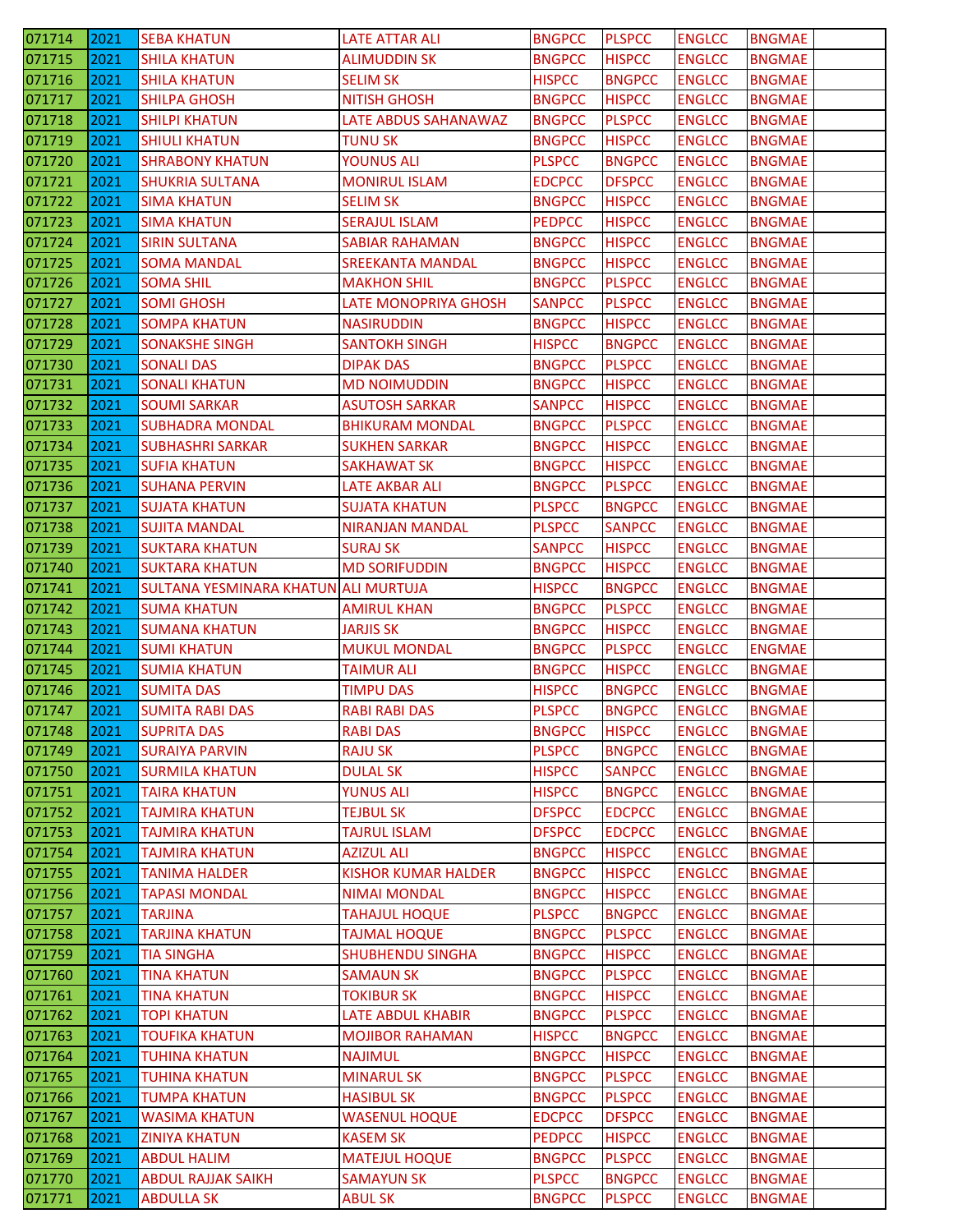| 071772 | 2021 | <b>ABDULLAH SK</b>       | <b>SOHORAB ALI</b>                  | <b>HISPCC</b> | <b>BNGPCC</b> | <b>ENGLCC</b> | <b>BNGMAE</b> |
|--------|------|--------------------------|-------------------------------------|---------------|---------------|---------------|---------------|
| 071773 | 2021 | <b>ABDUR RAHAMAN</b>     | <b>NOBISK</b>                       | <b>BNGPCC</b> | <b>PLSPCC</b> | <b>ENGLCC</b> | <b>BNGMAE</b> |
| 071774 | 2021 | <b>ABDUR RAHAMAN</b>     | <b>AJIBUR RAHAMAN</b>               | <b>HISPCC</b> | <b>BNGPCC</b> | <b>ENGLCC</b> | <b>BNGMAE</b> |
| 071775 | 2021 | <b>ABDUR RAHMAN</b>      | <b>KHURSED ALI</b>                  | <b>BNGPCC</b> | <b>PLSPCC</b> | <b>ENGLCC</b> | <b>BNGMAE</b> |
| 071776 | 2021 | <b>ABDUR ROFIK</b>       | <b>ROHID HOSSAIN</b>                | <b>BNGPCC</b> | <b>PLSPCC</b> | <b>ENGLCC</b> | <b>BNGMAE</b> |
| 071777 | 2021 | <b>ABHIJIT BISWAS</b>    | <b>BIKASH BISWAS</b>                | <b>EDCPCC</b> | <b>DFSPCC</b> | <b>ENGLCC</b> | <b>BNGMAE</b> |
| 071778 | 2021 | ABU HASAN                | <b>NABIRUL SK</b>                   | <b>PLSPCC</b> | <b>BNGPCC</b> | <b>ENGLCC</b> | <b>BNGMAE</b> |
| 071779 | 2021 | <b>ABU HENA</b>          | <b>AMINUL ISLAM</b>                 | <b>PLSPCC</b> | <b>BNGPCC</b> | <b>ENGLCC</b> | <b>BNGMAE</b> |
| 071780 | 2021 | <b>ABU RAIHAN</b>        | <b>NASIR SK</b>                     | <b>BNGPCC</b> | <b>PLSPCC</b> | <b>ENGLCC</b> | <b>BNGMAE</b> |
| 071781 | 2021 | <b>ABU SALEM</b>         | <b>MD OLIULLAH</b>                  | <b>BNGPCC</b> | <b>PLSPCC</b> | <b>ENGLCC</b> | <b>BNGMAE</b> |
| 071782 | 2021 | <b>ABU SUFIAN SK</b>     | <b>SENAUL HOQUE</b>                 | <b>HISPCC</b> | <b>BNGPCC</b> | <b>ENGLCC</b> | <b>BNGMAE</b> |
| 071783 | 2021 | <b>ABUL HASAN SK</b>     | <b>ISRAIL SK</b>                    | <b>PLSPCC</b> | <b>BNGPCC</b> | <b>ENGLCC</b> | <b>BNGMAE</b> |
| 071784 | 2021 | <b>AGRADIP GHOSH</b>     | <b>APURBA GHOSH</b>                 | <b>DFSPCC</b> | <b>EDCPCC</b> | <b>ENGLCC</b> | <b>BNGMAE</b> |
| 071785 | 2021 | <b>AJMAIL SK</b>         | <b>MANUAR SK</b>                    | <b>DFSPCC</b> | <b>EDCPCC</b> | <b>ENGLCC</b> | <b>BNGMAE</b> |
| 071786 | 2021 | <b>AJOY MANDAL</b>       | <b>SUDHIR MANDAL</b>                | <b>DFSPCC</b> | <b>EDCPCC</b> | <b>ENGLCC</b> | <b>BNGMAE</b> |
| 071787 | 2021 | <b>AKAIB ISLAM</b>       | <b>MINARUL ISLAM</b>                | <b>PEDPCC</b> | <b>PLSPCC</b> | <b>ENGLCC</b> | <b>BNGMAE</b> |
| 071788 | 2021 | <b>AKKAS SK</b>          | <b>AFFAN SK</b>                     | <b>PEDPCC</b> | <b>HISPCC</b> | <b>ENGLCC</b> | <b>BNGMAE</b> |
| 071789 | 2021 | <b>AKKASH ALI</b>        | <b>MAJIBUR SK</b>                   | <b>PLSPCC</b> | <b>PEDPCC</b> | <b>ENGLCC</b> | <b>BNGMAE</b> |
| 071790 | 2021 | <b>ALAMGIR RAHAMAN</b>   | <b>MATIAR RAHAMAN</b>               | <b>PEDPCC</b> | <b>HISPCC</b> | <b>ENGLCC</b> | <b>BNGMAE</b> |
| 071791 | 2021 | <b>ALAMIN SK</b>         | <b>TARIKUL ISLAM</b>                | <b>BNGPCC</b> | <b>PLSPCC</b> | <b>ENGLCC</b> | <b>BNGMAE</b> |
| 071792 | 2021 | <b>ALAMIN SK</b>         | <b>ABUL KALAM</b>                   | <b>HISPCC</b> | <b>BNGPCC</b> | <b>ENGLCC</b> | <b>BNGMAE</b> |
| 071793 | 2021 | <b>ALAMIN SK</b>         | <b>AKTAR ALI</b>                    | <b>BNGPCC</b> | <b>PLSPCC</b> | <b>ENGLCC</b> | <b>BNGMAE</b> |
| 071794 | 2021 | <b>ALI HASAN</b>         | <b>JAMSHED ALI</b>                  | <b>PLSPCC</b> | <b>BNGPCC</b> | <b>ENGLCC</b> | <b>BNGMAE</b> |
| 071795 | 2021 | <b>ALIF REJA</b>         | <b>ARIFUL ISLAM</b>                 | <b>PLSPCC</b> | <b>BNGPCC</b> | <b>ENGLCC</b> | <b>BNGMAE</b> |
| 071796 | 2021 | <b>AMINUL ISLAM</b>      | <b>KAWSAR ALI</b>                   | <b>HISPCC</b> | <b>PEDPCC</b> | <b>ENGLCC</b> | <b>BNGMAE</b> |
| 071797 | 2021 | <b>AMIRSK</b>            | <b>LUTFAR ALI</b>                   | <b>DFSPCC</b> | <b>EDCPCC</b> | <b>ENGLCC</b> | <b>BNGMAE</b> |
| 071798 | 2021 | <b>AMIT HASAN</b>        | <b>SORIFUL ISLAM</b>                | <b>PEDPCC</b> | <b>HISPCC</b> | <b>ENGLCC</b> | <b>BNGMAE</b> |
| 071799 | 2021 | <b>AMIYA GOSWAMI</b>     | <b>CHANDAN KUMAR GOSWAMI BNGPCC</b> |               | <b>PLSPCC</b> | <b>ENGLCC</b> | <b>BNGMAE</b> |
| 071800 | 2021 | <b>ANIMESH DAS</b>       | <b>AMARENDRA NATH DAS</b>           | <b>SANPCC</b> | <b>HISPCC</b> | <b>ENGLCC</b> | <b>BNGMAE</b> |
| 071801 | 2021 | <b>ANIMESH SARKAR</b>    | <b>AKHIL SARKAR</b>                 | <b>HISPCC</b> | <b>BNGPCC</b> | <b>ENGLCC</b> | <b>BNGMAE</b> |
| 071802 | 2021 | <b>ANIRBAN DAS</b>       | <b>LALCHAND DAS</b>                 | <b>BNGPCC</b> | <b>HISPCC</b> | <b>ENGLCC</b> | <b>BNGMAE</b> |
| 071803 | 2021 | <b>ANKIT SHIL</b>        | <b>APURBA KUMAR SHIL</b>            | <b>SANPCC</b> | <b>HISPCC</b> | <b>ENGLCC</b> | <b>BNGMAE</b> |
| 071804 | 2021 | <b>ANSAR ALI</b>         | <b>MURSALIM SK</b>                  | <b>BNGPCC</b> | <b>HISPCC</b> | <b>ENGLCC</b> | <b>BNGMAE</b> |
| 071805 | 2021 | <b>ANURAG DEY</b>        | <b>ARJUN KUMAR DEY</b>              | <b>DFSPCC</b> | <b>EDCPCC</b> | <b>ENGLCC</b> | <b>BNGMAE</b> |
| 071806 | 2021 | <b>APU SINGHA</b>        | <b>RANJIT SINGHA</b>                | <b>BNGPCC</b> | <b>HISPCC</b> | <b>ENGLCC</b> | <b>BNGMAE</b> |
| 071807 | 2021 | <b>ARIF HOSSAIN</b>      | <b>SAFIKUL ISLAM</b>                | <b>BNGPCC</b> | <b>PLSPCC</b> | <b>ENGLCC</b> | <b>BNGMAE</b> |
| 071808 | 2021 | <b>ARIT CHOWDHURY</b>    | <b>ANIMESH CHOWDHURY</b>            | <b>BNGPCC</b> | <b>PLSPCC</b> | <b>ENGLCC</b> | <b>BNGMAE</b> |
| 071809 | 2021 | <b>ARJUN DAS</b>         | <b>PRAKASH CHANDRA DAS</b>          | <b>BNGPCC</b> | <b>HISPCC</b> | <b>ENGLCC</b> | <b>BNGMAE</b> |
| 071810 | 2021 | <b>ARUN SAHA</b>         | <b>LAXMAN SAHA</b>                  | <b>BNGPCC</b> | <b>HISPCC</b> | <b>ENGLCC</b> | <b>BNGMAE</b> |
| 071811 | 2021 | <b>ASHIK ALI</b>         | <b>OKIBOR ALI</b>                   | <b>BNGPCC</b> | <b>PLSPCC</b> | <b>ENGLCC</b> | <b>BNGMAE</b> |
| 071812 | 2021 | <b>ASHIK IKBAL</b>       | <b>LUTFAR RAHAMAN</b>               | <b>BNGPCC</b> | <b>PLSPCC</b> | <b>ENGLCC</b> | <b>BNGMAE</b> |
| 071813 | 2021 | <b>ASHIK SK</b>          | <b>MATIYAR RAHAMAN</b>              | <b>BNGPCC</b> | <b>PLSPCC</b> | <b>ENGLCC</b> | <b>BNGMAE</b> |
| 071814 | 2021 | <b>ASHIQUE EKBAUL</b>    | <b>ALI ABDUL ODUD</b>               | <b>HISPCC</b> | <b>BNGPCC</b> | <b>ENGLCC</b> | <b>ENGMAE</b> |
| 071815 | 2021 | <b>ASHIQUE IKBAL</b>     | <b>SARIFUL ISLAM</b>                | <b>HISPCC</b> | <b>PEDPCC</b> | <b>ENGLCC</b> | <b>BNGMAE</b> |
| 071816 | 2021 | <b>ASHIS SWARNAKAR</b>   | <b>AMIR CHAD SWARNAKAR</b>          | <b>BNGPCC</b> | <b>HISPCC</b> | <b>ENGLCC</b> | <b>BNGMAE</b> |
| 071817 | 2021 | <b>ASHISH GHOSH</b>      | <b>DEEPCHAND GHOSH</b>              | <b>DFSPCC</b> | <b>EDCPCC</b> | <b>ENGLCC</b> | <b>BNGMAE</b> |
| 071818 | 2021 | <b>ASHISH SINGHA</b>     | <b>DILIP SINGHA</b>                 | <b>SANPCC</b> | <b>HISPCC</b> | <b>ENGLCC</b> | <b>BNGMAE</b> |
| 071819 | 2021 | <b>ASIF MURAD</b>        | <b>ASADUL HAQUE</b>                 | <b>BNGPCC</b> | <b>HISPCC</b> | <b>ENGLCC</b> | <b>BNGMAE</b> |
| 071820 | 2021 | <b>ASMAT SK</b>          | <b>AMINUL SK</b>                    | <b>BNGPCC</b> | <b>HISPCC</b> | <b>ENGLCC</b> | <b>BNGMAE</b> |
| 071821 | 2021 | <b>AVESHAK PODDAR</b>    | <b>UTTAM PODDAR</b>                 | <b>BNGPCC</b> | <b>PLSPCC</b> | <b>ENGLCC</b> | <b>BNGMAE</b> |
| 071822 | 2021 | <b>AYUB NABI</b>         | <b>ASHRAF ALI</b>                   | <b>BNGPCC</b> | <b>HISPCC</b> | <b>ENGLCC</b> | <b>BNGMAE</b> |
| 071823 | 2021 | <b>AZAD</b>              | <b>AMINUL ISLAM</b>                 | <b>BNGPCC</b> | <b>PLSPCC</b> | <b>ENGLCC</b> | <b>BNGMAE</b> |
| 071824 | 2021 | <b>BAITUL SK</b>         | <b>SADEK ALI</b>                    | <b>PLSPCC</b> | <b>BNGPCC</b> | <b>ENGLCC</b> | <b>ENGMAE</b> |
| 071825 | 2021 | <b>BANIISRAIL MONDAL</b> | <b>HABIBUR MONDAL</b>               | <b>BNGPCC</b> | <b>PLSPCC</b> | <b>ENGLCC</b> | <b>BNGMAE</b> |
| 071826 | 2021 | <b>BAPAN MONDAL</b>      | <b>RAMCHANDRA MONDAL</b>            | <b>BNGPCC</b> | <b>PLSPCC</b> | <b>ENGLCC</b> | <b>BNGMAE</b> |
| 071827 | 2021 | <b>BAPAN SARKAR</b>      | <b>SUKUMAR SARKAR</b>               | <b>BNGPCC</b> | <b>HISPCC</b> | <b>ENGLCC</b> | <b>BNGMAE</b> |
| 071828 | 2021 | <b>BAPI MANDAL</b>       | <b>ARUN MANDAL</b>                  | <b>BNGPCC</b> | <b>HISPCC</b> | <b>ENGLCC</b> | <b>BNGMAE</b> |
| 071829 | 2021 | <b>BAPPA MANDAL</b>      | LATE RASPATI MANDAL                 | <b>PEDPCC</b> | <b>HISPCC</b> | <b>ENGLCC</b> | <b>BNGMAE</b> |
|        |      |                          |                                     |               |               |               |               |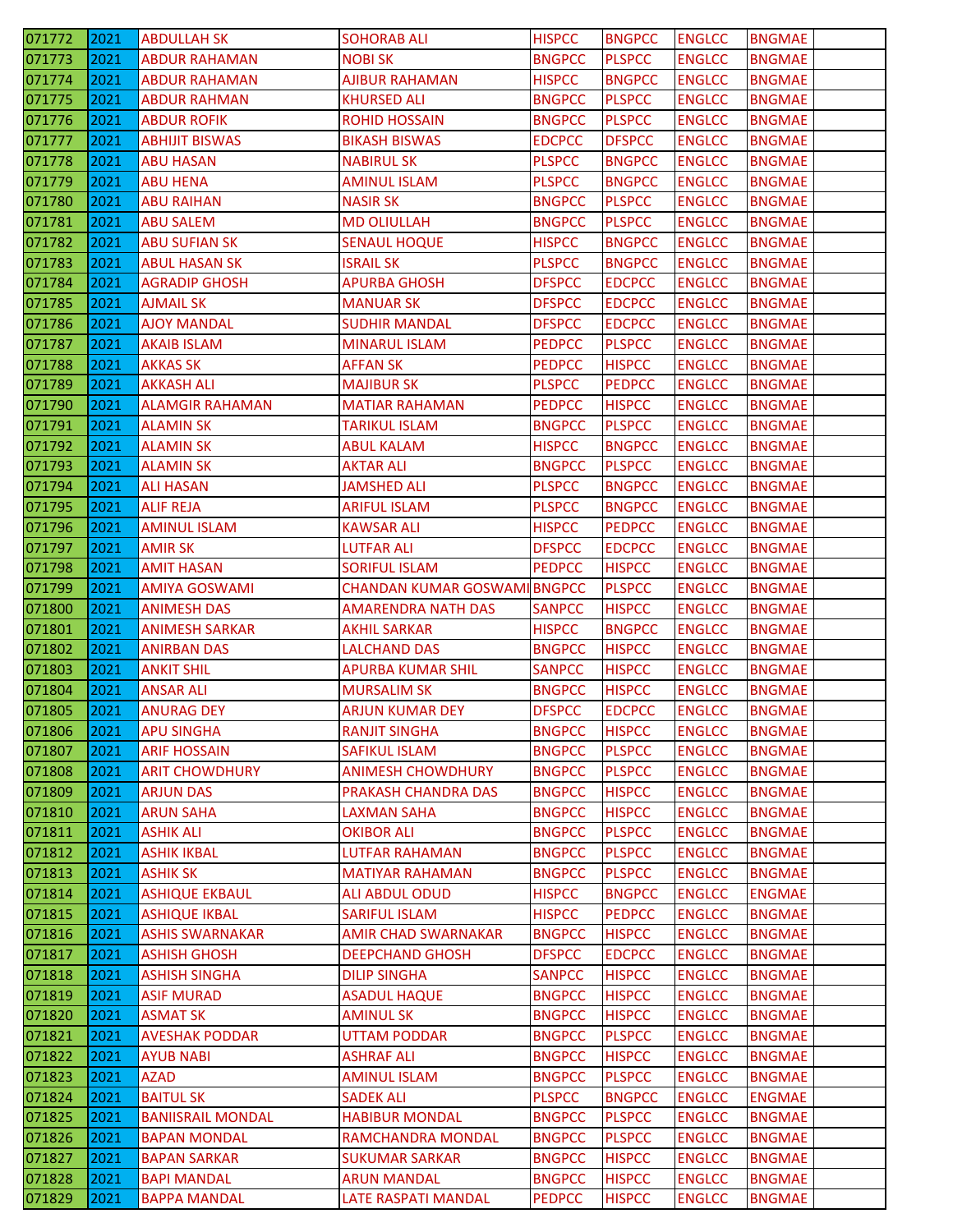| 071830 | 2021 | <b>BAPPA SINGHA</b>     | <b>GANESH SINGHA</b>        | <b>BNGPCC</b> | <b>PLSPCC</b>                  | <b>ENGLCC</b> | <b>BNGMAE</b> |
|--------|------|-------------------------|-----------------------------|---------------|--------------------------------|---------------|---------------|
| 071831 | 2021 | <b>BIKRAM GHOSH</b>     | <b>SONAT GHOSH</b>          | <b>BNGPCC</b> | <b>HISPCC</b>                  | <b>ENGLCC</b> | <b>BNGMAE</b> |
| 071832 | 2021 | <b>BIKRAM MANDAL</b>    | <b>NIBARAN MANDAL</b>       | <b>DFSPCC</b> | <b>EDCPCC</b>                  | <b>ENGLCC</b> | <b>BNGMAE</b> |
| 071833 | 2021 | <b>BIPLAB MONDAL</b>    | <b>SABLU MONDAL</b>         | <b>EDCPCC</b> | <b>DFSPCC</b>                  | <b>ENGLCC</b> | <b>BNGMAE</b> |
| 071834 | 2021 | <b>BIPLAB MONDAL</b>    | <b>PANKAJ MONDAL</b>        | <b>BNGPCC</b> | <b>HISPCC</b>                  | <b>ENGLCC</b> | <b>BNGMAE</b> |
| 071835 | 2021 | <b>BISHAL DAS</b>       | PRASANTA KUMAR DAS          | <b>BNGPCC</b> | <b>HISPCC</b>                  | <b>ENGLCC</b> | <b>BNGMAE</b> |
| 071836 | 2021 | <b>BISHAL KEOWAT</b>    | SANTA KEOWAT                | <b>PLSPCC</b> | <b>SANPCC</b>                  | <b>ENGLCC</b> | BNGMAE        |
| 071837 | 2021 | <b>BISWAJIT DAS</b>     | <b>SHANKAR DAS</b>          | <b>PLSPCC</b> | <b>BNGPCC</b>                  | <b>ENGLCC</b> | <b>BNGMAE</b> |
| 071838 | 2021 | <b>BISWAJIT MONDOL</b>  | <b>SUPAL MONDOL</b>         | <b>PLSPCC</b> | <b>BNGPCC</b>                  | <b>ENGLCC</b> | <b>BNGMAE</b> |
| 071839 | 2021 | <b>BULBUL SK</b>        | AMIRUL ISLAM                | <b>BNGPCC</b> | <b>HISPCC</b>                  | <b>ENGLCC</b> | <b>ENGMAE</b> |
| 071840 | 2021 | <b>CHIRANJIT BEHARA</b> | MANTU BEHARA                | <b>EDCPCC</b> | <b>DFSPCC</b>                  | <b>ENGLCC</b> | <b>BNGMAE</b> |
| 071841 | 2021 | <b>CHIRANJIT MONDAL</b> | <b>SUBASH MANDAL</b>        | <b>BNGPCC</b> | <b>HISPCC</b>                  | <b>ENGLCC</b> | <b>BNGMAE</b> |
| 071842 | 2021 | <b>DEBABRATA MONDAL</b> | <b>NIMCHAND MONDAL</b>      | <b>BNGPCC</b> | <b>HISPCC</b>                  | <b>ENGLCC</b> | <b>BNGMAE</b> |
| 071843 | 2021 | <b>DEBASISH DAS</b>     | <b>BIRINCHI DAS</b>         | <b>HISPCC</b> | <b>BNGPCC</b>                  | <b>ENGLCC</b> | <b>BNGMAE</b> |
| 071844 | 2021 | <b>DILDAR SK</b>        | <b>NADAR ALI</b>            | <b>BNGPCC</b> | <b>PLSPCC</b>                  | <b>ENGLCC</b> | <b>BNGMAE</b> |
| 071845 | 2021 | <b>DIPANKAR MANDAL</b>  | <b>SUJIT MANDAL</b>         | <b>BNGPCC</b> | <b>HISPCC</b>                  | <b>ENGLCC</b> | <b>BNGMAE</b> |
| 071846 | 2021 | <b>EATMUTUDDOLLA</b>    | <b>SAIBUR RAHAMAN</b>       | <b>PEDPCC</b> | <b>HISPCC</b>                  | <b>ENGLCC</b> | <b>BNGMAE</b> |
| 071847 | 2021 | <b>EKBAL HOSSAIN</b>    | <b>DELSAD ALI</b>           | <b>BNGPCC</b> | <b>HISPCC</b>                  | <b>ENGLCC</b> | BNGMAE        |
| 071848 | 2021 | <b>ESTAK AHAMED</b>     | <b>AYUB ALI</b>             | <b>BNGPCC</b> | <b>HISPCC</b>                  | <b>ENGLCC</b> | <b>BNGMAE</b> |
| 071849 | 2021 | <b>FIROJ KHAN</b>       | <b>ATARUL HAQUE</b>         | <b>HISPCC</b> | <b>BNGPCC</b>                  | <b>ENGLCC</b> | <b>BNGMAE</b> |
| 071850 | 2021 | <b>GOLAM GOUS</b>       | <b>GOLAM ROSUL</b>          | <b>PEDPCC</b> | <b>HISPCC</b>                  | <b>ENGLCC</b> | <b>BNGMAE</b> |
|        | 2021 | <b>GOLAM MASUM</b>      | <b>MANNAN SK</b>            | <b>PLSPCC</b> |                                |               | <b>ENGMAE</b> |
| 071851 | 2021 |                         |                             | <b>PEDPCC</b> | <b>BNGPCC</b><br><b>HISPCC</b> | <b>ENGLCC</b> |               |
| 071852 |      | <b>GOLAM RASUL</b>      | <b>SARIFUL SK</b>           |               |                                | <b>ENGLCC</b> | <b>BNGMAE</b> |
| 071853 | 2021 | <b>HABIBUR RAHAMAN</b>  | <b>MANOWAR HOSSAIN</b>      | <b>HISPCC</b> | <b>BNGPCC</b>                  | <b>ENGLCC</b> | <b>ENGMAE</b> |
| 071854 | 2021 | <b>HABIBUR SK</b>       | <b>OYAJNABI SK</b>          | <b>BNGPCC</b> | <b>PLSPCC</b>                  | <b>ENGLCC</b> | <b>BNGMAE</b> |
| 071855 | 2021 | <b>HAMANTA DAS</b>      | <b>SUBIR KUMAR DAS</b>      | <b>BNGPCC</b> | <b>HISPCC</b>                  | <b>ENGLCC</b> | <b>BNGMAE</b> |
| 071856 | 2021 | <b>HANIF SK</b>         | <b>BABLU SK</b>             | <b>BNGPCC</b> | <b>HISPCC</b>                  | <b>ENGLCC</b> | <b>BNGMAE</b> |
| 071857 | 2021 | <b>HAREN RABI DAS</b>   | <b>SADHU RABI DAS</b>       | <b>BNGPCC</b> | <b>HISPCC</b>                  | <b>ENGLCC</b> | <b>BNGMAE</b> |
| 071858 | 2021 | HASANUR JAMAN           | <b>SAIFUL ISLAM</b>         | <b>HISPCC</b> | <b>BNGPCC</b>                  | <b>ENGLCC</b> | <b>BNGMAE</b> |
| 071859 | 2021 | <b>HIRALAL MONDAL</b>   | RAMRANJAN MONDAL            | <b>BNGPCC</b> | <b>PLSPCC</b>                  | <b>ENGLCC</b> | <b>BNGMAE</b> |
|        |      |                         |                             |               |                                |               |               |
| 071860 | 2021 | <b>HOSSAIEN IQBAL</b>   | <b>MD JAMALUDDIN</b>        | <b>ENGPCC</b> | <b>HISPCC</b>                  | <b>ENGLCC</b> | <b>ENGMAE</b> |
| 071861 | 2021 | <b>HOSSAIN ALI</b>      | <b>MINARUL ISLAM</b>        | <b>HISPCC</b> | <b>BNGPCC</b>                  | <b>ENGLCC</b> | <b>BNGMAE</b> |
| 071862 | 2021 | <b>IKBAL HOSSAIN</b>    | <b>BADSHA ALAM</b>          | <b>BNGPCC</b> | <b>PLSPCC</b>                  | <b>ENGLCC</b> | <b>BNGMAE</b> |
| 071863 | 2021 | <b>IKBAL HOSSAIN</b>    | LATE ASARUL HOQUE           | <b>HISPCC</b> | <b>BNGPCC</b>                  | <b>ENGLCC</b> | <b>BNGMAE</b> |
| 071864 | 2021 | <b>ILTUTMISS SARKAR</b> | LATIF SARKAR                | <b>BNGPCC</b> | <b>PLSPCC</b>                  | <b>ENGLCC</b> | <b>BNGMAE</b> |
| 071865 | 2021 | <b>IMRAN AHMMED</b>     | <b>REJAUL SK</b>            | <b>BNGPCC</b> | <b>HISPCC</b>                  | <b>ENGLCC</b> | <b>BNGMAE</b> |
| 071866 | 2021 | <b>IMRAN ALI</b>        | <b>MOJIBOR RAHAMAN</b>      | <b>BNGPCC</b> | <b>PLSPCC</b>                  | <b>ENGLCC</b> | <b>BNGMAE</b> |
| 071867 | 2021 | <b>IMRAN NAJIR</b>      | <b>MD NUR ALAM</b>          | <b>HISPCC</b> | <b>BNGPCC</b>                  | <b>ENGLCC</b> | <b>BNGMAE</b> |
| 071868 | 2021 | <b>IMRAN SK</b>         | <b>SELIM REJA</b>           | <b>DFSPCC</b> | <b>EDCPCC</b>                  | <b>ENGLCC</b> | <b>BNGMAE</b> |
| 071869 | 2021 | IMRAN SK                | <b>MUKTAR HOSSAIN</b>       | <b>HISPCC</b> | <b>BNGPCC</b>                  | <b>ENGLCC</b> | <b>ENGMAE</b> |
| 071870 | 2021 | <b>INDRAJIT MANDAL</b>  | <b>KHUDIRAM MANDAL</b>      | <b>BNGPCC</b> | <b>HISPCC</b>                  | <b>ENGLCC</b> | <b>BNGMAE</b> |
| 071871 | 2021 | <b>INNAL SK</b>         | <b>SONARUL SK</b>           | <b>BNGPCC</b> | <b>PLSPCC</b>                  | <b>ENGLCC</b> | <b>BNGMAE</b> |
| 071872 | 2021 | <b>ISMAIL SK</b>        | <b>IBRAHIM SK</b>           | <b>BNGPCC</b> | <b>HISPCC</b>                  | <b>ENGLCC</b> | <b>BNGMAE</b> |
| 071873 | 2021 | <b>ISRAIL SK</b>        | <b>IBRAHIM SK</b>           | <b>BNGPCC</b> | <b>HISPCC</b>                  | <b>ENGLCC</b> | <b>BNGMAE</b> |
| 071874 | 2021 | <b>IZAJUL ISLAM</b>     | <b>SAIDUL ISLAM</b>         | <b>PLSPCC</b> | <b>BNGPCC</b>                  | <b>ENGLCC</b> | <b>BNGMAE</b> |
| 071875 | 2021 | <b>JAGANNATH HALDAR</b> | TOPAN HALDAR                | <b>DFSPCC</b> | <b>EDCPCC</b>                  | <b>ENGLCC</b> | BNGMAE        |
| 071876 | 2021 | <b>JAHANDAR MONDAL</b>  | <b>KABIBUR MONDAL</b>       | <b>PLSPCC</b> | <b>BNGPCC</b>                  | <b>ENGLCC</b> | <b>BNGMAE</b> |
| 071877 | 2021 | <b>JAHANGIR SK</b>      | <b>TAHAJUL SK</b>           | <b>BNGPCC</b> | <b>HISPCC</b>                  | <b>ENGLCC</b> | <b>ENGMAE</b> |
| 071878 | 2021 | <b>JAINAL ABEDIN</b>    | <b>RAFIKUL ISLAM</b>        | <b>BNGPCC</b> | <b>PLSPCC</b>                  | <b>ENGLCC</b> | <b>BNGMAE</b> |
| 071879 | 2021 | <b>JALEFUR RAHAMAN</b>  | <b>HAJIKUL ISLAM</b>        | <b>BNGPCC</b> | <b>HISPCC</b>                  | <b>ENGLCC</b> | <b>BNGMAE</b> |
| 071880 | 2021 | <b>JARZIS HOSSAIN</b>   | <b>SAMSUR RAHAMAN</b>       | <b>DFSPCC</b> | <b>EDCPCC</b>                  | <b>ENGLCC</b> | <b>BNGMAE</b> |
| 071881 | 2021 | <b>JAYANTA SINGHA</b>   | <b>KASUDEB SINGHA</b>       | <b>PLSPCC</b> | <b>BNGPCC</b>                  | <b>ENGLCC</b> | <b>BNGMAE</b> |
| 071882 | 2021 | <b>JENARUL ISLAM</b>    | <b>JIARUL ISLAM</b>         | <b>BNGPCC</b> | <b>HISPCC</b>                  | <b>ENGLCC</b> | <b>BNGMAE</b> |
| 071883 | 2021 | <b>JIAUR RAHAMAN</b>    | <b>MD ISMAIL HOQUE</b>      | <b>DFSPCC</b> | <b>EDCPCC</b>                  | <b>ENGLCC</b> | <b>BNGMAE</b> |
| 071884 | 2021 | <b>JIBAN MONDAL</b>     | <b>NIRANJAN MONDAL</b>      | <b>PLSPCC</b> | <b>BNGPCC</b>                  | <b>ENGLCC</b> | <b>BNGMAE</b> |
| 071885 | 2021 | <b>JONY SK</b>          | <b>ABDUR RAJJAK</b>         | <b>HISPCC</b> | <b>BNGPCC</b>                  | <b>ENGLCC</b> | <b>BNGMAE</b> |
| 071886 | 2021 | <b>JOYANTA HALDAR</b>   | <b>NITAI CHANDRA HALDAR</b> | <b>DFSPCC</b> | <b>EDCPCC</b><br><b>PLSPCC</b> | <b>ENGLCC</b> | <b>BNGMAE</b> |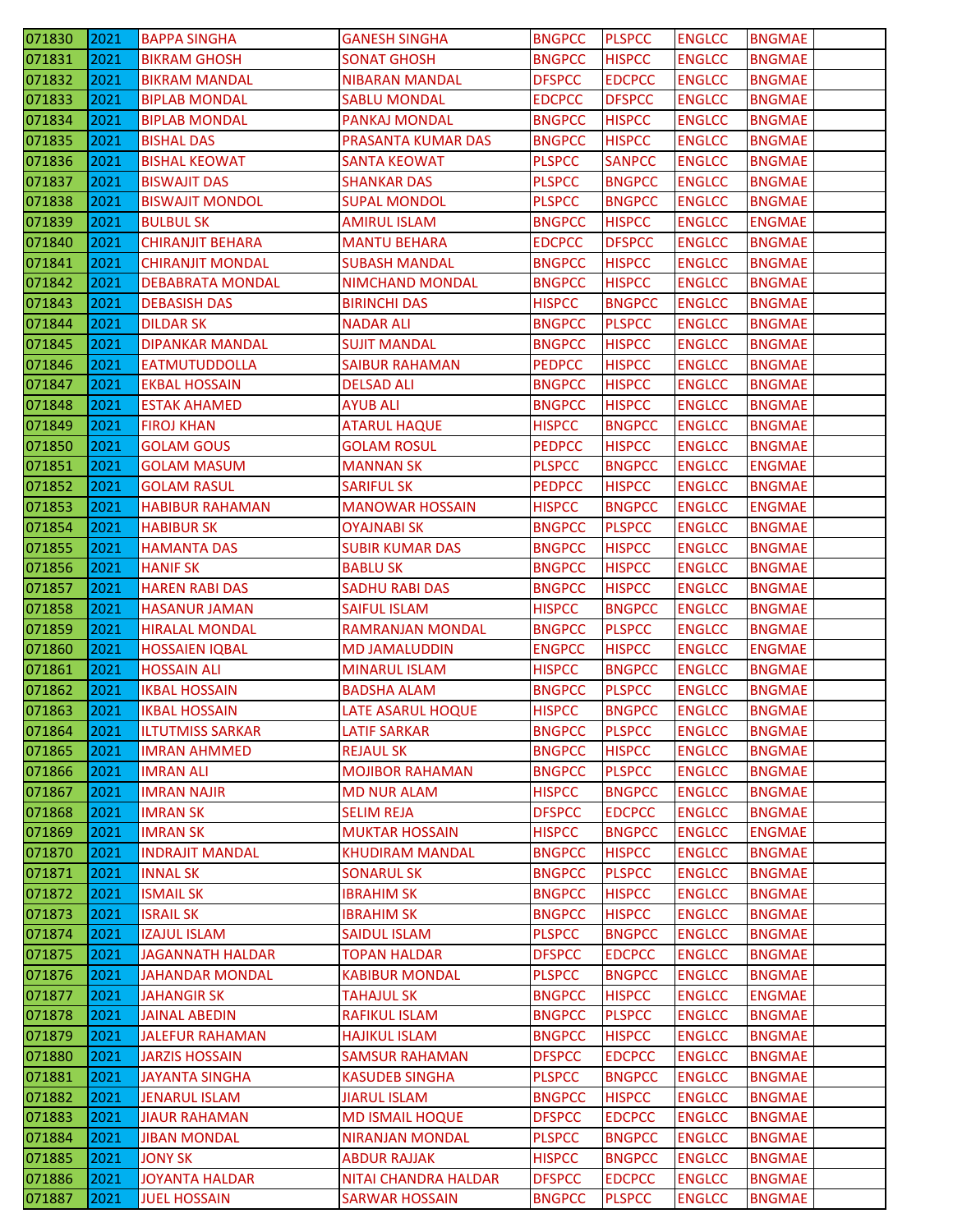| 071888 | 12021 | <b>JUEL SK</b>               | <b>SARIFUDDIN SK</b>       | <b>BNGPCC</b> | <b>PLSPCC</b> | <b>ENGLCC</b> | <b>BNGMAE</b> |
|--------|-------|------------------------------|----------------------------|---------------|---------------|---------------|---------------|
| 071889 | 2021  | <b>JUYEL RANA</b>            | <b>BABULAL SK</b>          | <b>BNGPCC</b> | <b>HISPCC</b> | <b>ENGLCC</b> | <b>BNGMAE</b> |
| 071890 | 2021  | <b>KABIL SK</b>              | <b>BABU SK</b>             | <b>PLSPCC</b> | <b>BNGPCC</b> | <b>ENGLCC</b> | <b>BNGMAE</b> |
| 071891 | 2021  | <b>KADIR SK</b>              | <b>SAHIDUL SK</b>          | <b>BNGPCC</b> | <b>PLSPCC</b> | <b>ENGLCC</b> | <b>BNGMAE</b> |
| 071892 | 2021  | <b>KAJAL NUNIA</b>           | <b>SASTHI NUNIA</b>        | <b>BNGPCC</b> | <b>HISPCC</b> | <b>ENGLCC</b> | <b>BNGMAE</b> |
| 071893 | 2021  | <b>KAMRUJJAMAN SK</b>        | <b>HABIBUR RAHAMAN</b>     | <b>PLSPCC</b> | <b>BNGPCC</b> | <b>ENGLCC</b> | <b>BNGMAE</b> |
| 071894 | 2021  | <b>KARNA MONDAL</b>          | <b>SHRICHARAN MONDAL</b>   | <b>PLSPCC</b> | <b>BNGPCC</b> | <b>ENGLCC</b> | <b>BNGMAE</b> |
| 071895 | 2021  | <b>KASHIM SK</b>             | <b>KURAN SK</b>            | <b>BNGPCC</b> | <b>HISPCC</b> | <b>ENGLCC</b> | <b>BNGMAE</b> |
| 071896 | 2021  | <b>KHAIRUL SK</b>            | <b>JALARUL SK</b>          | <b>BNGPCC</b> | <b>PLSPCC</b> | <b>ENGLCC</b> | <b>BNGMAE</b> |
| 071897 | 2021  | <b>KHALID HASAN MILU</b>     | <b>SELIM SK</b>            | <b>DFSPCC</b> | <b>EDCPCC</b> | <b>ENGLCC</b> | <b>BNGMAE</b> |
| 071898 | 2021  | <b>KHUDU ROY</b>             | <b>LATE NAGEN ROY</b>      | <b>PEDPCC</b> | <b>HISPCC</b> | <b>ENGLCC</b> | <b>BNGMAE</b> |
| 071899 | 2021  | <b>KOYEL HOSSAIN</b>         | JAKIR HOSSAIN              | <b>BNGPCC</b> | <b>PLSPCC</b> | <b>ENGLCC</b> | <b>BNGMAE</b> |
| 071900 | 2021  | <b>KOYEL SK</b>              | <b>NAJIMUDDIN SK</b>       | <b>EDCPCC</b> | <b>DFSPCC</b> | <b>ENGLCC</b> | <b>BNGMAE</b> |
| 071901 | 2021  | <b>KRISHNA NUNIYA</b>        | <b>RANJIT NUNIYA</b>       | <b>BNGPCC</b> | <b>HISPCC</b> | <b>ENGLCC</b> | <b>BNGMAE</b> |
| 071902 | 2021  | <b>LAL CHAND</b>             | <b>ABU TAHER</b>           | <b>ENGPCC</b> | <b>HISPCC</b> | <b>ENGLCC</b> | <b>BNGMAE</b> |
| 071903 | 2021  | <b>MAHAMMAD ALAHIM SEIKH</b> | <b>MD RAISUDDIN SEIKH</b>  | <b>BNGPCC</b> | <b>PLSPCC</b> | <b>ENGLCC</b> | <b>BNGMAE</b> |
| 071904 | 2021  | <b>MAKSUD ALAM</b>           | <b>MEKAIL HOSSAIN</b>      | <b>BNGPCC</b> | <b>PLSPCC</b> | <b>ENGLCC</b> | <b>BNGMAE</b> |
| 071905 | 2021  | <b>MAMON SK</b>              | <b>AKIBUR RAHAMAN</b>      | <b>BNGPCC</b> | <b>PLSPCC</b> | <b>ENGLCC</b> | <b>BNGMAE</b> |
| 071906 | 2021  | <b>MAMUN HOSSAIN</b>         | <b>MD JAKIR HOSSAIN</b>    | <b>PEDPCC</b> | <b>PLSPCC</b> | <b>ENGLCC</b> | <b>ENGMAE</b> |
| 071907 | 2021  | <b>MAMUN ISLAM</b>           | <b>MD MAINUL ISLAM</b>     | <b>ENGPCC</b> | <b>PLSPCC</b> | <b>ENGLCC</b> | <b>BNGMAE</b> |
| 071908 | 2021  | <b>MANIK SONAR</b>           | <b>DILIP SONAR</b>         | <b>DFSPCC</b> | <b>EDCPCC</b> | <b>ENGLCC</b> | <b>BNGMAE</b> |
| 071909 | 2021  | <b>MANOJ HALDAR</b>          | LATE LAKSHMAN HALDAR       | <b>BNGPCC</b> | <b>HISPCC</b> | <b>ENGLCC</b> | <b>BNGMAE</b> |
| 071910 | 2021  | <b>MANOJIT MANDAL</b>        | <b>SUKUMAR MANDAL</b>      | <b>PEDPCC</b> | <b>PLSPCC</b> | <b>ENGLCC</b> | <b>BNGMAE</b> |
| 071911 | 2021  | <b>MASUD ALI</b>             | <b>GOLAM MURTUJA SK</b>    | <b>BNGPCC</b> | <b>HISPCC</b> | <b>ENGLCC</b> | <b>BNGMAE</b> |
| 071912 | 2021  | <b>MASUD HASAN</b>           | <b>ABDUS SOHID</b>         | <b>HISPCC</b> | <b>BNGPCC</b> | <b>ENGLCC</b> | <b>BNGMAE</b> |
| 071913 | 2021  | <b>MASUD HASAN</b>           | <b>MAIDUL ISLAM</b>        | <b>PEDPCC</b> | <b>PLSPCC</b> | <b>ENGLCC</b> | <b>BNGMAE</b> |
| 071914 | 2021  | <b>MASUD REJA</b>            | <b>ASARUL HOQUE</b>        | <b>BNGPCC</b> | <b>PLSPCC</b> | <b>ENGLCC</b> | <b>BNGMAE</b> |
| 071915 | 2021  | <b>MASUM ALAM</b>            | ABU BAKKAR                 | <b>BNGPCC</b> | <b>PLSPCC</b> | <b>ENGLCC</b> | <b>BNGMAE</b> |
| 071916 | 2021  | MASUM SK                     | LATE MAIDUL ISLAM          | <b>BNGPCC</b> | <b>PLSPCC</b> | <b>ENGLCC</b> | <b>BNGMAE</b> |
| 071917 | 2021  | <b>MAUN SK</b>               | <b>HOQUE ASADUL</b>        | <b>DFSPCC</b> | <b>EDCPCC</b> | <b>ENGLCC</b> | <b>BNGMAE</b> |
| 071918 | 2021  | <b>MD ABUSUFIAN</b>          | <b>AMANULLAH</b>           | <b>BNGPCC</b> | <b>PLSPCC</b> | <b>ENGLCC</b> | <b>BNGMAE</b> |
| 071919 | 2021  | <b>MD AJIJUL ISLAM</b>       | <b>MD YEADUL ISLAM</b>     | <b>BNGPCC</b> | <b>PLSPCC</b> | <b>ENGLCC</b> | <b>BNGMAE</b> |
| 071920 | 2021  | <b>MD ASIF IKBAL ANSARI</b>  | <b>MD SAMSUL ALAM</b>      | <b>PEDPCC</b> | <b>HISPCC</b> | <b>ENGLCC</b> | <b>ENGMAE</b> |
| 071921 | 2021  | <b>MD AZIZ</b>               | <b>MANIRUL ISLAM</b>       | <b>BNGPCC</b> | <b>HISPCC</b> | <b>ENGLCC</b> | <b>BNGMAE</b> |
| 071922 | 2021  | <b>MD EYAKUB SK</b>          | <b>JAHANGIR SK</b>         | <b>DFSPCC</b> | <b>EDCPCC</b> | <b>ENGLCC</b> | <b>BNGMAE</b> |
| 071923 | 2021  | <b>MD ISHA</b>               | <b>REJUAN HOQUE</b>        | <b>BNGPCC</b> | <b>HISPCC</b> | <b>ENGLCC</b> | <b>BNGMAE</b> |
| 071924 | 2021  | <b>MD JAHID HOSSAIN</b>      | <b>MD JAKIR HOSSAIN</b>    | <b>HISPCC</b> | <b>BNGPCC</b> | <b>ENGLCC</b> | <b>ENGMAE</b> |
| 071925 | 2021  | <b>MD KASIM SK</b>           | <b>ENAMUL HOQUE</b>        | <b>PLSPCC</b> | <b>BNGPCC</b> | <b>ENGLCC</b> | <b>BNGMAE</b> |
| 071926 | 2021  | <b>MD KERAMUN ALI</b>        | <b>MD MURSHED ALI</b>      | <b>BNGPCC</b> | <b>PLSPCC</b> | <b>ENGLCC</b> | <b>BNGMAE</b> |
| 071927 | 2021  | <b>MD MAHIRUDDIN</b>         | <b>MD SUKURUDDIN SK</b>    | <b>HISPCC</b> | <b>BNGPCC</b> | <b>ENGLCC</b> | <b>BNGMAE</b> |
| 071928 | 2021  | <b>MD MOKARRAM HOSSAIN</b>   | <b>MD KAJIMUDDIN</b>       | <b>DFSPCC</b> | <b>EDCPCC</b> | <b>ENGLCC</b> | <b>BNGMAE</b> |
| 071929 | 2021  | <b>MD MURSELIM</b>           | <b>DABLU SK</b>            | <b>PLSPCC</b> | <b>BNGPCC</b> | <b>ENGLCC</b> | <b>BNGMAE</b> |
| 071930 | 2021  | <b>MD NAJIR HOSSAIN</b>      | <b>MD TIARUL ISLAM</b>     | <b>PLSPCC</b> | <b>BNGPCC</b> | <b>ENGLCC</b> | <b>BNGMAE</b> |
| 071931 | 2021  | <b>MD NAJIRUL ISLAM</b>      | <b>MD RAFIKUL ISLAM</b>    | <b>BNGPCC</b> | <b>HISPCC</b> | <b>ENGLCC</b> | <b>BNGMAE</b> |
| 071932 | 2021  | <b>MD NAJMUL HOQUE</b>       | <b>MD NAJRUL ISLAM</b>     | <b>DFSPCC</b> | <b>EDCPCC</b> | <b>ENGLCC</b> | <b>BNGMAE</b> |
| 071933 | 2021  | MD NIJAMUDDIN SK             | <b>MD MODASSAR HOSSAIN</b> | <b>HISPCC</b> | <b>SANPCC</b> | <b>ENGLCC</b> | <b>BNGMAE</b> |
| 071934 | 2021  | <b>MD RAHUL SHAIKH</b>       | <b>ALI JAMAL</b>           | <b>PEDPCC</b> | <b>HISPCC</b> | <b>ENGLCC</b> | <b>BNGMAE</b> |
| 071935 | 2021  | <b>MD RIPON ALI</b>          | <b>MD NAIBUR RAHAMAN</b>   | <b>BNGPCC</b> | <b>PLSPCC</b> | <b>ENGLCC</b> | <b>BNGMAE</b> |
| 071936 | 2021  | <b>MD ROSE</b>               | <b>MD HABIBUR RAHAMAN</b>  | <b>BNGPCC</b> | <b>HISPCC</b> | <b>ENGLCC</b> | <b>BNGMAE</b> |
| 071937 | 2021  | <b>MD RUBEL SK</b>           | <b>MD HAZRAT ALI</b>       | <b>BNGPCC</b> | <b>HISPCC</b> | <b>ENGLCC</b> | <b>BNGMAE</b> |
| 071938 | 2021  | <b>MD RUBEL SK</b>           | <b>MD MAJARUL SK</b>       | <b>BNGPCC</b> | <b>HISPCC</b> | <b>ENGLCC</b> | <b>BNGMAE</b> |
| 071939 | 2021  | <b>MD SAGIR HOSSAIN</b>      | <b>HAZIKUR SK</b>          | <b>PEDPCC</b> | <b>HISPCC</b> | <b>ENGLCC</b> | <b>BNGMAE</b> |
| 071940 | 2021  | <b>MD SAMARUL SK</b>         | <b>MD AJKUR SK</b>         | <b>HISPCC</b> | <b>BNGPCC</b> | <b>ENGLCC</b> | <b>ENGMAE</b> |
| 071941 | 2021  | <b>MD SAMIM AKTAR</b>        | SAFIKUL ISLAM              | <b>HISPCC</b> | <b>BNGPCC</b> | <b>ENGLCC</b> | <b>ENGMAE</b> |
| 071942 | 2021  | <b>MD SAMIR AHAMED</b>       | <b>MD MUSAWAR HOSSAIN</b>  | <b>HISPCC</b> | <b>SANPCC</b> | <b>ENGLCC</b> | <b>BNGMAE</b> |
| 071943 | 2021  | <b>MD SK FARID UDDIN</b>     | <b>NAJRUL ISLAM</b>        | <b>PEDPCC</b> | <b>PLSPCC</b> | <b>ENGLCC</b> | <b>BNGMAE</b> |
| 071944 | 2021  | <b>MD TAJMUL KADIR</b>       | RAKESUL KADIR              | <b>BNGPCC</b> | <b>PLSPCC</b> | <b>ENGLCC</b> | <b>BNGMAE</b> |
| 071945 | 2021  | <b>MD TARIF JAMIL</b>        | <b>MD SERAJUL ISLAM</b>    | <b>HISPCC</b> | <b>BNGPCC</b> | <b>ENGLCC</b> | <b>BNGMAE</b> |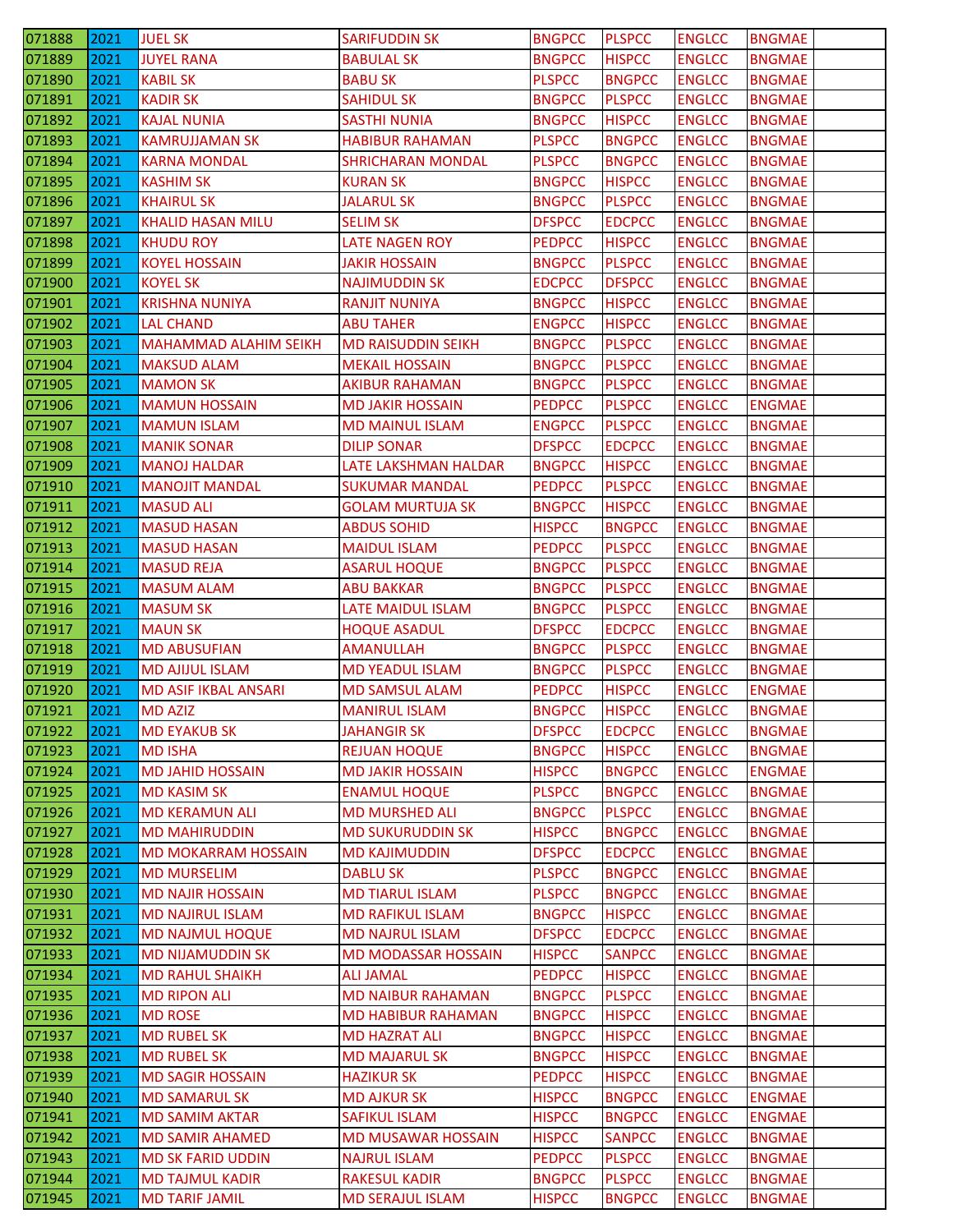| 071946 | 2021 | <b>MD TOUHEED RAJA</b>      | <b>MD BARKATULLAH</b>        | <b>DFSPCC</b> | <b>EDCPCC</b> | <b>ENGLCC</b> | <b>BNGMAE</b> |
|--------|------|-----------------------------|------------------------------|---------------|---------------|---------------|---------------|
| 071947 | 2021 | <b>MEHEDI HASAN</b>         | <b>HANNAN SK</b>             | <b>BNGPCC</b> | <b>PLSPCC</b> | <b>ENGLCC</b> | <b>BNGMAE</b> |
| 071948 | 2021 | <b>MEHEDI HASAN</b>         | <b>MIYAJAN SK</b>            | <b>HISPCC</b> | <b>BNGPCC</b> | <b>ENGLCC</b> | <b>BNGMAE</b> |
| 071949 | 2021 | <b>MILON SK</b>             | <b>MINHAJUDDIN SK</b>        | <b>BNGPCC</b> | <b>PLSPCC</b> | <b>ENGLCC</b> | <b>BNGMAE</b> |
| 071950 | 2021 | <b>MILON SK</b>             | LATE KAMAL SK                | <b>BNGPCC</b> | <b>PLSPCC</b> | <b>ENGLCC</b> | <b>BNGMAE</b> |
| 071951 | 2021 | <b>MILON SK</b>             | <b>AKIBUR RAHAMAN</b>        | <b>BNGPCC</b> | <b>PLSPCC</b> | <b>ENGLCC</b> | <b>BNGMAE</b> |
| 071952 | 2021 | MIR ALIM                    | JOHIRUL SK                   | <b>BNGPCC</b> | <b>PLSPCC</b> | <b>ENGLCC</b> | <b>BNGMAE</b> |
| 071953 | 2021 | <b>MIR NISAR ALI</b>        | <b>HAIDAR ALI</b>            | <b>DFSPCC</b> | <b>EDCPCC</b> | <b>ENGLCC</b> | <b>BNGMAE</b> |
| 071954 | 2021 | <b>MIRJA FAISAL HOSSAIN</b> | <b>MD SAHEB ALI</b>          | <b>BNGPCC</b> | <b>PLSPCC</b> | <b>ENGLCC</b> | <b>BNGMAE</b> |
| 071955 | 2021 | <b>MOHAMMAD ALI</b>         | <b>MD HAFIJUR RAHAMAN</b>    | <b>ENGPCC</b> | <b>PLSPCC</b> | <b>ENGLCC</b> | <b>BNGMAE</b> |
| 071956 | 2021 | <b>MOMINUL ISLAM</b>        | <b>SETABUR RAHAMAN</b>       | <b>BNGPCC</b> | <b>PLSPCC</b> | <b>ENGLCC</b> | <b>BNGMAE</b> |
| 071957 | 2021 | MONIRUJJAMAL                | LOKMAN SK                    | <b>HISPCC</b> | <b>PEDPCC</b> | <b>ENGLCC</b> | <b>BNGMAE</b> |
| 071958 | 2021 | <b>MONIRUL SK</b>           | <b>JONABOR SK</b>            | <b>BNGPCC</b> | <b>PLSPCC</b> | <b>ENGLCC</b> | <b>BNGMAE</b> |
| 071959 | 2021 | <b>MOSALLIM SK</b>          | <b>SAJEL SK</b>              | <b>BNGPCC</b> | <b>HISPCC</b> | <b>ENGLCC</b> | <b>BNGMAE</b> |
| 071960 | 2021 | <b>MUKESH GHOSH</b>         | <b>NABA KUMAR GHOSH</b>      | <b>BNGPCC</b> | <b>HISPCC</b> | <b>ENGLCC</b> | <b>BNGMAE</b> |
| 071961 | 2021 | <b>MUSARAF HOSSAIN</b>      | <b>MANIK SK</b>              | <b>BNGPCC</b> | <b>PLSPCC</b> | <b>ENGLCC</b> | <b>BNGMAE</b> |
| 071962 | 2021 | <b>MUSARAF SK</b>           | <b>MURSALIM SK</b>           | <b>HISPCC</b> | <b>BNGPCC</b> | <b>ENGLCC</b> | <b>BNGMAE</b> |
| 071963 | 2021 | <b>MUSTAK AHAMED</b>        | <b>JOYDUL ISLAM</b>          | <b>BNGPCC</b> | <b>HISPCC</b> | <b>ENGLCC</b> | <b>BNGMAE</b> |
| 071964 | 2021 | <b>NABAKUMAR MANDAL</b>     | <b>BHUSHAN MANDAL</b>        | <b>PLSPCC</b> | <b>BNGPCC</b> | <b>ENGLCC</b> | <b>BNGMAE</b> |
| 071965 | 2021 | <b>NAJIR HOSSAIN</b>        | <b>ARMAN SK</b>              | <b>HISPCC</b> | <b>BNGPCC</b> | <b>ENGLCC</b> | <b>BNGMAE</b> |
| 071966 | 2021 | <b>NAJIRUL SK</b>           | <b>PIYARUL SK</b>            | <b>BNGPCC</b> | <b>PLSPCC</b> | <b>ENGLCC</b> | <b>BNGMAE</b> |
|        |      |                             |                              |               |               |               |               |
| 071967 | 2021 | <b>NASHIM SK</b>            | <b>JOHURUL ISLAM</b>         | <b>BNGPCC</b> | <b>HISPCC</b> | <b>ENGLCC</b> | <b>BNGMAE</b> |
| 071968 | 2021 | <b>NASHIR HAIDER</b>        | <b>AMJAD ALI</b>             | <b>BNGPCC</b> | <b>HISPCC</b> | <b>ENGLCC</b> | <b>ENGMAE</b> |
| 071969 | 2021 | <b>NASIBUL SK</b>           | <b>ABDUL OYED</b>            | <b>BNGPCC</b> | <b>PLSPCC</b> | <b>ENGLCC</b> | <b>BNGMAE</b> |
| 071970 | 2021 | <b>NASIRUDDIN SK</b>        | <b>SALAM SK</b>              | <b>BNGPCC</b> | <b>HISPCC</b> | <b>ENGLCC</b> | <b>BNGMAE</b> |
| 071971 | 2021 | <b>NAYAN HAZRA</b>          | <b>BHARAT HAZRA</b>          | <b>BNGPCC</b> | <b>PLSPCC</b> | <b>ENGLCC</b> | <b>BNGMAE</b> |
| 071972 | 2021 | <b>NAYEEM ALI</b>           | <b>MD ENAMUL HOQUE</b>       | <b>DFSPCC</b> | <b>EDCPCC</b> | <b>ENGLCC</b> | <b>BNGMAE</b> |
| 071973 | 2021 | <b>NISAD SK</b>             | <b>SAMSAD SK</b>             | <b>BNGPCC</b> | <b>HISPCC</b> | <b>ENGLCC</b> | <b>BNGMAE</b> |
| 071974 | 2021 | <b>NUR ALOM</b>             | <b>MD BHUTTU SK</b>          | <b>PLSPCC</b> | <b>BNGPCC</b> | <b>ENGLCC</b> | BNGMAE        |
| 071975 | 2021 | <b>NUR HASAN</b>            | <b>BADSHA ALI</b>            | <b>ENGPCC</b> | <b>PLSPCC</b> | <b>ENGLCC</b> | <b>BNGMAE</b> |
| 071976 | 2021 | <b>OHID ALI</b>             | <b>MUKMINE HOQUE</b>         | <b>BNGPCC</b> | <b>PLSPCC</b> | <b>ENGLCC</b> | <b>BNGMAE</b> |
| 071977 | 2021 | <b>PAPPA DAS</b>            | PINTU DAS                    | <b>BNGPCC</b> | <b>HISPCC</b> | <b>ENGLCC</b> | <b>BNGMAE</b> |
| 071978 | 2021 | <b>PAPPU GHOSH</b>          | <b>PRONOB GHOSH</b>          | <b>BNGPCC</b> | <b>HISPCC</b> | <b>ENGLCC</b> | <b>BNGMAE</b> |
| 071979 | 2021 | <b>PARITOSH MONDAL</b>      | RAMESH CHANDRA MONDAL PEDPCC |               | <b>HISPCC</b> | <b>ENGLCC</b> | <b>BNGMAE</b> |
| 071980 | 2021 | <b>PARSURAM MONDAL</b>      | <b>MIHIR MONDAL</b>          | <b>DFSPCC</b> | <b>EDCPCC</b> | <b>ENGLCC</b> | <b>BNGMAE</b> |
| 071981 | 2021 | PARTHA KUMAR DAS            | <b>PRADHAN DAS</b>           | <b>BNGPCC</b> | <b>PLSPCC</b> | <b>ENGLCC</b> | <b>BNGMAE</b> |
| 071982 | 2021 | <b>PARTHIB SARKAR</b>       | <b>UJJAL SARKAR</b>          | <b>PLSPCC</b> | <b>PEDPCC</b> | <b>ENGLCC</b> | <b>ENGMAE</b> |
| 071983 | 2021 | <b>PINAKI BOSE</b>          | <b>KANCHAN BOSE</b>          | <b>BNGPCC</b> | <b>HISPCC</b> | <b>ENGLCC</b> | <b>BNGMAE</b> |
| 071984 | 2021 | PRITAM KARMAKAR             | <b>RINTU KARMAKAR</b>        | <b>BNGPCC</b> | <b>HISPCC</b> | <b>ENGLCC</b> | <b>BNGMAE</b> |
| 071985 | 2021 | <b>PRODIP PRAMANIK</b>      | PRIYARANJAN PRAMANIK         | <b>HISPCC</b> | <b>SANPCC</b> | <b>ENGLCC</b> | <b>BNGMAE</b> |
| 071986 | 2021 | <b>PROLAY DAS</b>           | <b>GOUTAM KR DAS</b>         | <b>DFSPCC</b> | <b>EDCPCC</b> | <b>ENGLCC</b> | <b>BNGMAE</b> |
| 071987 | 2021 | <b>PRONOY DAS</b>           | <b>PROBADH DAS</b>           | <b>BNGPCC</b> | <b>PLSPCC</b> | <b>ENGLCC</b> | <b>BNGMAE</b> |
| 071988 | 2021 | PROSANTA HALDER             | <b>DILIP HALDER</b>          | <b>BNGPCC</b> | <b>PLSPCC</b> | <b>ENGLCC</b> | <b>BNGMAE</b> |
| 071989 | 2021 | <b>PUSKAR DAS</b>           | <b>PRANRANJAN DAS</b>        | <b>EDCPCC</b> | <b>DFSPCC</b> | <b>ENGLCC</b> | <b>BNGMAE</b> |
| 071990 | 2021 | <b>RABIUL ISLAM</b>         | <b>MAJIBUR SK</b>            | <b>BNGPCC</b> | <b>HISPCC</b> | <b>ENGLCC</b> | <b>BNGMAE</b> |
| 071991 | 2021 | <b>RAHUL MONDAL</b>         | <b>UTTAM MONDAL</b>          | <b>PEDPCC</b> | <b>HISPCC</b> | <b>ENGLCC</b> | <b>BNGMAE</b> |
| 071992 | 2021 | <b>RAHUL PARVEJ</b>         | <b>MAJIBAR SK</b>            | <b>BNGPCC</b> | <b>HISPCC</b> | <b>ENGLCC</b> | <b>BNGMAE</b> |
| 071993 | 2021 | <b>RAHUL SK</b>             | <b>RENTU SK</b>              | <b>DFSPCC</b> | <b>EDCPCC</b> | <b>ENGLCC</b> | <b>BNGMAE</b> |
| 071994 | 2021 | <b>RAIHAN BULBUL</b>        | <b>SAIBUR RAHAMAN</b>        | <b>BNGPCC</b> | <b>HISPCC</b> | <b>ENGLCC</b> | <b>BNGMAE</b> |
| 071995 | 2021 | <b>RAJA HALDAR</b>          | <b>NITAI HALDAR</b>          | <b>SANPCC</b> | <b>HISPCC</b> | <b>ENGLCC</b> | <b>BNGMAE</b> |
| 071996 | 2021 | <b>RAJIB DAS</b>            | <b>SUBIR DAS</b>             | <b>BNGPCC</b> | <b>HISPCC</b> | <b>ENGLCC</b> | <b>BNGMAE</b> |
| 071997 | 2021 | <b>RAJIB SK</b>             | <b>KURAN SHAIKH</b>          | <b>DFSPCC</b> | <b>EDCPCC</b> | <b>ENGLCC</b> | <b>BNGMAE</b> |
| 071998 | 2021 | <b>RAJIBUL HOQUE</b>        | <b>REJAUL SK</b>             | <b>BNGPCC</b> | <b>PLSPCC</b> | <b>ENGLCC</b> | <b>BNGMAE</b> |
| 071999 | 2021 | <b>RAJIBUL SK</b>           | LT ALTAB HOSSAIN             | <b>BNGPCC</b> | <b>PLSPCC</b> | <b>ENGLCC</b> | <b>BNGMAE</b> |
| 072000 | 2021 | <b>RAJIUDDIN ABUTAHER</b>   | <b>MD GOLAM KIBRIA</b>       | <b>BNGPCC</b> | <b>HISPCC</b> | <b>ENGLCC</b> | <b>BNGMAE</b> |
| 072001 | 2021 | <b>RAKESH DAS</b>           | <b>ZHETON DAS</b>            | <b>BNGPCC</b> | <b>HISPCC</b> | <b>ENGLCC</b> | <b>BNGMAE</b> |
| 072002 | 2021 | <b>RAKESH ROUSAN</b>        | <b>JOYNAL SK</b>             | <b>PEDPCC</b> | <b>HISPCC</b> | <b>ENGLCC</b> | <b>BNGMAE</b> |
| 072003 | 2021 | <b>RAKIB RAHAMAN</b>        | <b>CHAND MOHAMMAD</b>        | <b>HISPCC</b> | <b>BNGPCC</b> | <b>ENGLCC</b> | <b>BNGMAE</b> |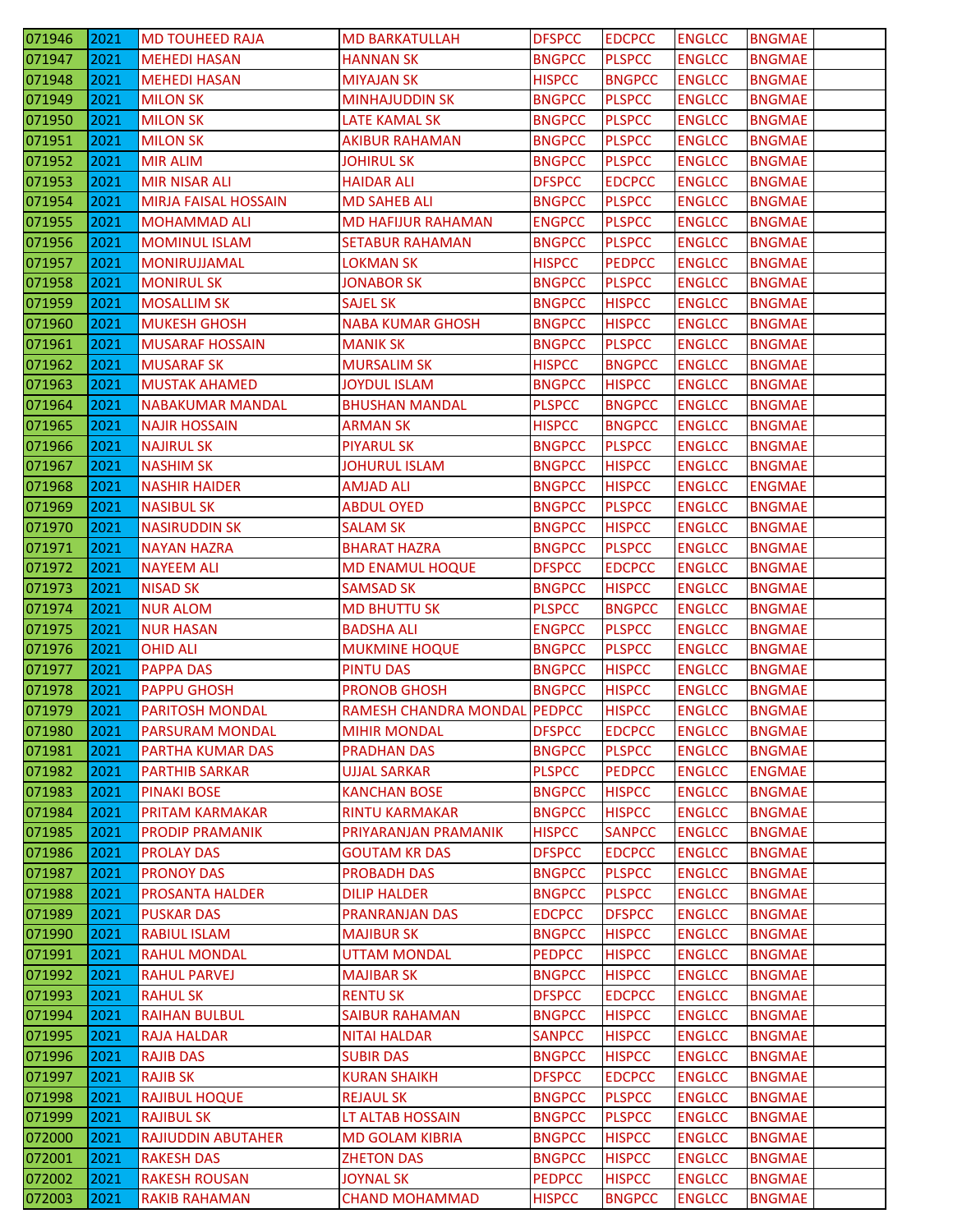| 072004           | 2021 | <b>RAKIB SK</b>        | <b>BAHADUR SK</b>                          | <b>DFSPCC</b> | <b>EDCPCC</b> | <b>ENGLCC</b> | <b>BNGMAE</b>                  |
|------------------|------|------------------------|--------------------------------------------|---------------|---------------|---------------|--------------------------------|
| 072005           | 2021 | <b>RAKIB SK</b>        | <b>KAYEM SK</b>                            | <b>BNGPCC</b> | <b>PLSPCC</b> | <b>ENGLCC</b> | <b>BNGMAE</b>                  |
| 072006           | 2021 | RAKIBUL ISLAM          | <b>ROFIKUL ISLAM</b>                       | <b>PLSPCC</b> | <b>BNGPCC</b> | <b>ENGLCC</b> | <b>BNGMAE</b>                  |
| 072007           | 2021 | <b>RAKIBUL ISLAM</b>   | <b>REJAUL SK</b>                           | <b>BNGPCC</b> | <b>PLSPCC</b> | <b>ENGLCC</b> | <b>BNGMAE</b>                  |
| 072008           | 2021 | <b>RAKIBUR RAHAMAN</b> | <b>MD ALIMUDDIN</b>                        | <b>BNGPCC</b> | <b>HISPCC</b> | <b>ENGLCC</b> | <b>BNGMAE</b>                  |
| 072009           | 2021 | <b>RAMJAN</b>          | <b>MD JAHIRUDDIN</b>                       | <b>BNGPCC</b> | <b>HISPCC</b> | <b>ENGLCC</b> | <b>BNGMAE</b>                  |
| 072010           | 2021 | <b>RAMJAN ALI</b>      | <b>ROBIUL ISLAM</b>                        | <b>HISPCC</b> | <b>BNGPCC</b> | <b>ENGLCC</b> | <b>BNGMAE</b>                  |
| 072011           | 2021 | <b>RANJIT DAS</b>      | <b>SANJOY DAS</b>                          | <b>DFSPCC</b> | <b>EDCPCC</b> | <b>ENGLCC</b> | <b>BNGMAE</b>                  |
| 072012           | 2021 | <b>RASEL SK</b>        | <b>ATAHAR ALI</b>                          | <b>PLSPCC</b> | <b>BNGPCC</b> | <b>ENGLCC</b> | <b>BNGMAE</b>                  |
| 072013           | 2021 | <b>RASIN HASAN</b>     | <b>ASHARI ALI</b>                          | <b>BNGPCC</b> | <b>PLSPCC</b> | <b>ENGLCC</b> | <b>BNGMAE</b>                  |
| 072014           | 2021 | <b>REJAUL HAQUE</b>    | <b>JAHARUL HAQUE</b>                       | <b>GEOPCC</b> | <b>HISPCC</b> | <b>ENGLCC</b> | <b>BNGMAE</b>                  |
| 072015           | 2021 | <b>RIDAY SK</b>        | <b>RAFIKUL SK</b>                          | <b>PLSPCC</b> | <b>BNGPCC</b> | <b>ENGLCC</b> | <b>BNGMAE</b>                  |
| 072016           | 2021 | <b>RIJU DAS</b>        | <b>APURBA DAS</b>                          | <b>HISPCC</b> | <b>BNGPCC</b> | <b>ENGLCC</b> | <b>BNGMAE</b>                  |
| 072017           | 2021 | <b>RINTU RABI DAS</b>  | <b>GANAPATI RABI DAS</b>                   | <b>HISPCC</b> | <b>BNGPCC</b> | <b>ENGLCC</b> | <b>BNGMAE</b>                  |
| 072018           | 2021 | <b>ROBIUL SK</b>       | <b>JABBAR SK</b>                           | <b>BNGPCC</b> | <b>PLSPCC</b> | <b>ENGLCC</b> | <b>BNGMAE</b>                  |
| 072019           | 2021 | <b>ROHIT REJA</b>      | <b>KORBAN ALI</b>                          | <b>PLSPCC</b> | <b>BNGPCC</b> | <b>ENGLCC</b> | <b>BNGMAE</b>                  |
| 072020           | 2021 | <b>ROHIT SEIKH</b>     | <b>JERBUL HOQUE</b>                        | <b>DFSPCC</b> | <b>EDCPCC</b> | <b>ENGLCC</b> | <b>BNGMAE</b>                  |
| 072021           | 2021 | <b>ROKI SK</b>         | <b>SAMSUL ALAM</b>                         | <b>PLSPCC</b> | <b>BNGPCC</b> | <b>ENGLCC</b> | <b>BNGMAE</b>                  |
| 072022           | 2021 | <b>RONISK</b>          | <b>RAFIKUL</b>                             | <b>BNGPCC</b> | <b>PLSPCC</b> | <b>ENGLCC</b> | <b>BNGMAE</b>                  |
| 072023           | 2021 | <b>RUBEL AHAMED</b>    | <b>SARIFUL ISLAM</b>                       | <b>BNGPCC</b> | <b>PLSPCC</b> | <b>ENGLCC</b> | <b>BNGMAE</b>                  |
| 072024           | 2021 | <b>RUBEL SK</b>        | SAFIKUL ISLAM                              | <b>BNGPCC</b> | <b>HISPCC</b> | <b>ENGLCC</b> | <b>BNGMAE</b>                  |
| 072025           | 2021 | <b>RUBEL SK</b>        | <b>SERAJUL SK</b>                          | <b>PLSPCC</b> | <b>BNGPCC</b> | <b>ENGLCC</b> | <b>BNGMAE</b>                  |
| 072026           | 2021 | <b>RUPAM GHOSH</b>     | <b>SANTANU GHOSH</b>                       | <b>HISPCC</b> | <b>BNGPCC</b> | <b>ENGLCC</b> | <b>BNGMAE</b>                  |
| 072027           | 2021 | <b>SABIR AHAMED</b>    | <b>ABDUS SUKUR</b>                         | <b>BNGPCC</b> | <b>HISPCC</b> | <b>ENGLCC</b> | <b>BNGMAE</b>                  |
| 072028           | 2021 | <b>SABUJ SK</b>        | <b>KARIM SK</b>                            | <b>BNGPCC</b> | <b>HISPCC</b> | <b>ENGLCC</b> | <b>BNGMAE</b>                  |
| 072029           | 2021 | <b>SADDAM SHAIKH</b>   | <b>UMMAR ALI</b>                           | <b>HISPCC</b> | <b>BNGPCC</b> | <b>ENGLCC</b> | <b>BNGMAE</b>                  |
| 072030           | 2021 | <b>SAFIK SK</b>        | <b>AFZAL HOSSAIN</b>                       | <b>PEDPCC</b> | <b>PLSPCC</b> | <b>ENGLCC</b> | <b>BNGMAE</b>                  |
| 072031           | 2021 | <b>SAGAR DAS</b>       | <b>NIRANJAN DAS</b>                        | <b>HISPCC</b> | <b>BNGPCC</b> | <b>ENGLCC</b> | <b>BNGMAE</b>                  |
| 072032           | 2021 | <b>SAGIR HOSSAIN</b>   | <b>SAMSAD HOSSAIN</b>                      | <b>BNGPCC</b> | <b>HISPCC</b> | <b>ENGLCC</b> | <b>BNGMAE</b>                  |
| 072033           | 2021 | <b>SAHIN AKTAR</b>     | <b>ABDUL AWAL</b>                          | <b>PEDPCC</b> | <b>HISPCC</b> | <b>ENGLCC</b> | <b>BNGMAE</b>                  |
| 072034           | 2021 | <b>SAHIN SK</b>        | RAKIBAR RAHAMAN                            | <b>BNGPCC</b> | <b>PLSPCC</b> | <b>ENGLCC</b> | <b>BNGMAE</b>                  |
| 072035           | 2021 | <b>SAID AFRIDI</b>     | HASANUJJAMAN                               | <b>HISPCC</b> | <b>BNGPCC</b> | <b>ENGLCC</b> | <b>BNGMAE</b>                  |
| 072036           | 2021 | <b>SAIFUL ISLAM</b>    | <b>BEDARUL ISLAM</b>                       | <b>DFSPCC</b> | <b>EDCPCC</b> | <b>ENGLCC</b> | <b>BNGMAE</b>                  |
| 072037           | 2021 | <b>SAIM SK</b>         | <b>ATAUL HOQUE</b>                         | <b>BNGPCC</b> | <b>HISPCC</b> | <b>ENGLCC</b> | <b>BNGMAE</b>                  |
| 072038           | 2021 | <b>SAIN KADIR</b>      | <b>MAJIBUR RAHAMAN</b>                     | <b>HISPCC</b> | <b>BNGPCC</b> | <b>ENGLCC</b> | <b>BNGMAE</b>                  |
| 072039           | 2021 | <b>SAJIDUR RAHAMAN</b> | <b>SADIRUL ISLAM</b>                       | <b>HISPCC</b> | <b>BNGPCC</b> | <b>ENGLCC</b> | <b>BNGMAE</b>                  |
| 072040           | 2021 | <b>SAKIL AHAMED</b>    | <b>ABDUL MOMIN</b>                         | <b>HISPCC</b> | <b>SANPCC</b> | <b>ENGLCC</b> | <b>BNGMAE</b>                  |
| 072041           | 2021 | <b>SAKIL ANSAR</b>     | <b>ABDUL JABBAR</b>                        | <b>BNGPCC</b> | <b>HISPCC</b> | <b>ENGLCC</b> | <b>BNGMAE</b>                  |
| 072042           | 2021 | <b>SAKIM SAIKH</b>     | <b>MOSTAFA SAIKH</b>                       | <b>DFSPCC</b> | <b>EDCPCC</b> | <b>ENGLCC</b> | <b>BNGMAE</b>                  |
| 072043           | 2021 | <b>SAKIRUL SK</b>      | <b>ANARUL SK</b>                           | <b>BNGPCC</b> | <b>PLSPCC</b> | <b>ENGLCC</b> | <b>BNGMAE</b>                  |
| 072044           | 2021 | <b>SAMIM AKTAR</b>     | <b>MD SERAJUL SK</b>                       | <b>BNGPCC</b> | <b>HISPCC</b> | <b>ENGLCC</b> | <b>BNGMAE</b>                  |
| 072045           | 2021 | <b>SAMIM AKTAR</b>     | <b>MD ABDUL TITU</b>                       | <b>PEDPCC</b> | <b>HISPCC</b> | <b>ENGLCC</b> | <b>BNGMAE</b>                  |
| 072046           | 2021 | <b>SAMIM MANDAL</b>    | <b>MAHIDUL MANDAL</b>                      | <b>HISPCC</b> | <b>SANPCC</b> | <b>ENGLCC</b> | <b>BNGMAE</b>                  |
| 072047           | 2021 | <b>SAMIM SK</b>        | <b>RAJAB ALI</b>                           | <b>HISPCC</b> | <b>BNGPCC</b> | <b>ENGLCC</b> | <b>BNGMAE</b>                  |
| 072048           | 2021 | <b>SAMIM SK</b>        | <b>BAHADUR SK</b>                          | <b>BNGPCC</b> | <b>PLSPCC</b> | <b>ENGLCC</b> | <b>BNGMAE</b>                  |
| 072049           | 2021 | <b>SAMIM SK</b>        | <b>ENAMUL HOQUE</b>                        | <b>BNGPCC</b> | <b>HISPCC</b> | <b>ENGLCC</b> | BNGMAE                         |
| 072050           | 2021 | <b>SAMIR SK</b>        | LT SAIJUDDIN SK                            | <b>BNGPCC</b> | <b>PLSPCC</b> | <b>ENGLCC</b> | <b>BNGMAE</b>                  |
| 072051           | 2021 | <b>SAMRAT SEIKH</b>    | <b>MD TAJLUR RAHMAN</b>                    | <b>DFSPCC</b> | <b>EDCPCC</b> | <b>ENGLCC</b> | <b>BNGMAE</b>                  |
| 072052           | 2021 | <b>SANKU SAHA</b>      | <b>LAXMAN SAHA</b>                         | <b>BNGPCC</b> | <b>HISPCC</b> | <b>ENGLCC</b> | <b>BNGMAE</b>                  |
| 072053           | 2021 | <b>SANTU DAS</b>       | <b>BIJOY DAS</b>                           | <b>EDCPCC</b> | <b>DFSPCC</b> | <b>ENGLCC</b> | <b>BNGMAE</b>                  |
| 072054           | 2021 | <b>SARIFUL SK</b>      | <b>ROBIUL SK</b>                           | <b>PLSPCC</b> | <b>BNGPCC</b> | <b>ENGLCC</b> | <b>BNGMAE</b>                  |
| 072055           | 2021 | <b>SARUP DAS</b>       | <b>SAPTAM DAS</b>                          | <b>BNGPCC</b> | <b>HISPCC</b> | <b>ENGLCC</b> | <b>BNGMAE</b>                  |
|                  | 2021 | <b>SATYAJIT SHIL</b>   | <b>BHETU SHIL</b>                          | <b>PEDPCC</b> | <b>PLSPCC</b> | <b>ENGLCC</b> | <b>BNGMAE</b>                  |
| 072056<br>072057 | 2021 | <b>SAUGATA SAHA</b>    | <b>BIKRAM SAHA</b>                         | <b>PEDPCC</b> | <b>HISPCC</b> | <b>ENGLCC</b> | <b>BNGMAE</b>                  |
|                  | 2021 | <b>SEKSADI ALI</b>     |                                            | <b>HISPCC</b> | <b>BNGPCC</b> | <b>ENGLCC</b> | <b>BNGMAE</b>                  |
| 072058           | 2021 | <b>SELIM REJA</b>      | <b>SEIKH MESHER</b>                        | <b>BNGPCC</b> | <b>HISPCC</b> | <b>ENGLCC</b> |                                |
| 072059<br>072060 | 2021 | <b>SELIM REJA</b>      | <b>PIARUL ISLAM</b><br><b>HARUN RASHID</b> | <b>PLSPCC</b> | <b>BNGPCC</b> | <b>ENGLCC</b> | <b>BNGMAE</b><br><b>ENGMAE</b> |
|                  |      |                        |                                            |               |               |               |                                |
| 072061           | 2021 | <b>SENAUL HOSSAIN</b>  | <b>SOLEMAN SK</b>                          | <b>GEOPCC</b> | <b>HISPCC</b> | <b>ENGLCC</b> | <b>ENGMAE</b>                  |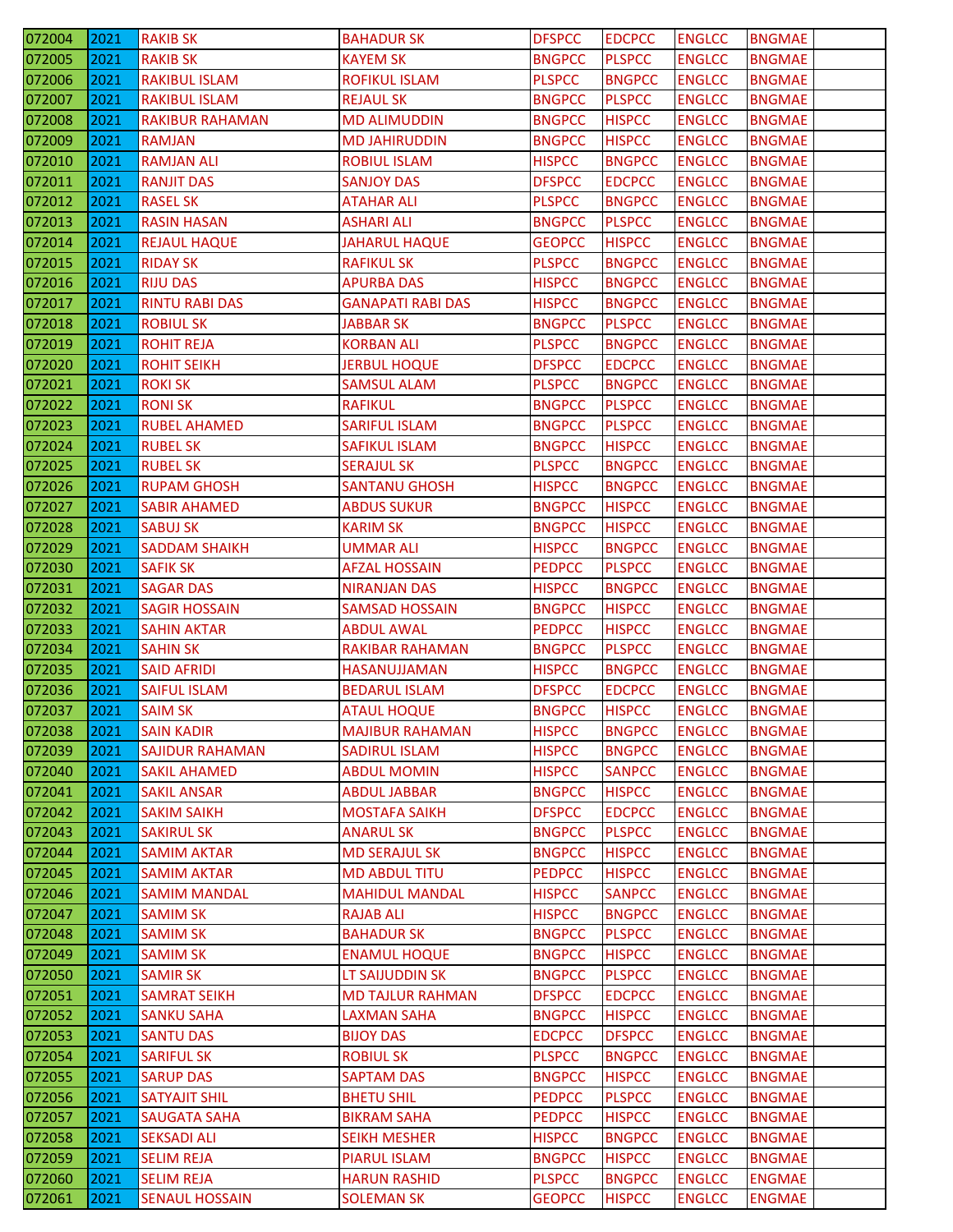| 072062                                         | 2021 | <b>SERAJUL ISLAM</b>                      | <b>TAJMAL HOQUE</b>          | <b>BNGPCC</b> | <b>HISPCC</b> | <b>ENGLCC</b> | <b>BNGMAE</b> |
|------------------------------------------------|------|-------------------------------------------|------------------------------|---------------|---------------|---------------|---------------|
| 072063                                         | 2021 | <b>SHAHJAMAL</b>                          | <b>SELIM AKTAR</b>           | <b>PLSPCC</b> | <b>BNGPCC</b> | <b>ENGLCC</b> | <b>BNGMAE</b> |
| 072064                                         | 2021 | <b>SHAHONAZ SHAH</b>                      | <b>ABUL HOSSAIN SHAH</b>     | <b>HISPCC</b> | <b>BNGPCC</b> | <b>ENGLCC</b> | <b>BNGMAE</b> |
| 072065                                         | 2021 | <b>SHUBHAJIT HALDER</b>                   | <b>BISWANATH HALDER</b>      | <b>SANPCC</b> | <b>HISPCC</b> | <b>ENGLCC</b> | <b>BNGMAE</b> |
| 072066                                         | 2021 | <b>SIDDARTHO DAS</b>                      | <b>SUJIT DAS</b>             | <b>EDCPCC</b> | <b>DFSPCC</b> | <b>ENGLCC</b> | <b>BNGMAE</b> |
| 072067                                         | 2021 | <b>SIJARUL SK</b>                         | <b>MAJRUL ISLAM</b>          | <b>PLSPCC</b> | <b>BNGPCC</b> | <b>ENGLCC</b> | <b>BNGMAE</b> |
| 072068                                         | 2021 | <b>SILAN SK</b>                           | <b>MD MAJIBUR SK</b>         | <b>BNGPCC</b> | <b>PLSPCC</b> | <b>ENGLCC</b> | <b>BNGMAE</b> |
| 072069                                         | 2021 | <b>SILAN SK</b>                           | <b>RABIUL ISLAM</b>          | <b>BNGPCC</b> | <b>PLSPCC</b> | <b>ENGLCC</b> | <b>BNGMAE</b> |
| 072070                                         | 2021 | <b>SIRAJ KAMAL HOQUE</b>                  | <b>SUFIUL HOQUE</b>          | <b>BNGPCC</b> | <b>PLSPCC</b> | <b>ENGLCC</b> | <b>BNGMAE</b> |
| 072071                                         | 2021 | <b>SOBIRUL ISLAM</b>                      | RUBAIDUL ISLAM               | <b>BNGPCC</b> | <b>PLSPCC</b> | <b>ENGLCC</b> | <b>BNGMAE</b> |
| 072072                                         | 2021 | <b>SOHARAB</b>                            | <b>AINUL</b>                 | <b>BNGPCC</b> | <b>HISPCC</b> | <b>ENGLCC</b> | <b>BNGMAE</b> |
| 072073                                         | 2021 | <b>SOHEL RANA</b>                         | <b>RAMJAN SK</b>             | <b>BNGPCC</b> | <b>PLSPCC</b> | <b>ENGLCC</b> | <b>BNGMAE</b> |
| 072074                                         | 2021 | <b>SOHEL RANA</b>                         | <b>AHAMMAD HOSSAIN</b>       | <b>BNGPCC</b> | <b>HISPCC</b> | <b>ENGLCC</b> | <b>BNGMAE</b> |
| 072075                                         | 2021 | <b>SOHEL RANA</b>                         | <b>LOKMAN SHAIKH</b>         | <b>BNGPCC</b> | <b>PLSPCC</b> | <b>ENGLCC</b> | <b>BNGMAE</b> |
| 072076                                         | 2021 | <b>SOHEL RANA</b>                         | <b>ANOWAR HOSSAIN</b>        | <b>PEDPCC</b> | <b>PLSPCC</b> | <b>ENGLCC</b> | <b>BNGMAE</b> |
| 072077                                         | 2021 | <b>SOHON IQBAL</b>                        | <b>ATAUR RAHAMAN</b>         | <b>ENGPCC</b> | <b>HISPCC</b> | <b>ENGLCC</b> | <b>BNGMAE</b> |
| 072078                                         | 2021 | <b>SOLEMAN SK</b>                         | <b>HABIBUR RAHAMAN</b>       | <b>BNGPCC</b> | <b>HISPCC</b> | <b>ENGLCC</b> | <b>ENGMAE</b> |
| 072079                                         | 2021 | <b>SOLJAR MAHATO</b>                      | LATE SHIBRATH MAHATO         | <b>HISPCC</b> | <b>BNGPCC</b> | <b>ENGLCC</b> | <b>BNGMAE</b> |
|                                                | 2021 |                                           |                              | <b>DFSPCC</b> | <b>EDCPCC</b> | <b>ENGLCC</b> | <b>BNGMAE</b> |
| 072080<br>072081                               | 2021 | <b>SOMIRUL ISLAM</b><br><b>SOUMEN DAS</b> | JAMAL SK<br><b>LALTU DAS</b> | <b>HISPCC</b> | <b>BNGPCC</b> | <b>ENGLCC</b> | <b>BNGMAE</b> |
|                                                |      |                                           |                              |               |               |               |               |
| 072082                                         | 2021 | <b>SOUVIK PRAMANIK</b>                    | <b>SUJIT PRAMANIK</b>        | <b>BNGPCC</b> | <b>PLSPCC</b> | <b>ENGLCC</b> | <b>BNGMAE</b> |
| 072083                                         | 2021 | <b>SUBHAJIT HAZRA</b>                     | <b>KAILASH HAZRA</b>         | <b>HISPCC</b> | <b>BNGPCC</b> | <b>ENGLCC</b> | <b>BNGMAE</b> |
| 072084                                         | 2021 | <b>SUBRATA HALDAR</b>                     | <b>SUKESH HALDAR</b>         | <b>DFSPCC</b> | <b>EDCPCC</b> | <b>ENGLCC</b> | <b>BNGMAE</b> |
| 072085                                         | 2021 | <b>SUBRATA MONDAL</b>                     | <b>MAHABIR MONDAL</b>        | <b>DFSPCC</b> | <b>EDCPCC</b> | <b>ENGLCC</b> | <b>BNGMAE</b> |
| 072086                                         | 2021 | <b>SUBRATA MONDAL</b>                     | <b>BIKASH MONDAL</b>         | <b>BNGPCC</b> | <b>HISPCC</b> | <b>ENGLCC</b> | <b>BNGMAE</b> |
| 072087                                         | 2021 | <b>SUBRATA MONDAL</b>                     | <b>MOTILAL MONDAL</b>        | <b>PEDPCC</b> | <b>HISPCC</b> | <b>ENGLCC</b> | <b>BNGMAE</b> |
| 072088                                         | 2021 | <b>SUDIP KUNDU</b>                        | <b>GANESH KUNDU</b>          | <b>BNGPCC</b> | <b>HISPCC</b> | <b>ENGLCC</b> | <b>BNGMAE</b> |
| 072089                                         | 2021 | <b>SUDIP SARKAR</b>                       | <b>SUBHASH SARKAR</b>        | <b>DFSPCC</b> | <b>EDCPCC</b> | <b>ENGLCC</b> | <b>BNGMAE</b> |
| 072090                                         | 2021 | <b>SUJAN MONDAL</b>                       | <b>AJIT MONDAL</b>           | <b>PEDPCC</b> | <b>HISPCC</b> | <b>ENGLCC</b> | <b>BNGMAE</b> |
|                                                |      |                                           |                              |               |               |               |               |
| 072091                                         | 2021 | <b>SUJAN SHAIKH</b>                       | <b>JAMALUDDIN SK</b>         | <b>PLSPCC</b> | <b>BNGPCC</b> | <b>ENGLCC</b> | <b>BNGMAE</b> |
|                                                | 2021 | <b>SUJIT MANDAL</b>                       | <b>NIDAN MANDAL</b>          | <b>BNGPCC</b> | <b>PLSPCC</b> | <b>ENGLCC</b> | <b>BNGMAE</b> |
| 072092<br>072093                               | 2021 | <b>SUJIT MONDAL</b>                       | <b>SUBODH MONDAL</b>         | <b>BNGPCC</b> | <b>HISPCC</b> | <b>ENGLCC</b> | <b>ENGMAE</b> |
| 072094                                         | 2021 | <b>SUJIT MONDAL</b>                       | <b>KRIPA MONDAL</b>          | <b>BNGPCC</b> | <b>HISPCC</b> | <b>ENGLCC</b> | <b>BNGMAE</b> |
| 072095                                         | 2021 | <b>SUKANTO PRAMANIK</b>                   | <b>SUSEN PRAMANIK</b>        | <b>BNGPCC</b> | <b>PLSPCC</b> | <b>ENGLCC</b> | <b>BNGMAE</b> |
| 072096                                         | 2021 | <b>SULTAN SK</b>                          | <b>MD MUNTU SK</b>           | <b>BNGPCC</b> | <b>HISPCC</b> | <b>ENGLCC</b> | <b>BNGMAE</b> |
| 072097                                         | 2021 | <b>SUMAN DAS</b>                          | <b>TAPAN DAS</b>             | <b>BNGPCC</b> | <b>HISPCC</b> | <b>ENGLCC</b> | <b>BNGMAE</b> |
| 072098                                         | 2021 | <b>SUMAN MONDAL</b>                       | <b>SUSHANTA MONDAL</b>       | <b>BNGPCC</b> | <b>HISPCC</b> | <b>ENGLCC</b> | <b>BNGMAE</b> |
| 072099                                         | 2021 | <b>SUMAN MONDAL</b>                       | <b>SUBHASH MONDAL</b>        | <b>BNGPCC</b> | <b>HISPCC</b> | <b>ENGLCC</b> | <b>BNGMAE</b> |
| 072100                                         | 2021 | <b>SUMAN SARKAR</b>                       | <b>JOY KRISHNA SARKAR</b>    | <b>BNGPCC</b> | <b>PLSPCC</b> | <b>ENGLCC</b> | <b>BNGMAE</b> |
| 072101                                         | 2021 | <b>SUMAN SK</b>                           | <b>JARJIS SK</b>             | <b>HISPCC</b> | <b>BNGPCC</b> | <b>ENGLCC</b> | <b>BNGMAE</b> |
|                                                | 2021 | <b>SUMON SK</b>                           | <b>ABBASUDDIN SEIKH</b>      | <b>BNGPCC</b> | <b>PLSPCC</b> | <b>ENGLCC</b> | <b>BNGMAE</b> |
|                                                | 2021 | <b>SUMON SK</b>                           | <b>LALCHAND SK</b>           | <b>BNGPCC</b> | <b>HISPCC</b> | <b>ENGLCC</b> | <b>BNGMAE</b> |
|                                                | 2021 | <b>SUNAYAN CHAKRABORTY</b>                | <b>SUJAY CHAKRABORTY</b>     | <b>BNGPCC</b> | <b>HISPCC</b> | <b>ENGLCC</b> | <b>BNGMAE</b> |
| 072102<br>072103<br>072104<br>072105           | 2021 | <b>SUNIRMAL MONMDAL</b>                   | <b>SUBHAS CH MONDAL</b>      | <b>DFSPCC</b> | <b>EDCPCC</b> | <b>ENGLCC</b> | <b>BNGMAE</b> |
|                                                | 2021 | <b>SURAJ DAS</b>                          | <b>MONAJ DAS</b>             | <b>BNGPCC</b> | <b>HISPCC</b> | <b>ENGLCC</b> | <b>BNGMAE</b> |
| 072106<br>072107                               | 2021 | <b>SURAJ GHOSH</b>                        | <b>SUNIL GHOSH</b>           | <b>DFSPCC</b> | <b>EDCPCC</b> | <b>ENGLCC</b> | <b>BNGMAE</b> |
|                                                | 2021 | <b>SURAJ KUMAR SINGHA</b>                 | <b>UTTAM SINGHA</b>          | <b>BNGPCC</b> | <b>HISPCC</b> | <b>ENGLCC</b> | <b>BNGMAE</b> |
|                                                | 2021 | <b>SURAJ SK</b>                           | <b>EBADUL HOQUE</b>          | <b>EDCPCC</b> | <b>DFSPCC</b> | <b>ENGLCC</b> | <b>BNGMAE</b> |
|                                                | 2021 | <b>SURAJ SK</b>                           | <b>TUFAN SK</b>              | <b>PLSPCC</b> | <b>BNGPCC</b> | <b>ENGLCC</b> | <b>BNGMAE</b> |
|                                                | 2021 | <b>SURAJIT MONDAL</b>                     | <b>NIKHIL MONDAL</b>         | <b>BNGPCC</b> | <b>PLSPCC</b> | <b>ENGLCC</b> | <b>BNGMAE</b> |
| 072108<br>072109<br>072110<br>072111<br>072112 | 2021 | <b>SUROJIT DAS</b>                        | <b>NANDKISHOR DAS</b>        | <b>BNGPCC</b> | <b>HISPCC</b> | <b>ENGLCC</b> | <b>BNGMAE</b> |
| 072113                                         | 2021 | <b>SUVONGKAR MONDAL</b>                   | <b>SUBODH MONDAL</b>         | <b>BNGPCC</b> | <b>HISPCC</b> | <b>ENGLCC</b> | <b>BNGMAE</b> |
| 072114                                         | 2021 | <b>SUVRO DAS</b>                          | <b>SUKHENDU DAS</b>          | <b>BNGPCC</b> | <b>HISPCC</b> | <b>ENGLCC</b> | <b>BNGMAE</b> |
| 072115                                         | 2021 | <b>SWARAJ SARKAR</b>                      | <b>JAHIRUL ISLAM</b>         | <b>PEDPCC</b> | <b>HISPCC</b> | <b>ENGLCC</b> | <b>BNGMAE</b> |
| 072116                                         | 2021 | <b>SWARUP ROY</b>                         | <b>BABLU ROY</b>             | <b>HISPCC</b> | <b>BNGPCC</b> | <b>ENGLCC</b> | <b>BNGMAE</b> |
| 072117                                         | 2021 | <b>TAIBUR SK</b>                          | <b>UKIL SK</b>               | <b>BNGPCC</b> | <b>HISPCC</b> | <b>ENGLCC</b> | <b>BNGMAE</b> |
| 072118                                         | 2021 | <b>TAOHID HOSSAIN</b>                     | <b>ALLAM HOSSAIN</b>         | <b>BNGPCC</b> | <b>HISPCC</b> | <b>ENGLCC</b> | <b>BNGMAE</b> |